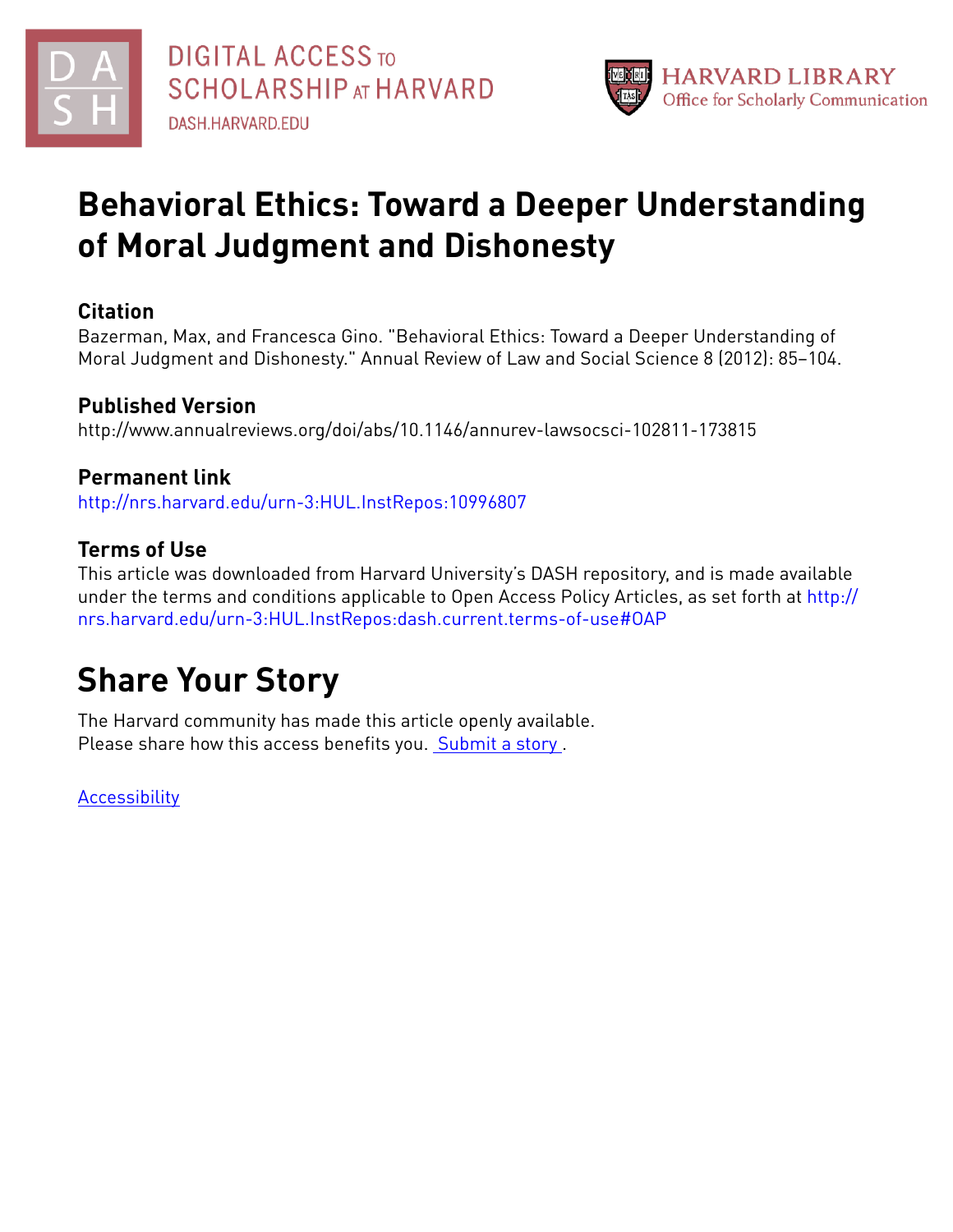RUNNING HEAD: Behavioral Ethics

Behavioral Ethics:

Toward a Deeper Understanding of Moral Judgment and Dishonesty

Max H. Bazerman

Francesca Gino

Harvard Business School

Forthcoming, *Annual Review of Law and Social Science*

Corresponding author:

Max H. Bazerman Harvard Business School Baker Library 453 Soldiers Field Road Boston, MA 02163 USA Telephone: (617) 495-6429 Fax: (617) 496-4191 Email: mbazerman@hbs.edu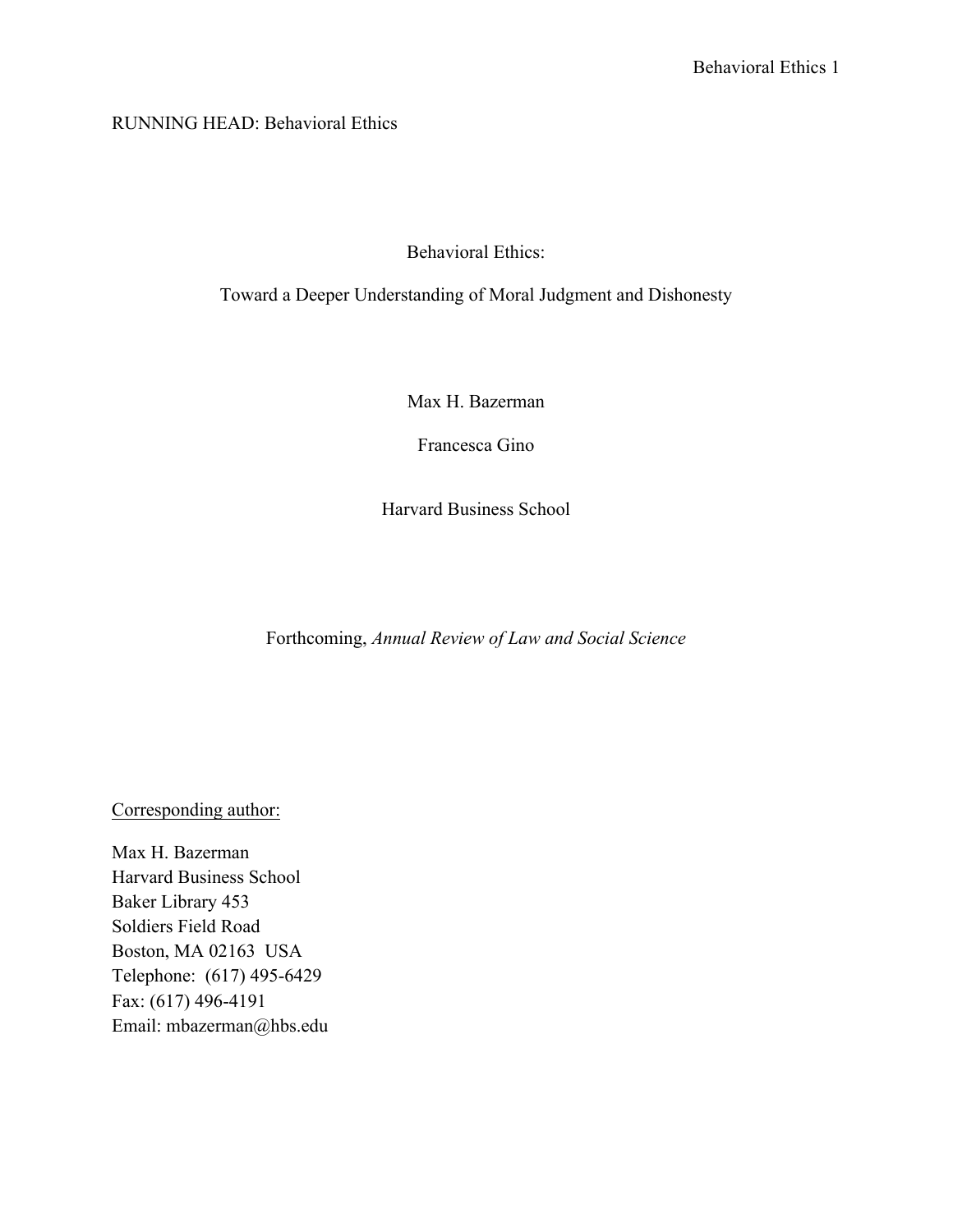## **Abstract**

Early research and teaching on ethics focused on either a moral development perspective or philosophical approaches, and used a normative approach by focusing on the question of how people should act when resolving ethical dilemmas. In this paper, we briefly describe the traditional approach to ethics and then present a (biased) review on the behavioral approach to ethics. We define behavioral ethics as the study of systematic and predictable ways in which individuals make ethical decisions and judge the ethical decisions of others that are at odds with intuition and the benefits of the broader society. By focusing on a descriptive rather than a normative approach to ethics, behavioral ethics is better suited than traditional approaches to address the increasing demand from society for a deeper understanding of what causes even good people to cross ethical boundaries.

**Keywords:** Morality; Ethical Decision Making; Corruption; Behavioral Decision Research; Unethical Behavior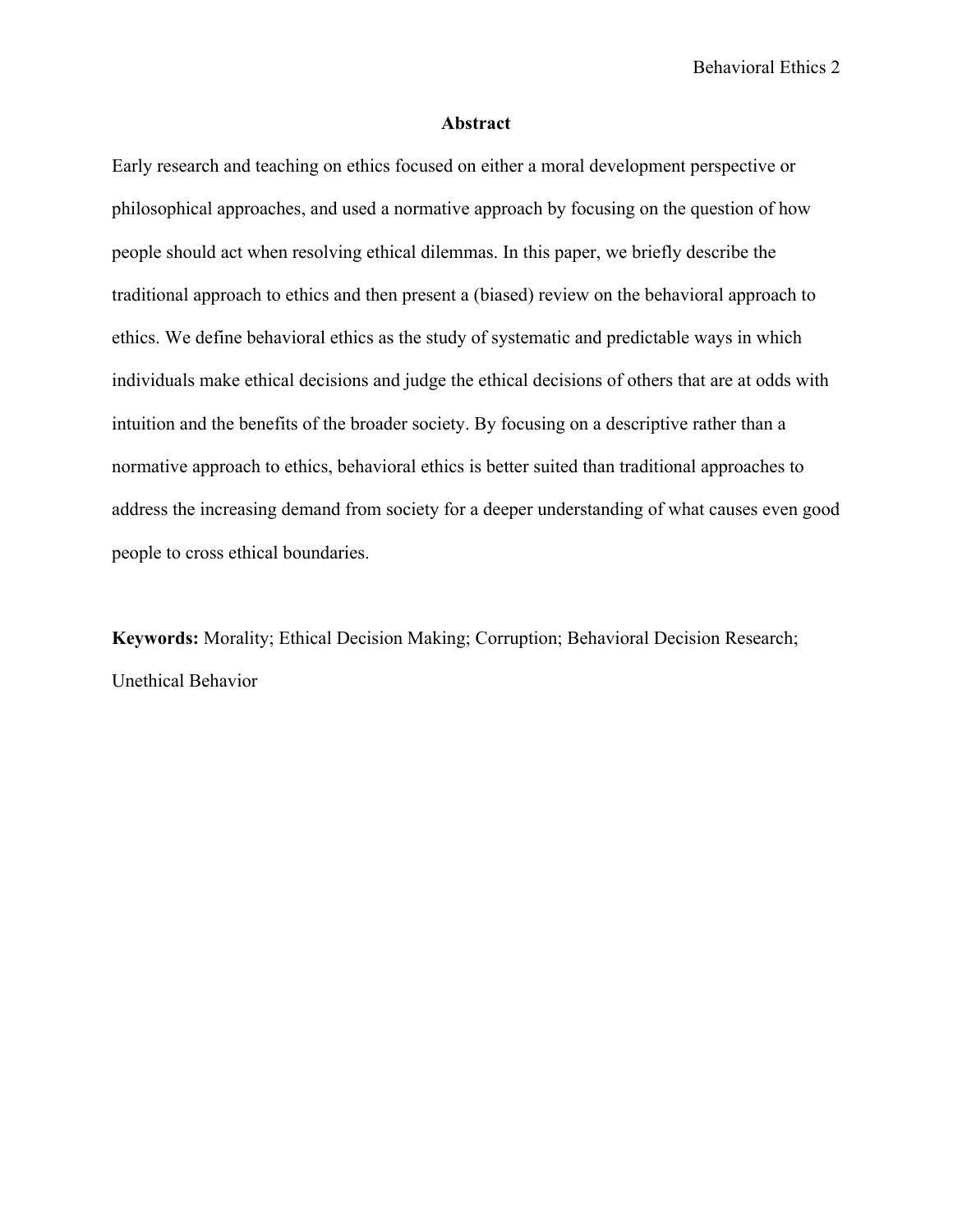## Table of Content

| Introduction                                                               | $\ldots$ 4  |
|----------------------------------------------------------------------------|-------------|
| I. Pre-behavioral Business Ethics                                          | $\ldots$ 5  |
| II. The Emergence of Behavioral Ethics                                     | $\ldots$ 9  |
| II.1 Intentional Dishonesty: Predictable but Surprising Unethical Behavior | $\ldots$ 13 |
| II.2 Moral credentials, Moral resentment and Moral hypocrisy               | $\ldots$ 18 |
| II.3 Unintentional Dishonesty: The Case of Bounded Ethicality              | $\ldots$ 21 |
| III. Improving Ethics by Using a Behavioral Ethics Perspective             | $\ldots$ 26 |
| III.1 Changing Individual Morality                                         | $\ldots$ 26 |
| III.2 Changing Policy                                                      | $\ldots$ 29 |
| References                                                                 | $\ldots$ 33 |
| <b>Figure Captions</b>                                                     | $\ldots$ 42 |
| Tables                                                                     | $\ldots$ 43 |
| Figures                                                                    | $\ldots$ 44 |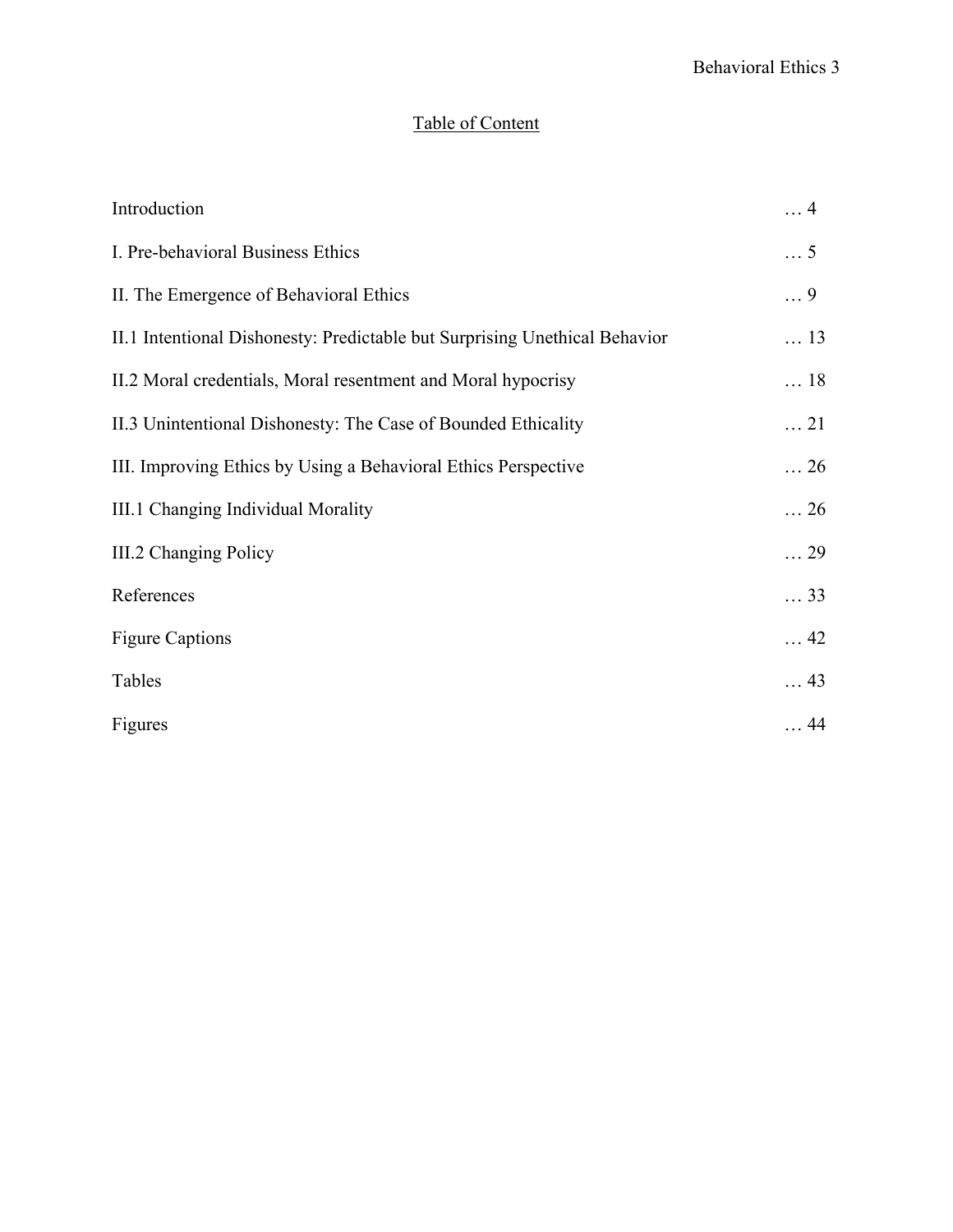### **Behavioral Ethics:**

## **Toward a Deeper Understanding of Moral Judgment and Dishonesty**

Professionals across industries sometimes engage in unethical action, as demonstrated by scandals at Enron and other major corporations in the early 2000s, the Ponzi scheme by Madoff, the worldwide financial crisis and, even more recently, the Murdoch newspaper scandal in mid-2011. Partly due to the significant costs that these behaviors inflicted on a large number of individuals, these and related cases of organizational corruption and dishonest behavior have led society to demand action from professional schools. These demands started to increase exponentially with the Enron debacle, and the growth continues. As business school professors, we are disappointed with what academics have offered to date in response to these increasingly frequent demands. More importantly, we believe that there are limitations to the strategies used in our efforts as academics to respond, and believe that there are more effective ways that can help reduce ethical failures in both business and society more broadly in the future.

In this review, we first define business ethics and then provide our (biased) history of the attempts of professional schools to address ethics as a subject of both teaching and research. We then present a short summary of the emergence of the field of behavioral ethics over the last two decades. Next, we turn to recent research findings in behavioral ethics that we believe can provide helpful directions for a social science perspective to ethics. We suggest that these new findings on both intentional and unintentional unethical behavior can inform new courses on ethics, provide guidance in the policy formation process, as well as suggesting new research directions. Such new directions can meet the demands of society more effectively than our past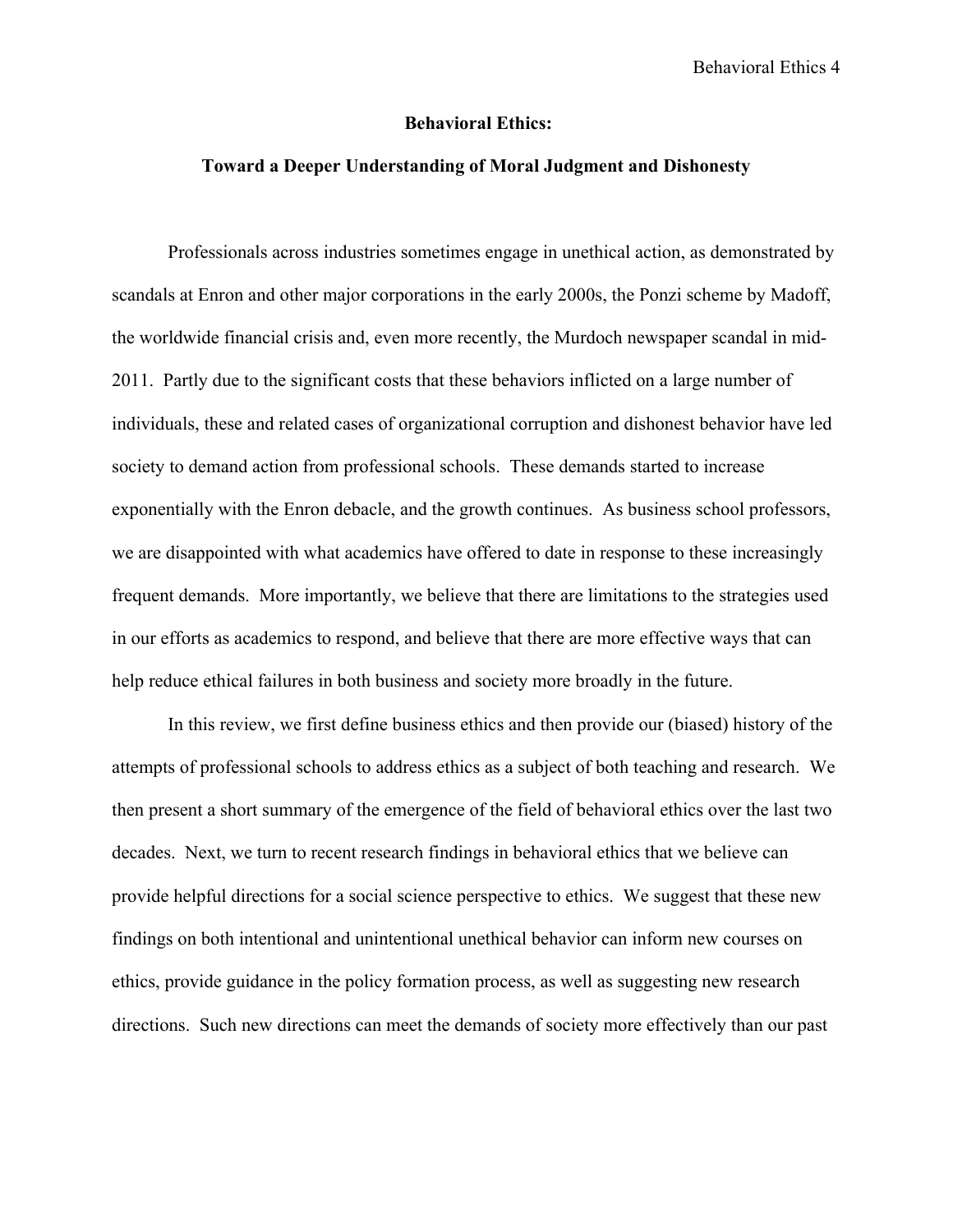attempts, and we believe they can produce a meaningful and significant change in the behavior of both business schools students and professionals.

#### **1. Pre-behavioral Business Ethics**

Prior to the 1990s, it was rare for professional schools to have a significant focus on the area of ethics (or business ethics more specifically) in the courses offered to students. Ethics was not well accepted by professional schools as a core topic for teaching and research, and fell into the bucket of other topics like international business and the natural environment, topics explored by a few isolated professors. When schools had courses on ethics or scholars doing research in this domain, the topic was typically in the hands of philosophers. The information conveyed in the classroom often took the approach of helping students recognize different philosophical traditions for understanding what constituted an ethical decision. And, the delivery was mainly informational rather than experiential.

For the most part, scholars adopted a prescriptive or normative approach that used insights from philosophy to describe how moral and ethical people should behave (Treviño  $\&$ Weaver, 1994). Ethics was generally focused on the evaluation of actions from a moral point of view, in an attempt to answer how people should behave. Similarly, business ethics was focused on the evaluation of practices of employees, managers and their organizations from a moral standpoint (Ferrell, Fraedrich, & Ferrell, 2008). This approach stressed the role of cognitive development and process stages involved in moral deliberation. For instance, expanding upon Piaget's three-stage framework of cognitive development, Kohlberg (1981) suggested that ethical behavior is determined by the sophistication of a person's moral reasoning. Kohlberg proposed that moral judgment develops through a sequence of three levels, which are comprised of two stages at each level, resulting in six stages. Although individuals who have reached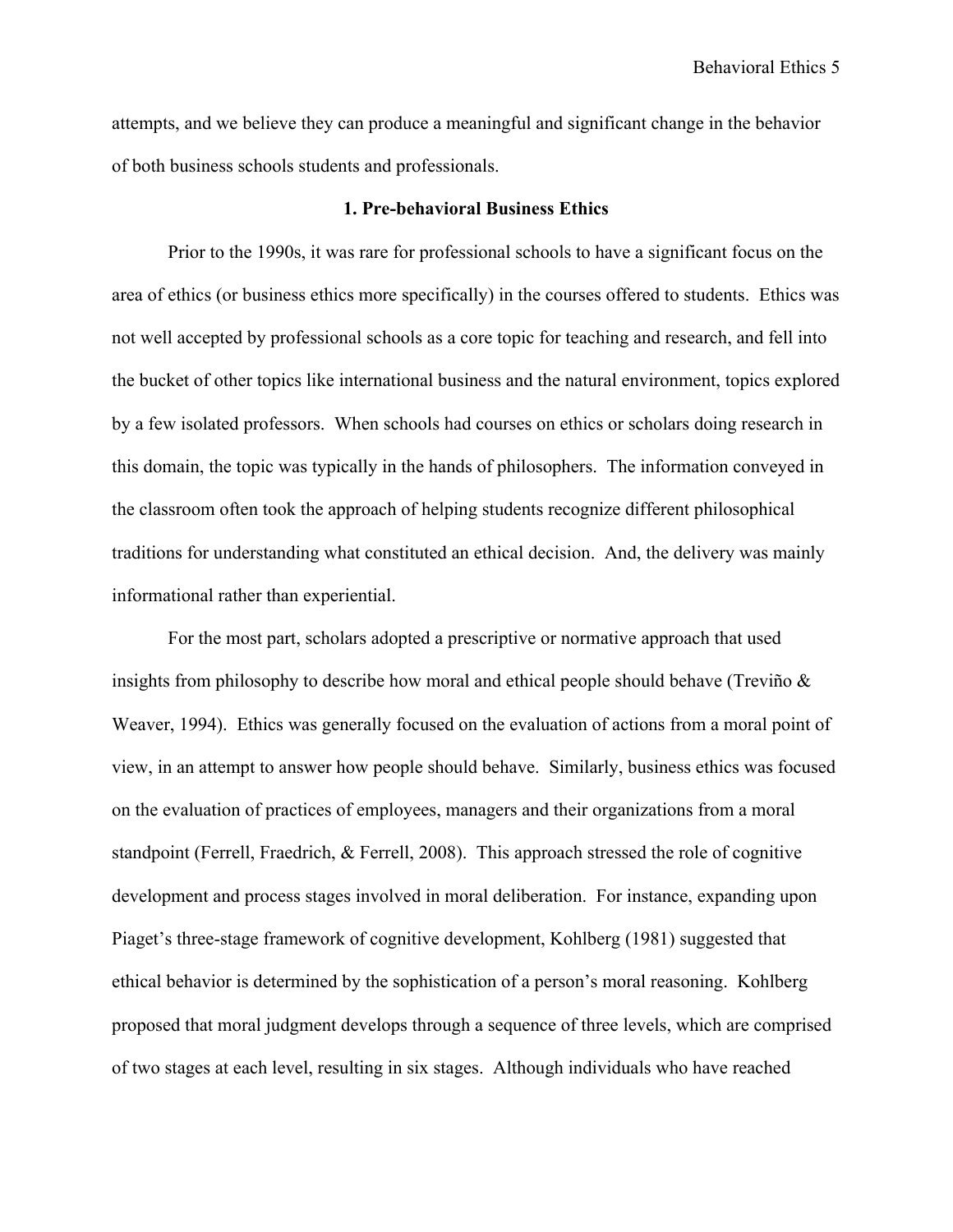advanced stages may occasionally reason at a lower level, the central tenet of Kohlberg's model is that people at more developed stages make superior moral decisions than those at earlier stages (Gibbs, Basinger, & Fuller, 1992; Rest & Navarez, 1994). Similarly, another commonly discussed process was proposed by Rest (1986), and consisted of four steps: awareness, judgment, intention, and behavior. In this model, success at one stage does not imply success at subsequent stages. Thus, according to Rest's (1986) theorizing, decision makers may possess moral judgment but because they fail to establish moral intent in one context they engage in unethical behavior. Thus, across these various models, the moral development approach to ethics we have discussed highlights the role and impact of individual traits in explaining unethical behavior by suggesting that morality is a rather stable personality trait that individuals develop by going through differences phases of development.

In addition to learning about these cognitive approaches to moral development, students were often taught the various distinctions and debates that had existed in philosophy for centuries and that were still unresolved. For example, one such distinction was between two different normative approaches to ethical decision-making: a utilitarian and a deontological approach. Utilitarianism examines moral actions from the perspective of the results that flow from ethical decisions and is often described by the phrase "the greatest good for the greatest number of people." In contrast, the philosopher Immanuel Kant (1724-1804) argued for the use of a deontological approach*,* according to which the morality of an action is judged based on the action's adherence to rules or principles. In this view, judgments of right or wrong are determined by the motives of the person who acts, not based on the consequences of the person's actions. To demonstrate the distinction between these two approaches and examine when people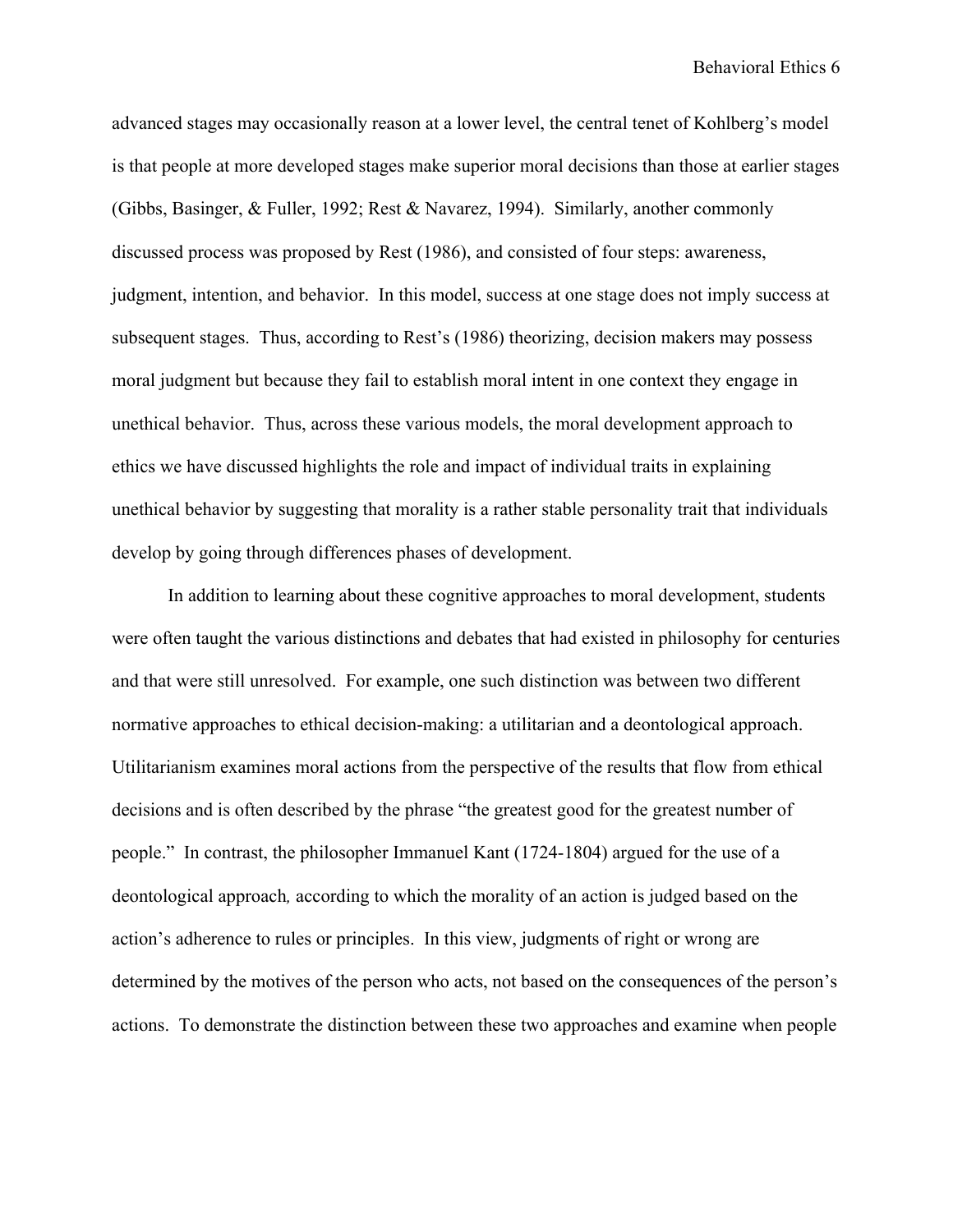tend to use them, scholars often employ the so-called "trolley/footbridge problems." The trolley problem is commonly described as follows (see Figure 1 for a depiction of this problem):

A runaway trolley is headed for five railway workmen who will be killed if it proceeds on its present course. The only way to save these people is to hit a switch that will turn the trolley onto a side-track where it will run over and kill one workman instead of five. Ignoring legal concerns, is it ethically okay to turn the trolley in order to save five people at the expense of one?

When facing this problem, most people report that it is okay to switch, and explain their choices

by reasoning that having five people die is worse than having one person die (Greene, 2012).

This answer follows directly from a standard utilitarian analysis. The footbridge problem is a

variation of the trolley problem, and it is commonly described as follows (see Figure 2 for a

depiction of this problem):

A runaway trolley threatens to kill five people. You are standing on a footbridge spanning the tracks next to a railway worker wearing a large backpack, in between the oncoming trolley and the five people. The only way to save the five people is to push this man off the bridge and onto the tracks below. The man will die as a result, but his body will stop the trolley from reaching the others. (You can't jump yourself because you don't have enough weight on you to stop the trolley, and there's no time to put the backpack on.) Ignoring legal concerns, is it okay to save the five people by pushing this stranger to his death?

In this case, most people are against pushing the person, and explain their choices by

providing reasons that are consistent with a deontological approach (Kant, 1724-1804). Thus, they attempt to apply rules to determine the morally appropriate act. In fact, when prompted to provide reasons for their choices, people commonly mention reasons such as "it's murder!", "the ends don't justify the means!" or "people have rights!" (Greene, 2012). Through the use of these problems, philosophers demonstrated an apparent inconsistency in the response people provide when facing ethical dilemmas (Foot, 1978; Thomson, 1976; for detailed review, see Greene, 2012). From a theoretical perspective, traditional philosophers are still debating about whether a utilitarian or a deontological logic is more appropriate to solve ethical dilemmas like these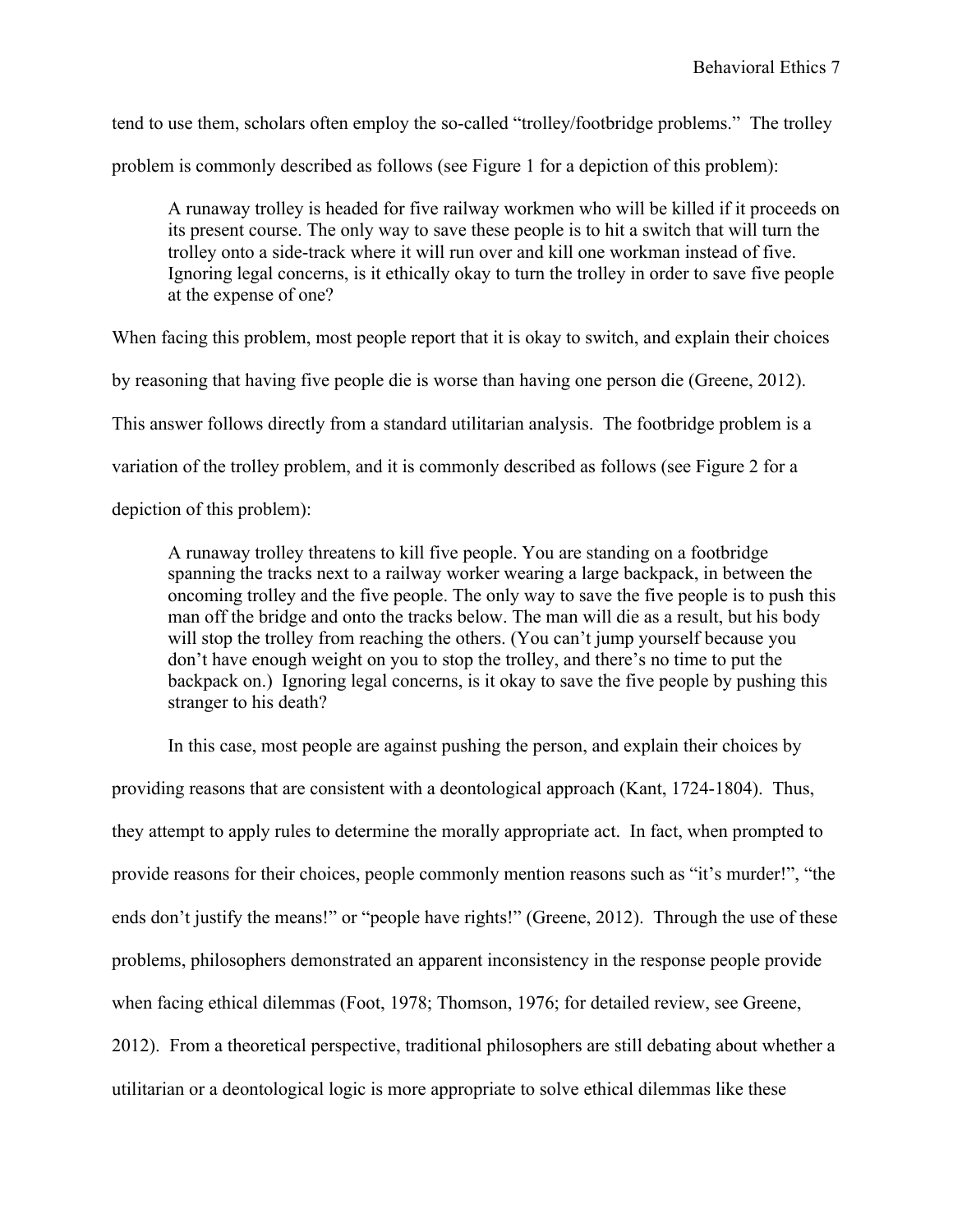problems. From an empirical perspective, the data allow scholars to move away from this debate and move towards the study of the conditions under which people are likely to use one approach rather than the other in solving ethical dilemmas.

When the utilitarian and the deontological approaches are discussed in ethics courses, professors commonly highlight the distinction between them, have students discuss it and argue for their own view. As in the case of classes focusing on cognitive approaches of moral development, we believe that discussing these theories is insufficient for helping students understand how they solve ethical dilemmas and it is also insufficient if we are interested in improving ethicality in professional organizations. This conclusion is shared not only by psychologists and behavioral decision scientists like us but also by philosophers who use an experimental approach to study morality. These experimental philosophers (often referred to as "x-phi"; e.g., Greene, 2012; Knobe, 2003; see also Knobe & Nichols, 2008) are viewed with great controversy in philosophy since they conduct experiments to learn about what people actually do and say when faced with moral dilemmas. We consider these philosophers to be part of what we define here as behavioral ethics.

Philosophers have argued that philosophical thinking is central to moral education, will make us better citizens and will also provide the courage to stand up for justice (Schwitzgebel, 2009). Yet, Posner (1997) argues that there is no empirical evidence in support of these claims. Experimental philosopher Schwitzgebel (2009) notes that most people expect ethicists to behave more ethically since they devote their careers to studying and teaching morality. Yet, this belief is not supported by empirical evidence: if morality is equated with not stealing, ethicists do not score so well (Schwitzgebel, 2009). Using data from thirty-one leading academic libraries in the United States and in the United Kingdom, Schwitzgebel (2009) found that ethics books were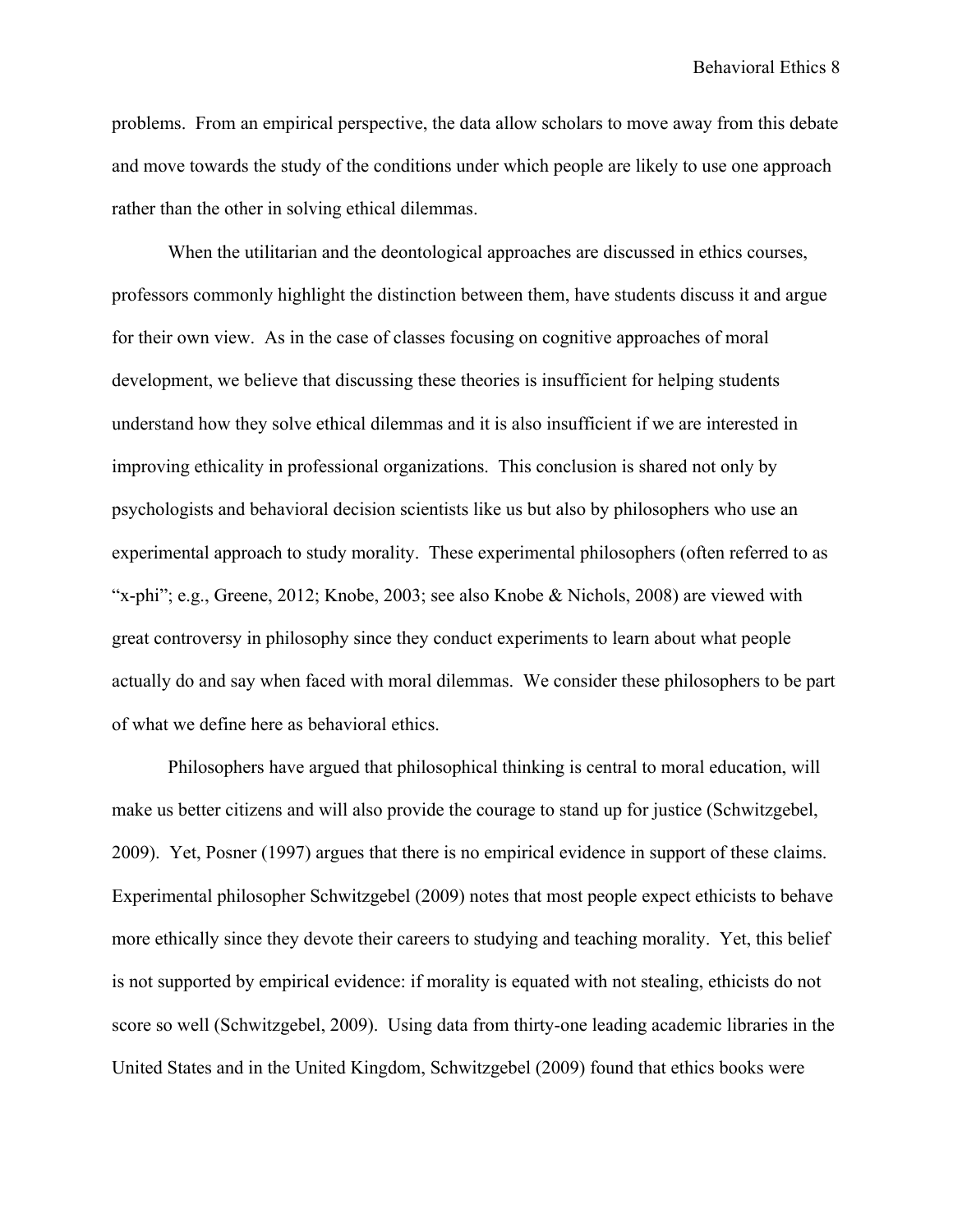more likely to be missing than non-ethics books in philosophy that were comparable in age and popularity. Further, obscure texts that were likely to be borrowed only by advanced students and professors of ethics were about 50 to 100% more likely to be missing, depending on the specific measure used in the analyses. Although these results may seem surprising, they can be easily explained if we consider that normative ethicists have primarily focused on examining how people *should* think about behavior in the ethics domain. We do not intend to minimize their work: from a normative perspective, ethicists have made enormous contributions in clarifying answers to these types of questions. It is also worth noting that the normative tone that is inherent in this literature is reflected in most codes of conduct and moral guidelines issued by management in organizations (Adams, Taschchian, & Shore, 2001; Weaver, 2001). However, as a result of the field's approach, up until recently, little empirical attention has been given to how people actually behave or to how their behavior can be improved.

This focus on how human beings actually behave in moral contexts is where the new behavioral ethicists have found their niche. Behavioral ethicists describe the actual behavior of people, how situational and social forces influence it, and they study ways in which decisions can be nudged in a more ethical direction through simple interventions. This new approach to ethics requires understanding and explaining moral and immoral behavior in systematic ways. It requires understanding the antecedents and consequences of both ethical and unethical actions. Finally, it requires identifying levers at both the individual and the institutional level to change ethically questionable behaviors when individuals are acting in unethical ways that they would not endorse with greater reflection. In the remainder of this paper, we review these recent approaches to ethics. We note that, throughout the paper, we will use immoral, unethical, and dishonest as interchangeable.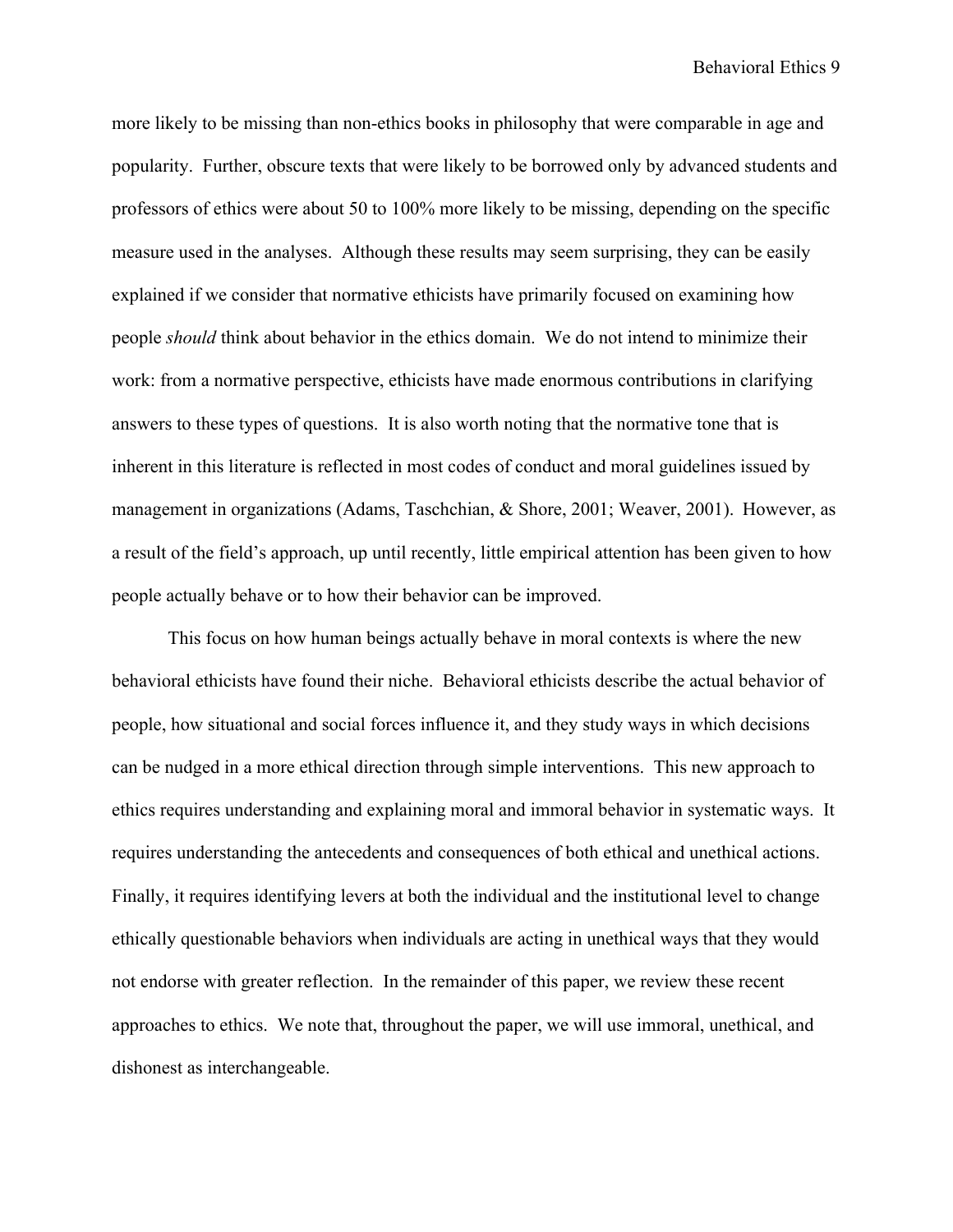#### **2. The Emergence of Behavioral Ethics**

Scholars in behavioral ethics define their field of study differently (see Table 1 for definitions of behavioral ethics and ethical behavior by different authors doing research on the topic). At a very broad level, many social scientists have been developing knowledge about the determinants of ethical and unethical behavior, and have started from the assumption that even good people sometimes do bad things (see Bersoff, 1999). Scholars such as Brief (e.g., Brief & Motowidlo, 1986) and Treviño (1986) have been working on this topic long before others like us took up the task. We note that a often separate stream of research, born out of the traditional philosophical approaches to ethics, has focused on the understanding of how people form moral judgments and what factors influence them (see, for instance, Cushman, & Young, 2012; Haidt, 2001; Pizarro, Inbar, & Helion, 2011; Uhlmann, Pizarro, Tannenbaum, & Ditto, 2009).

While we do not dispute the existing definitions for behavioral ethics, we seek to provide a definition that focuses more closely on the psychology of individuals and the biased decisions and judgments they make systematically. Because of its focus on individuals' actual judgments and behavior, behavioral ethics draws heavily from psychology and behavioral decision research and advocates a *descriptive* rather than a *normative* approach to the study of ethics.

With this in mind, we define behavioral ethics as *the study of systematic and predictable ways in which individuals make ethical decisions and judge the ethical decisions of others that are at odds with intuition and the benefits of the broader society*. As this definition suggests, we are interested in examining not only the decisions that people make, but also their judgments of the decisions of others. We are also interested in examining the systematic ways in which humans depart from our intuitive expectations and the goals of the broader society.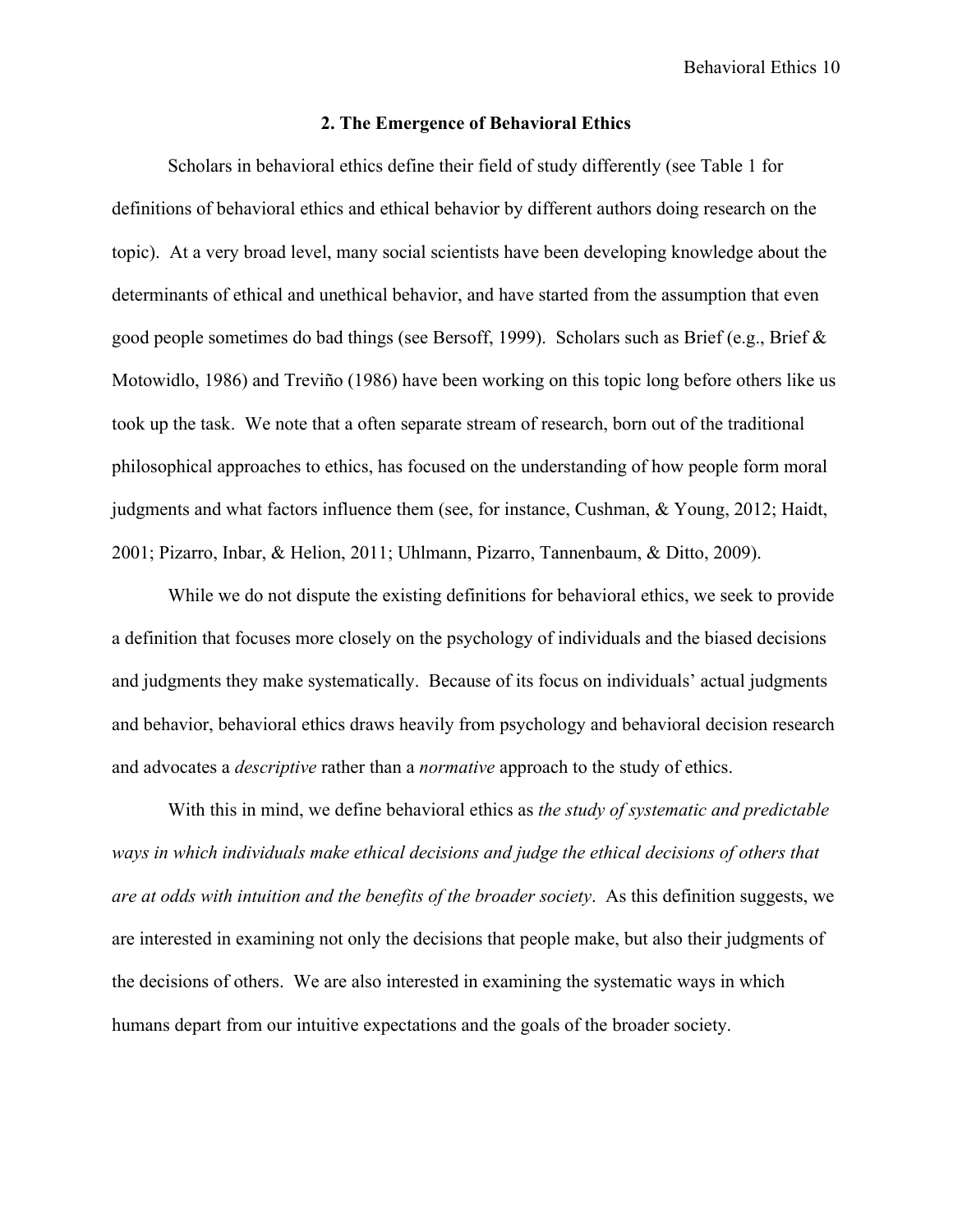One of the early efforts in what we see as the start of the behavioral ethics movement was the publication of an edited volume by Messick and Tenbrunsel (1996). This was the earliest example of a publication that clearly organized and beautifully explained what we knew about the psychology of ethics. Many of the papers in this volume highlighted counterintuitive ways in which people make decisions and form judgments in the domain of ethics. One of the papers that is particularly relevant for the approach we are proposing here is Loewenstein's (1996) chapter on how behavioral decision theory helps us understand ethical decisions. Behavioral decision theory is commonly defined as the study of trade-offs that people make when deciding what to choose among the options available to them. For example, a person choosing which car to buy may trade off a low price for one car against the well-respected brand name of the second car. Ethical decisions commonly involve trade-offs between the decision maker's well-being (e.g., not risking losing a job for blowing the whistle) and that of others (e.g., creating harm to potential consumers by not stopping the production of an unsafe product). Thus, as suggested by Lowenstein (1996), by using behavioral decision theory we can better understand how people resolve ethical dilemmas and make ethical decisions. Similar to Lowenstein's (1996) arguments, Bazerman and Banaji (2004, p. 1150) noted "that efforts to improve ethical decision making are better aimed at understanding our psychological tendencies." We concur with these views and suggest that understanding people's psychology when they face decisions in the ethics domain is fundamental to the understanding of why good people sometimes do bad things.

In a related paper to this research, Messick and Bazerman (1996) organized some of this early knowledge by identifying three types of theories that individuals use in making decisions: theories about the world, theories about other people, and theories about ourselves. Theories of the world dealt with the beliefs that we hold about the way the world works, expectations about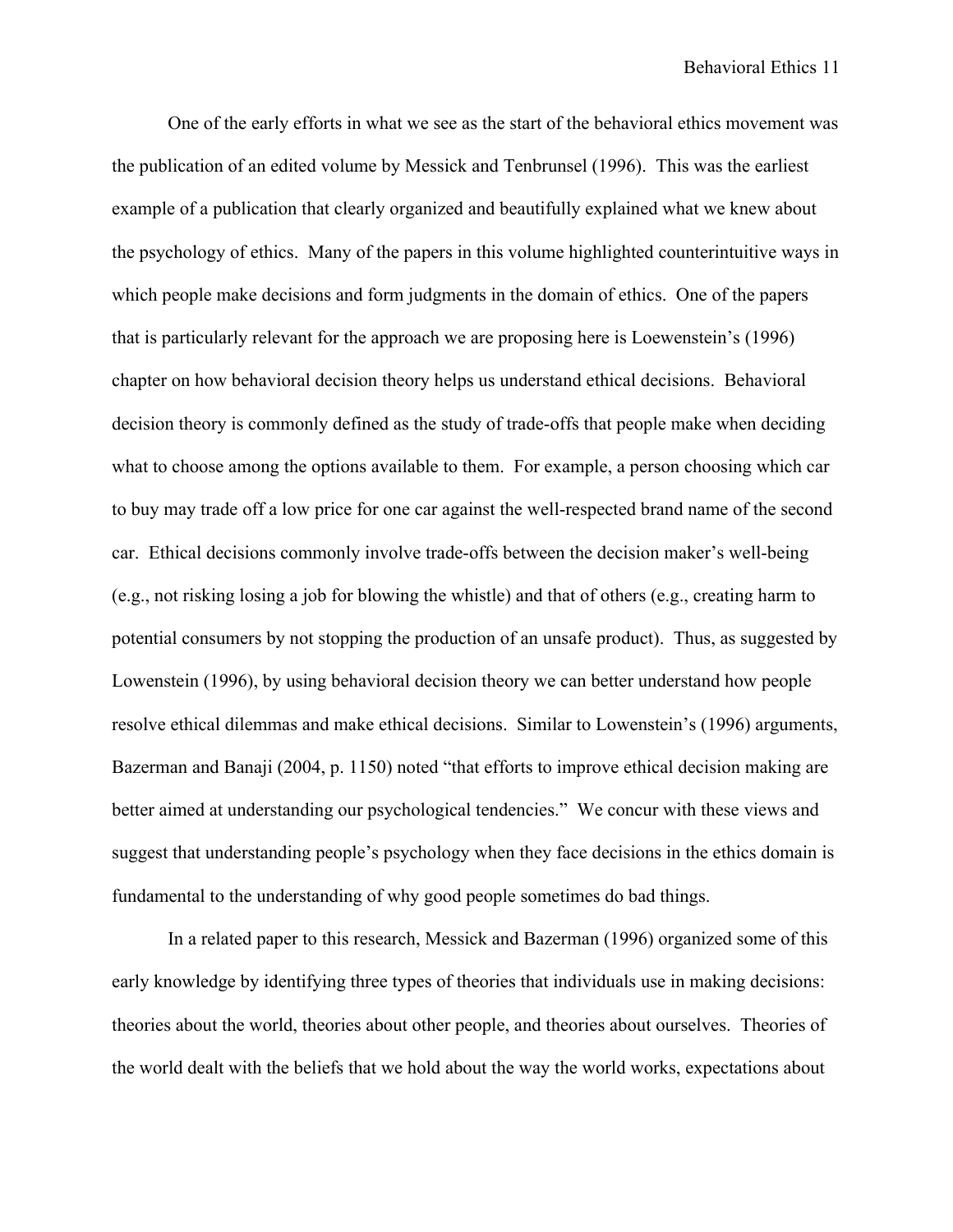causal networks in which we live, and the ways in which our choices influence the world around us. Theories of other people referred to beliefs that we have about how *we* are different from *them*. Finally, theories of ourselves dealt with the erroneous or unrealistic beliefs about ourselves that may cause us to take more than our fair share of the credit for success or too little blame for failure. These theories also discussed how we are often too confident that our theory of the world is the correct one. Using this framework, Messick and Bazerman (1996) identified research from social psychology that can inform us about these theories as we attempt to understand ethical decision making.

This early work by Messick and colleagues reviewed a variety of specific findings in social psychology and behavioral decision research and explained their relevance to the study of ethics. We believe that the core contribution of this research was to focus early behavioral ethics on the psychological tendencies that lead even good people to use information and make decisions in ways that lead them to behave unethically, even when they would not expect to behave that way in advance. Messick and colleagues also were critical to broadening the focus of the field to include descriptive work, and more importantly, aspects of behavior that were not the result of deliberative action.

In the remainder of this review, we will retain this focus on psychological aspects that lead people astray in the ethics domain. Using this focus, we will describe two recent streams of research in behavioral ethics in detail. First, we will explore the predictable situational and social forces that can lead people to engage in unethical behavior. In this section of the review, we will focus on behaviors that the actors know to be wrong, but they are unaware of the forces that are leading them to cross ethical boundaries (*intentional* unethical behavior). Second, we will turn to the recent work on bounded ethicality, which describes the tendency of individuals to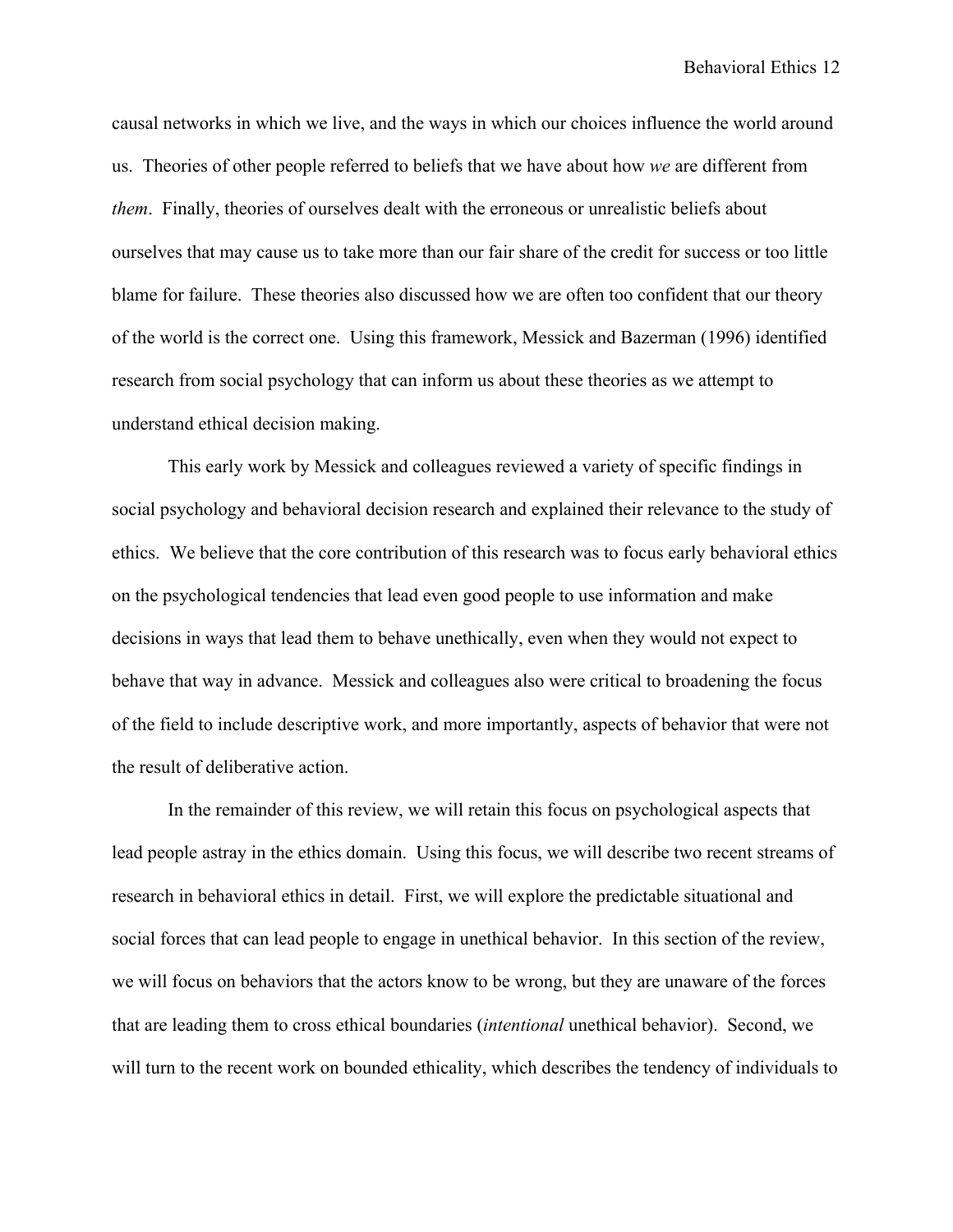engage in unethical action without even knowing that they are doing so (*unintentional* unethical behavior).

Departing from the belief that unethical behavior can be explained by the stage of moral development that the decision maker has reached and by focusing on a descriptive rather than normative approach to ethics, these streams of behavioral ethics research share two empirically supported assumptions. First, they propose that morality is dynamic and malleable, rather than being a stable trait characterizing individuals. Second, they argue that most of the unethical behavior we observe in organizations and society more broadly is the result of the actions of several individuals who, although they value morality and want to be seen as ethical people, regularly fail to resist the temptation to act dishonestly or even fail to recognize that there is a moral issue at stake in the decision they are making.

## **2.1 Intentional Dishonesty: Predictable but Surprising Unethical Behavior**

Scholars interested in the study of intentional unethical behavior argue that situational and social forces overwhelm individual differences in explaining ethical behavior. Early wellknown experiments support this argument. For instance, in the famous Milgram's experiment (Milgram, 1974), an experimental assistant (an accomplice) asked each study participant to play the role of a teacher and administer 'electric shocks' to another participant "the learner" (who, in actuality, was a confederate or experimental assistant) each time the learner made a mistake on a word-learning exercise. After each mistake, the participant was asked to administer a shock of higher voltage which began to result in 'apparent' audibly increasing distress from the learner. Over sixty percent of the study participants shocked their participants-accomplice through to the highest voltage which was marked clearly with potential danger (Milgram, 1974). However, only a few people predicted they would behave in such a manner when asked to imagine the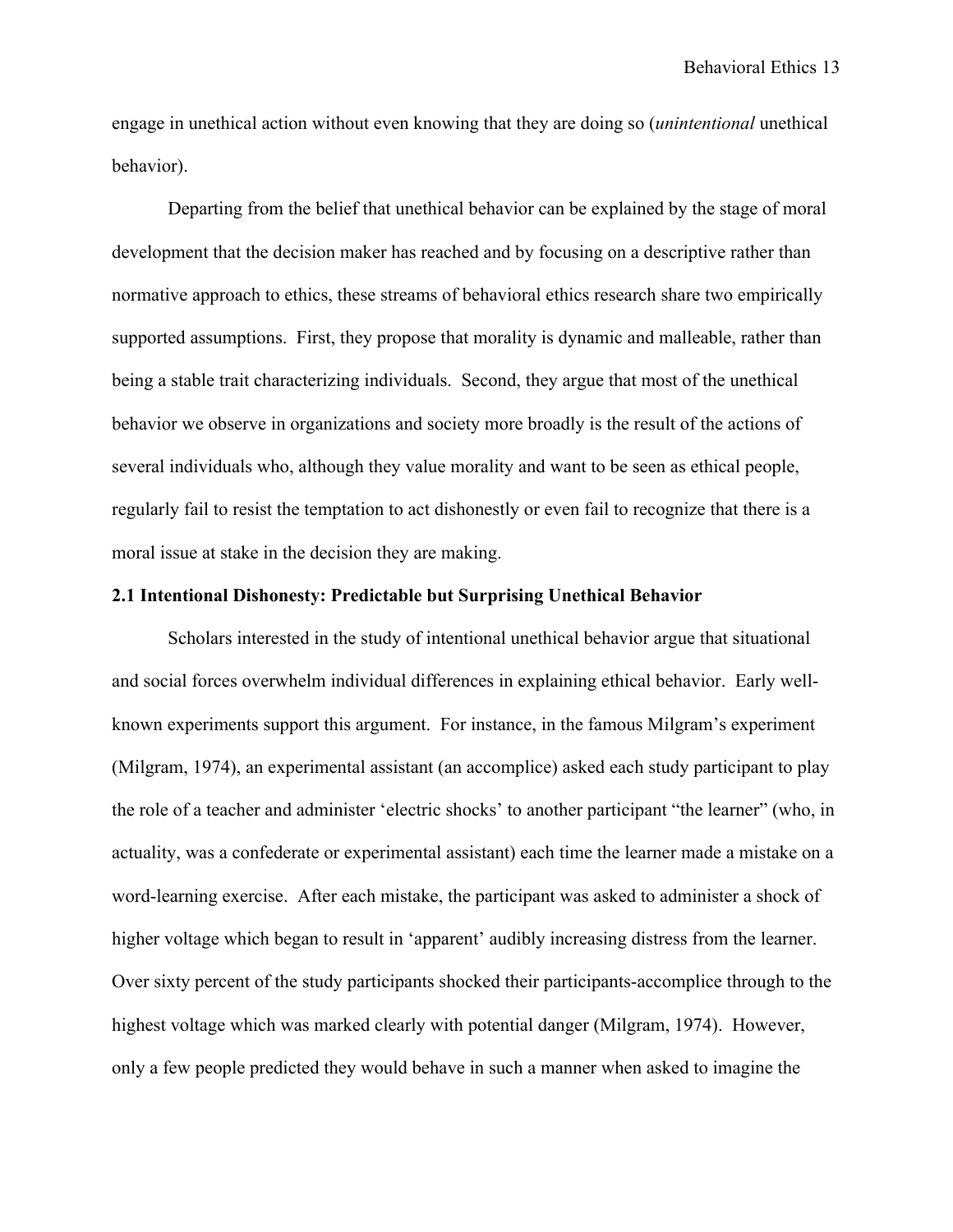situation and predict their behavior. These results suggest that it is not individual character that causes one to inflict great pain on an innocent person, but rather the situation in which an authority demands obedience.

Similarly, in another well-known experiment, the Stanford Prison Experiment (see Zimbardo, 2007), Stanford undergraduates were randomly assigned to be either guards or prisoners in a mock prison setting for a two-week experiment. After less than a week, the experiment was suddenly stopped because the guards were engaging in sadism and brutality and the prisoners were suffering from depression and extreme stress. Normal Stanford students had been transformed merely by the situational conditions created for the experiment.

Both of these studies stress the role of situational influences in producing unethical behavior, and suggests that morality is *malleable* and *dynamic* (e.g., Monin & Jordan, 2009): individuals with certain moral traits, even when they strongly value morality, may not behave consistently across different situations and they may cross ethical boundaries under situational pressures.

Additional evidence for the malleability of morality comes from more recent research examining what people do when they are placed in situations in which they have the opportunity to behave unethically (e.g., by lying about their performance on a task) (see Ayal & Gino, 2011; Mazar, Amir, & Ariely, 2008). Rather than focusing on the trade-off between the decision maker's well-being and that of others, this research focuses on a different type of trade-off that involves an intertemporal component and is focused on the self: the long-term desire to be a good and ethical person and be seen as such by others to gain social acceptance, and a more short-term desire to behave in a way that would advance one's self-interest (Mead, Baumeister, Gino, Schweitzer, & Ariely, 2009; Gino, Schweitzer, Mead, & Ariely, 2011).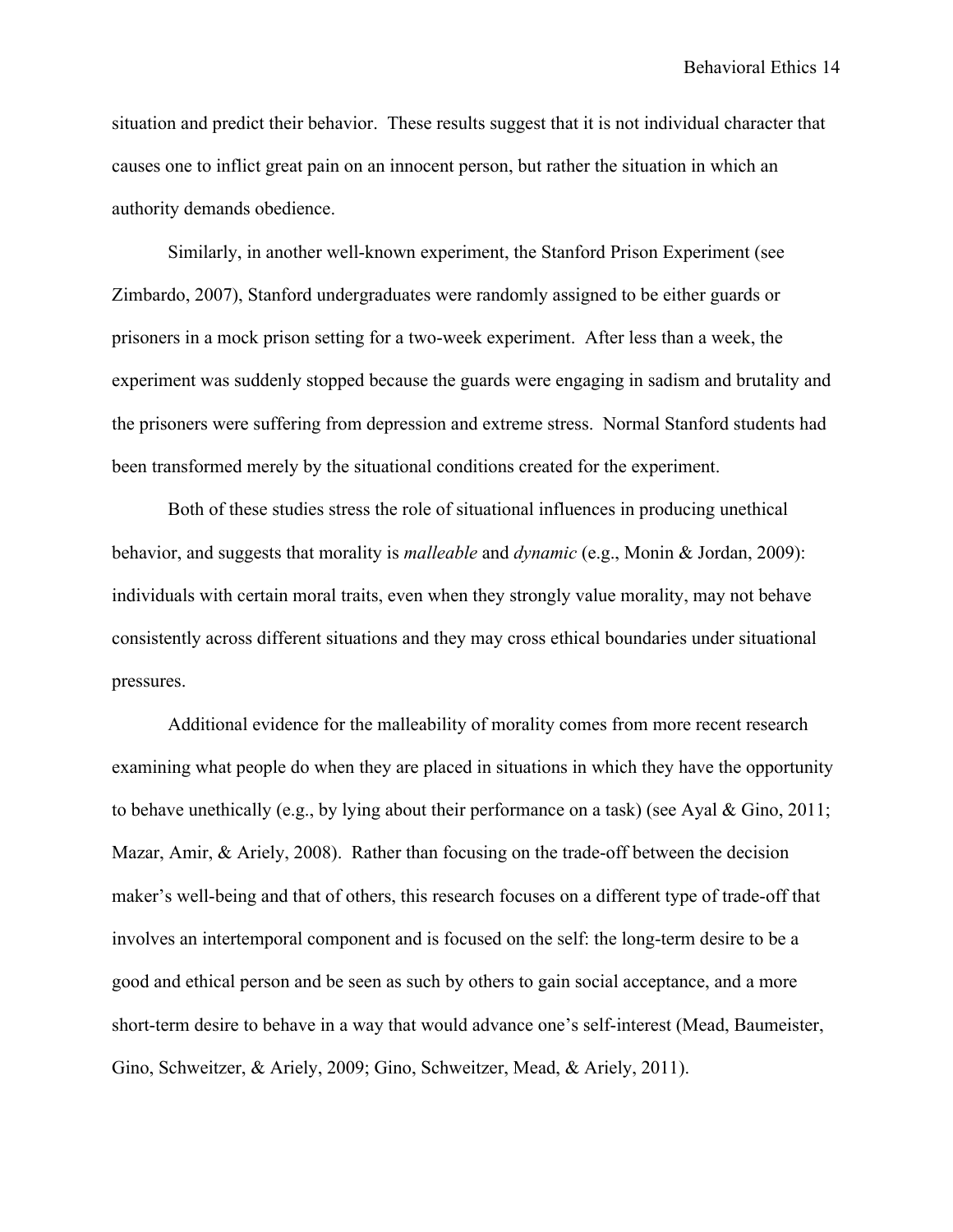To make this trade-off salient to individuals, the paradigms used in laboratory studies in the research on intentional unethical behavior commonly involve anonymity and no probability of being caught. For instance, in one of the paradigms used in this research (see Gino, Ayal,  $\&$ Ariely, 2009), participants are invited to the lab and are asked to complete a problem-solving task under time pressure. The task involves solving 20 different add-to-ten problems, like the one depicted in Figure 3. For each problem, the participants' task is to find the two numbers that sum up to ten, circle them and then move onto the next problem. For each correctly solved problem, participants receive a financial bonus, like 50 cents or a dollar. In the simplest version of this paradigm, in one condition participants are given four or five minutes to work on twenty problems (all variations of the problem depicted in Figure 3). Once the time is over, they fill out a collection slip where they report their performance and then have the experimenter check their work (control condition). In the experimental condition, participants are asked to self-report their performance on the collection slip and then shred their test sheet using a real shredder (shredder condition). The performance participants self-report in the shredder condition is generally much higher than the performance reported in the control condition suggesting that participants cheated by lying about their performance on the problem-solving task so that they would receive a higher payment (see Gino et al., 2009). Scholars have also used variations of this paradigm so that they could track whether each participants cheated and by how much in the treatment condition. Alternatively, scholars have used other types of ability-based tasks where they gave participants the opportunity to cheat by overstating their performance on the task (e.g., Schweitzer et al., 2004; Gino & Pierce, 2009).

When conducting this research, scholars have often compared the predictions that would derive from a strict traditional, standard economic approach to the predictions that would derive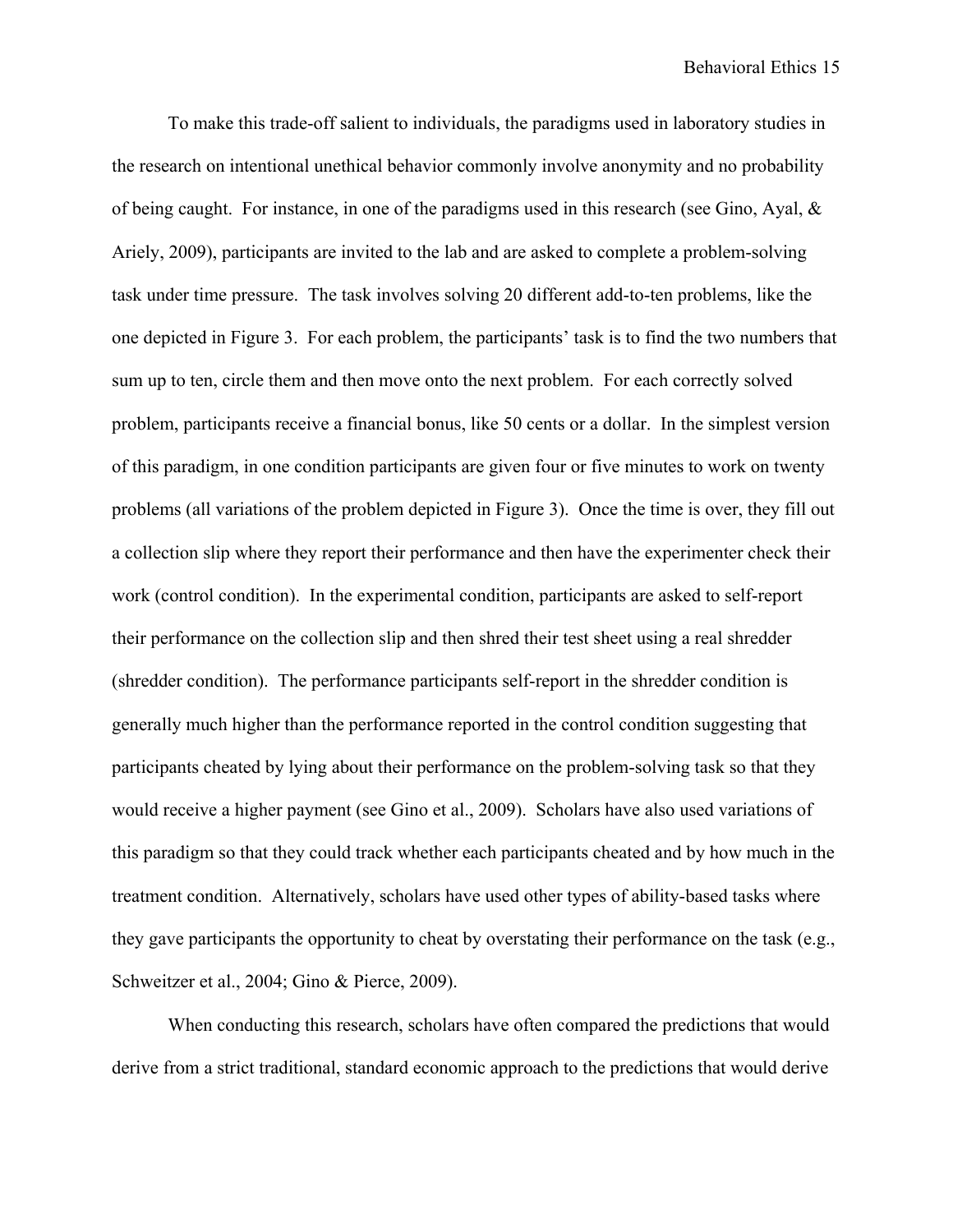from a social psychology perspective. For instance, in the simple experiment described above (comparing performance in the control and shredder conditions), standard economic theory would predict cheating to the maximum extent by most if not all participants in the shredder condition: in fact, the cost of behaving unethically are very low since there is no risk of being caught in this condition. A social psychology perspective, in contrast, would predict little cheating since by lying about their performance only by a little bit, participants in the shredder condition can still benefit from cheating without the need for them to revise their moral selfimage (see Mazar et al., 2008). The results of recent research on intentional unethical behavior are consistent with the social-psychology perspective rather than the standard economic one, providing further evidence for the importance of studying the psychology of individuals in order to understand how they make ethical decisions.

Given the role individuals' psychology plays in explaining unethical behavior, further work has started examining the situational and social forces that influence how people resolve ethical dilemmas and make ethical decisions (for recent reviews, see Ayal & Gino, 2011, and Shu, Gino, & Bazerman, 2011). Generally, this research has found that the more room a situation provides for people to be able to rationalize their behavior, the more likely they are to behave unethically (e.g., Gino & Ariely, 2012; Schweitzer & Hsee, 2002; Shalvi et al., 2011).

The environment in which people operate activates explicit or implicit norms that, in turn, influence the tendency to cross the ethical line. Cialdini, Reno and Kallgren (1990), for example, found that the amount of litter in an environment activates norms prescribing appropriate or inappropriate littering behavior in a given setting and, as a result, regulates littering behavior. Related research has found that the presence of graffiti leads not only to more littering but actually more theft (Keizer, Lindenberg, & Steg, 2008), and abundance of resources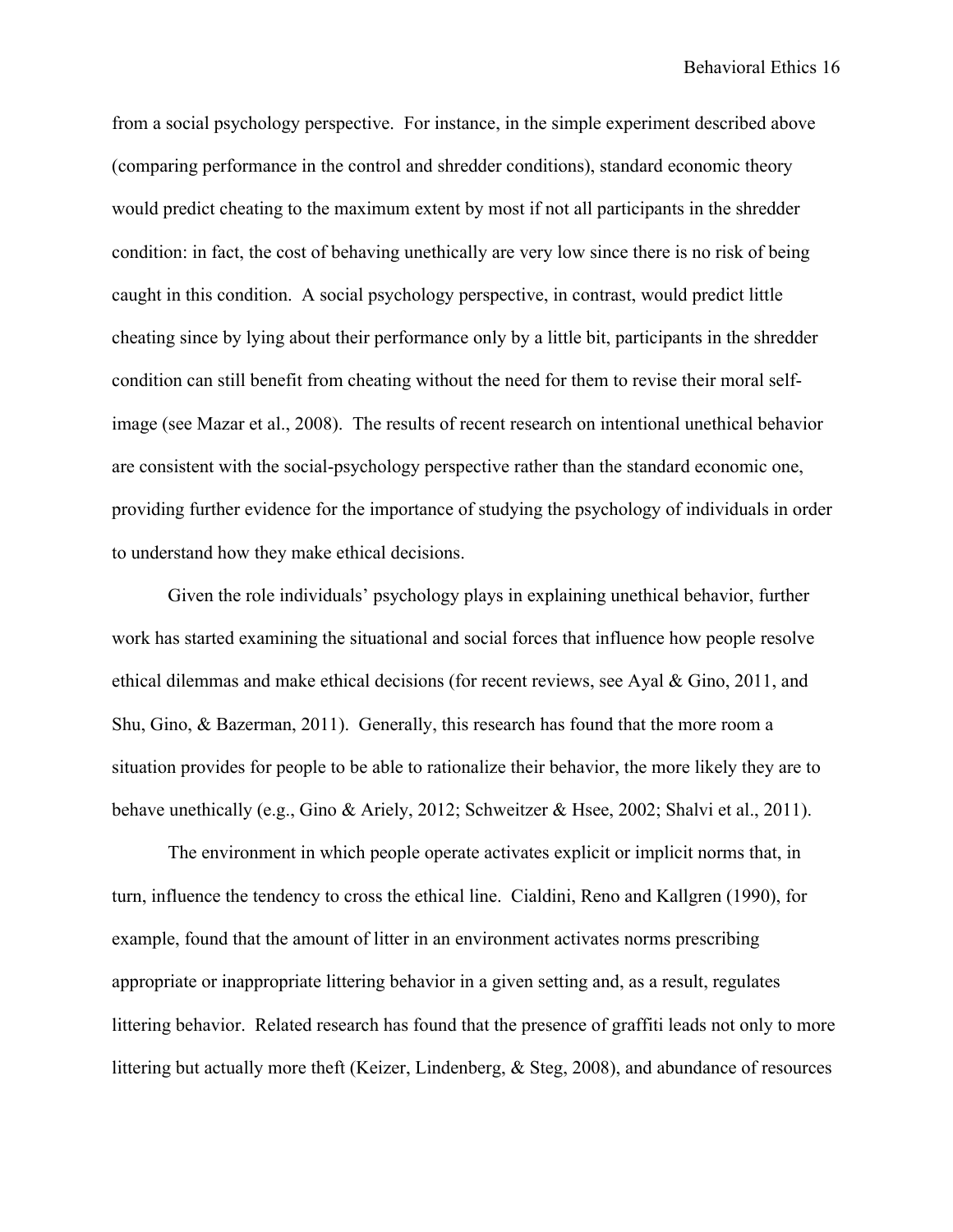lead to increased unethical behavior (Gino & Pierce, 2009). In fact, even more subtle situational factors, like darkness in a room, have been found to lead to increased dishonesty (Zhong, Bohns, & Gino, 2010). Taken together, these studies suggest that visual stimulation from the environment or its physical features can produce profound changes in behavior surrounding ethical and social norms. Like the experiment by Milgram and Zimbardo, these studies focused on situational factors leading people to cross ethical boundaries, and demonstrated that people fail to predict the influence of such subtle factors on their behavior.

Related work focused on social rather than situational factors and found that the actions of other people can influence our own in the ethics domain. Gino and her colleagues (Gino et al., 2009; Gino & Galinsky, 2012) have shown that our moral behavior is affected by the moral actions of just one other person. Gino, Ayal, and Ariely (2009) found that when people are exposed to an in-group member's unethical behavior, they align with the behavior and behave dishonestly themselves. Building on prior work on social norms (Cialdini et al., 1990; Cialdini & Trost, 1998) and social identity (Tajfel & Turner, 1986; Tajfel, 1982; Turner, 1982), Gino et al. (2009) explained that the degree to which people are influenced by social norms of dishonesty depends, to some extent, on the relationship between the initiator and the follower. People tend to perceive questionable behaviors exhibited by in-group members (or people who are similar to them) to be more acceptable than those exhibited by out-group members (or people who they perceive as dissimilar). Others' behavior can influence our own even when the bond we share is very labile or subtle. For instance, sharing the same birthday or first name of a person who behaved dishonestly lead us to act unethically as well (Gino & Galinsky, 2012).

Together, these studies point to surprising inconsistencies between people's desire to be good and moral and be seen as such by others and their actual unethical behavior, and provide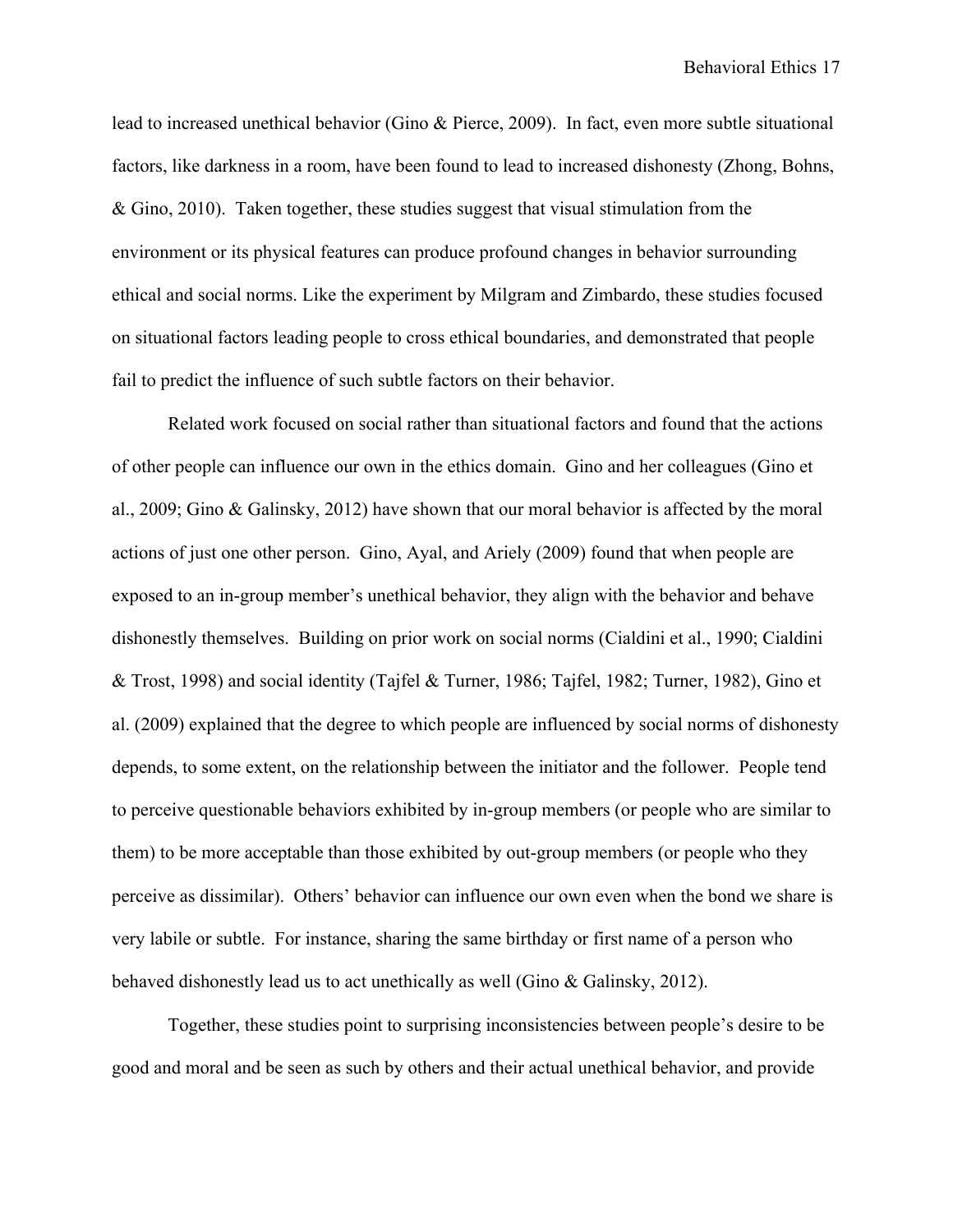evidence consistent with the argument that morality is malleable. In addition to these findings, research over the last decade has also identified inconsistencies in moral behavior of the same person across time, and in judgments of moral actins committed by the self versus others. We describe the research conducted on these two types of inconsistencies next, and then turn to work on unintentional unethical behavior.

## **2.2 Moral Credentials, Moral Resentment and Moral Hypocrisy**

Monin and Jordan (2009) suggested that at any given moment individuals may answer the question of how moral they are differently. In their own words, (Monin & Jordan, 2009: 10):

"…people's thoughts and behavior are often guided by a "working" level of moral selfregard that fluctuates from moment to moment according to situational influences. (…) we contend that situations actually can affect aspects of the self-concept and can therefore influence behavior through this mediator, rather than moderate the link between self and behavior."

When individuals decide whether or not to engage in unethical behavior, they consider their previous moral and immoral actions; they keep track of their moral balance between moral credits (past good deeds) and moral debits (past bad deeds) (Nisan, 1991). More specifically, Nisan's moral balance model (Nisan, 1991) suggests that people compute a personal moral balance based on their actions that are morally relevant within a given timeframe, and do not go below their minimum. At any point in time, good deeds raise the balance, and bad ones lower it. Consistent with Nisan's moral balance model (Nisan, 1991), Monin and Miller (2001) conducted experiments in which they found that a prior moral act can license later morally-questionable behavior. In one study, participants were presented with job-selections task. In a first, jobselection task, half of the participants were given the opportunity to select a stellar African American applicant thus establishing non-racist credentials. The other half of the participants were in a control condition and were asked to pick from an all-White applicant pool. Compared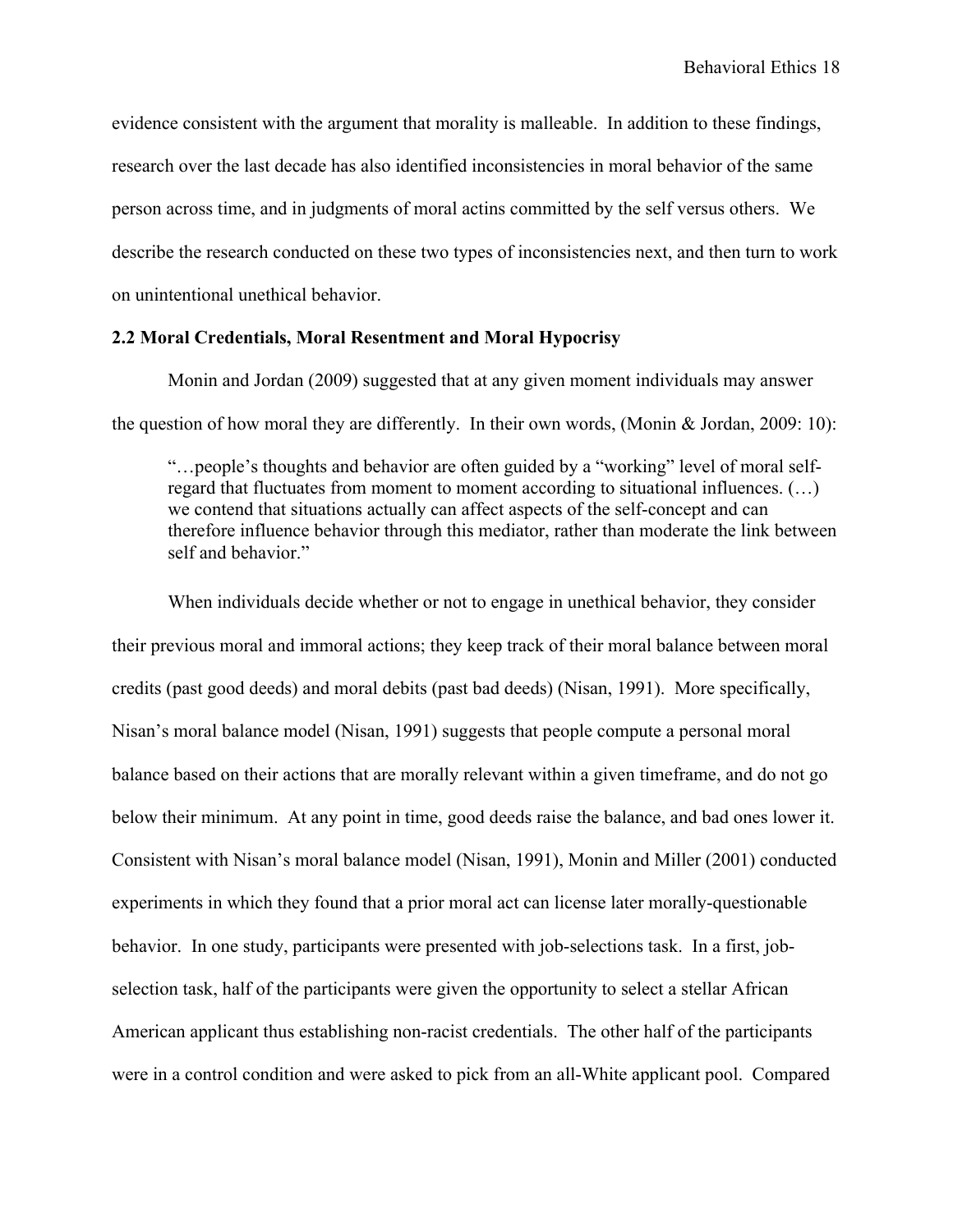to participants in the control condition, participants in the Black-candidate condition were more likely to express that a second, unrelated job in a racist police force would be "better suited" for a White person. This second task was designed such that it was attractive for participants to favor a White person. However, this means behaving in a way that feels unethical in a prejudiceconscious society; as a result, participants do not express this preference unless they had been established their non-racist self-image by the first choice –what Monin and Miller labeled a *moral credential*. Across various studies, Monin and Miller (2001) demonstrated that bolstering people's moral self-image can liberate them to act in less ethically in the future. Recently, these results have also been extended to other moral domains (Jordan, Mullen, & Murnighan, 2011).

Monin and colleagues have also examined how people react to the moral and immoral behavior of others, and found that learning about the behavior of heroes or saints can threaten people's moral self-regard. As a result, people express resentment for these superior others, even though their behavior is clearly stellar and exemplary (Monin, 2007). In one experiment, Monin and colleagues examined reactions to a target individual who refused to express opinions that contradicted their private beliefs. Although neutral judges appreciated this person and rated them positively on various dimensions, participants who had earlier expressed these ideas that contradicted their beliefs and who did so without complaining expressed high levels of disliking for the target (Monin, Sawyer, & Marquez, 2008). To the eyes of participants who had willingly gone along with the problematic behavior, the exemplary behavior of the target was perceived as a threat to their own moral self-image. Because of this threat, participants derogated the saint.

Finally, research has examined an inconsistency in the way we judge our own unethical actions versus those of others, a tendency called "moral hypocrisy." More precisely, moral hypocrisy refers to people's desire to appear moral without bearing the actual cost of being moral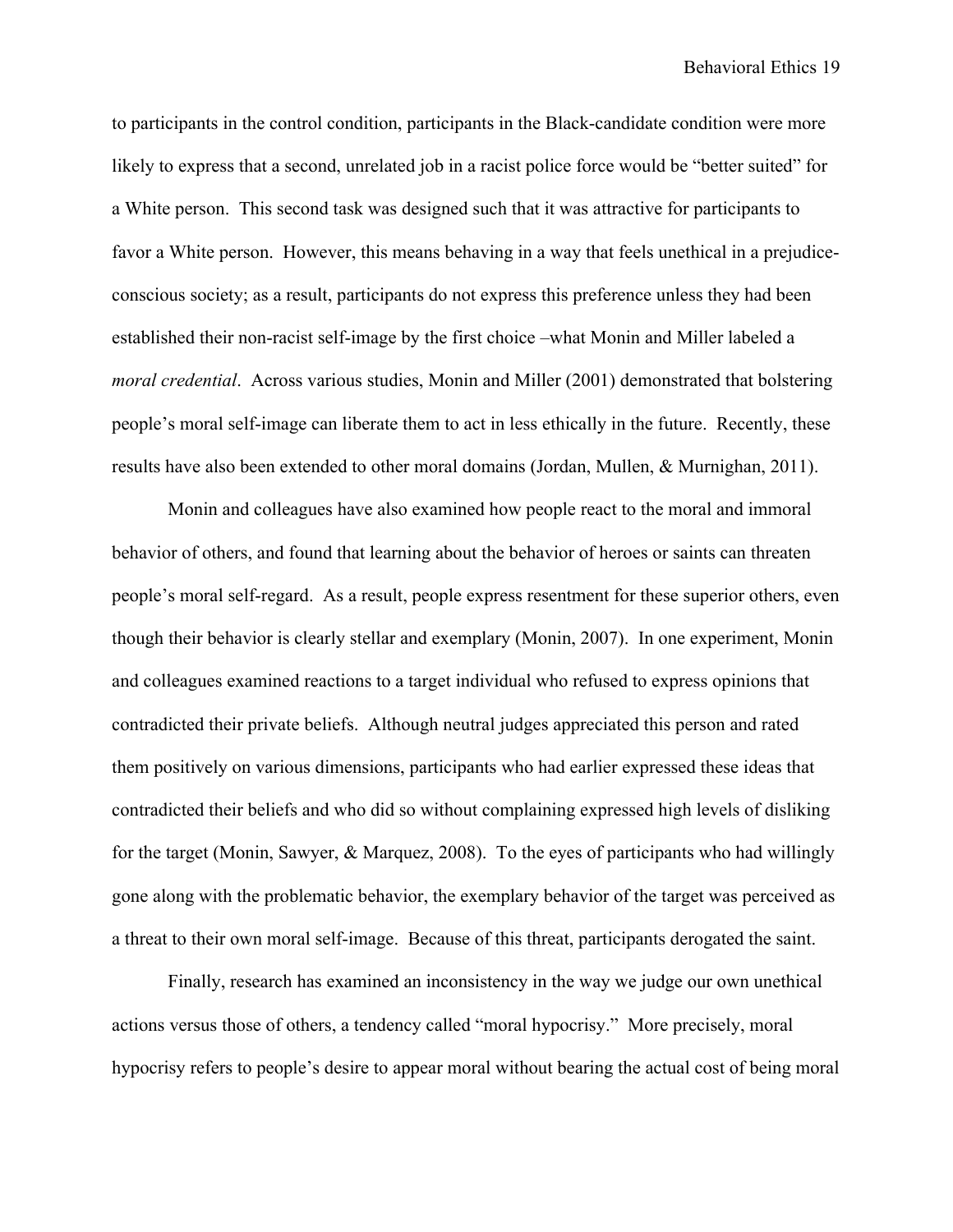(Batson, Kobrynowicz, Dinnerstein, Kampf, & Wilson, 1997; Batson, Thompson, & Chen, 2002; Batson, Thompson, Seuferling, Whitney, & Strongman, 1999). Several studies have found evidence for moral hypocrisy. In one experiment (Batson et al., 1999's Study 1), participants could assign themselves and another participant to one of two experimental conditions. By assigning themselves to a positive study condition (with the opportunity to win \$30), the other participant was assigned to a neutral condition (no money) and vice versa (assigning themselves to the neutral condition let the other participant be assigned to the positive condition). To make moral standards salient, participants were told that most people consider coin flipping the fairest way to assign conditions. Twenty-eight of the 40 participants chose to flip the coin. Of these, four assigned the other individual to the positive study condition, whereas the remaining 24 assigned themselves to the positive study condition. Clearly they used the coin flip to justify their self-serving decision. Indeed, those who flipped the coin rated their behavior as highly moral, thus providing evidence for moral hypocrisy. More recently, Piovesan, Montinari, Gino and Norton (2012) explored the developmental nature of moral hypocrisy. Specifically, Piovesan et al. (2012) examined whether children become more concerned with behaving more fairly towards others or instead merely concerned with appearing fair over the course of development. Using data from almost 600 children in the age range 6-11, and a paradigm similar to that employed by Batson and his colleagues, Piovesan et al. found that older children were more likely to flip the coin than younger children, but were just as likely as younger children to assign themselves the good prize by reporting "winning" the coin flip more than chance would dictate. These results suggest that moral hypocrisy develops with age.

Although different, all the studies described in this section share a common message: they demonstrate the surprising ways in which we act worse than we would have anticipated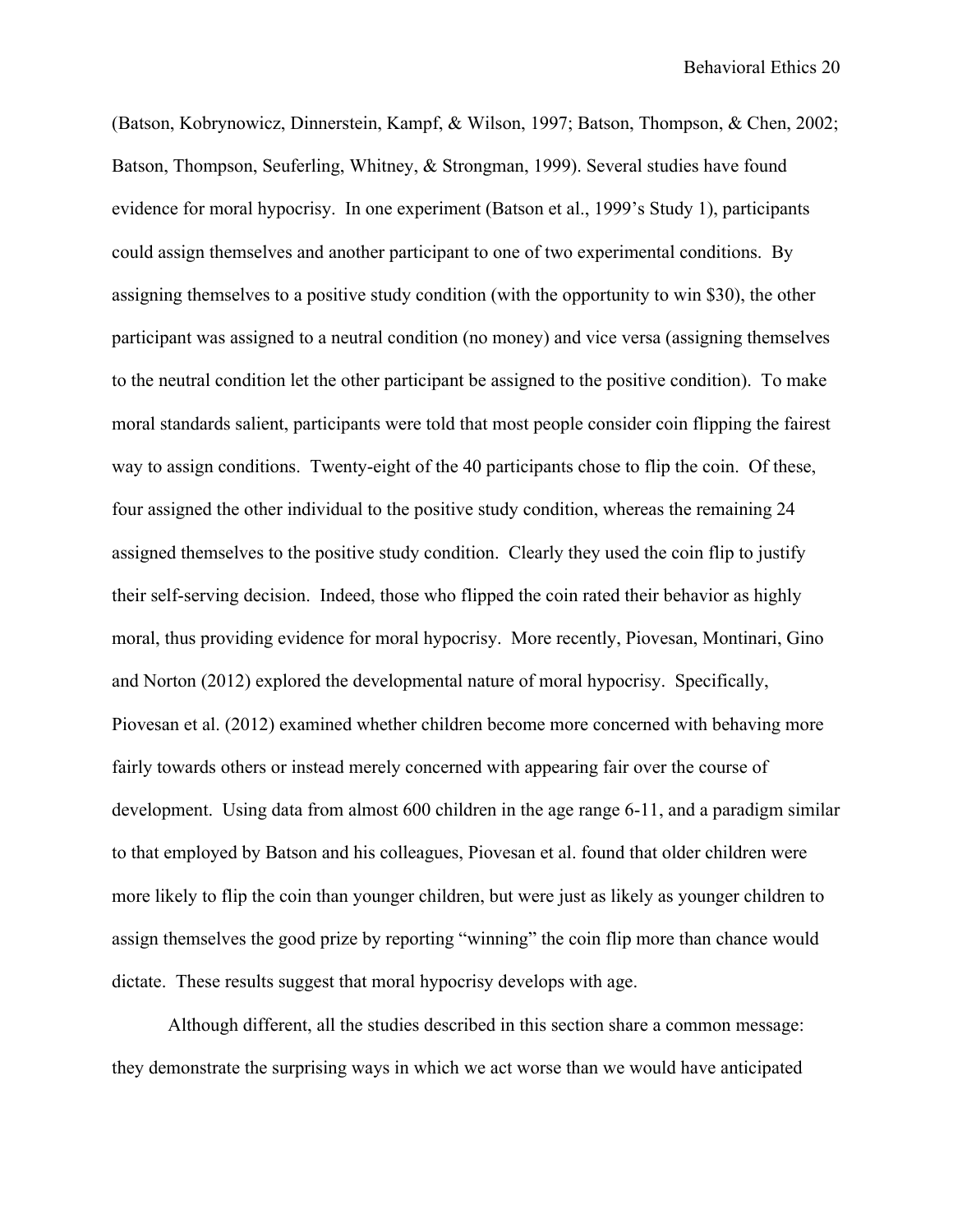when we face ethical dilemmas, and they demonstrate inconsistencies in the way we judge unethical behavior depending on whether we or others engaged in it. In all these studies, people generally recognized that they were behaving unethically but they failed to understand why they perceived ethical norms differently or what caused them to act dishonestly. Furthermore, they applied different standards to judge their unethical behavior and that of others.

In addition to these forms of intentional unethical behavior and inconsistencies in moral judgment, recent research has also examined *unintentional* unethical behavior. We turn to this research next.

#### **2.3 Unintentional Dishonesty: The Case of Bounded Ethicality**

Imagine that you sell investments to retail customers. You work with a variety of funds to identify investment opportunities for your customers. For years, one of these investments that you have sold to clients has outperformed the market, with a substantial lack of risk – the fund has performed consistently across years, even years when the market was down significantly. The fund is run by a well-respected individual, and your customers are delighted with their returns. How do you think about your decision to recommend this fund? When thinking about this decision, does ethics come to mind?

Maybe a few more details will help. What if we also mentioned that finance experts have argued that you cannot significantly outperform the market with the low volatility of this fund? What if we also mentioned that the S.E.C. had been repeatedly warned that there was a legal problem with the fund? What if we add that the fund was created and run by Bernard Madoff?

While some investment firms that sold Madoff's investments may have been crooks who knew that the fund had problems, we believe that many others never considered the morality or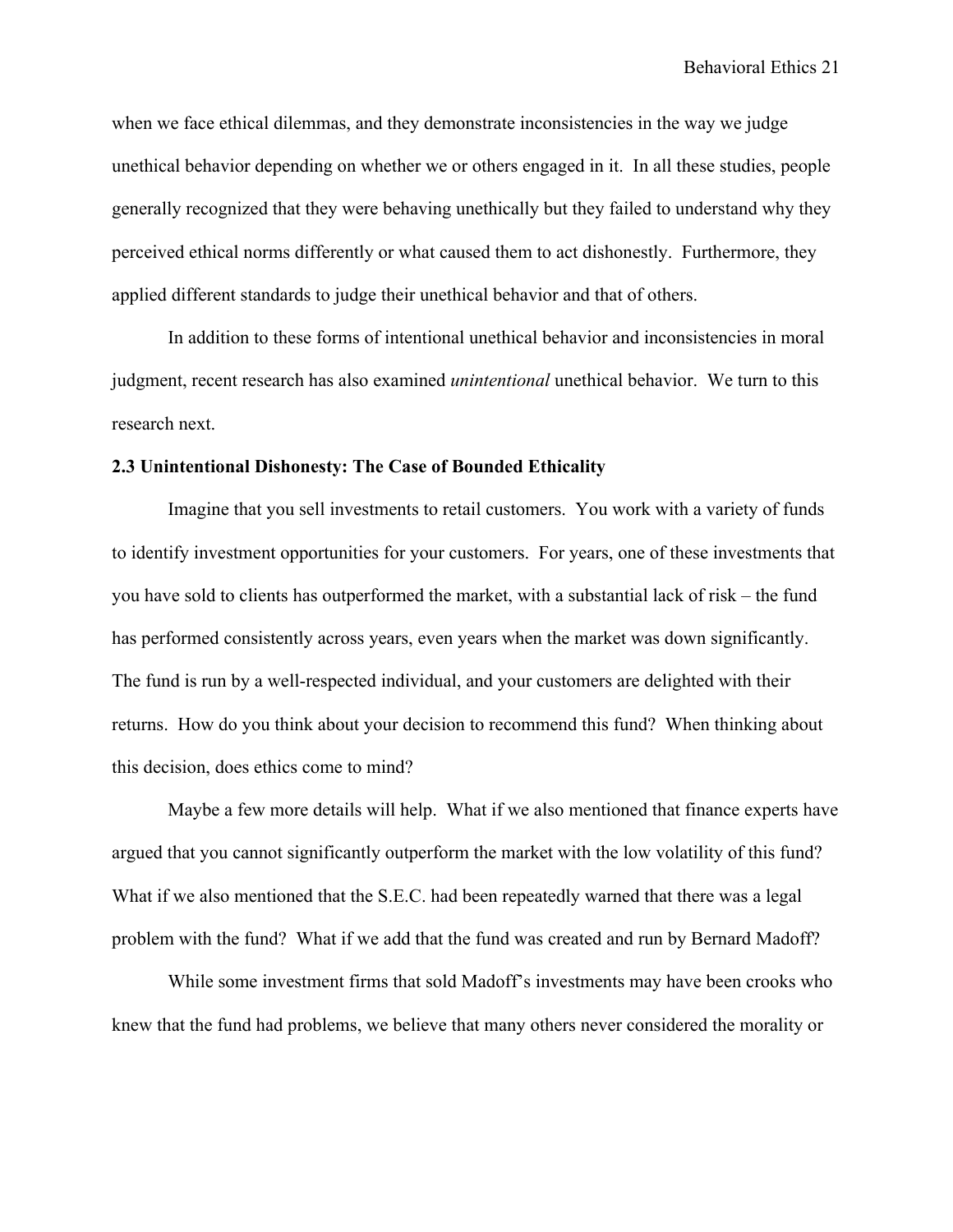legality of the fund. They had defined the problem as an investment decision, and ethics were not even on the radar screen. Thus, the need to assess the ethics of the situation never arose.

As we discussed earlier, ethics is often defined to include intentional deliberation. Rest's (1986) first step is assumed to exist for an ethical problem to exist, i.e., to be morally aware. But, as we suggest in this example and as documented by Tenbrunsel and Messick (2004), the assumption that people are making explicit tradeoffs between behaving ethically and self-interest is not always met –even in cases where we later see a set of unethical actions to have occurred.

Over the last few years, researchers have been documenting the systematic patterns of behaviors in which people act unethically without their own awareness, and fail to notice the unethical behavior around them (Bazerman & Tenbrunsel, 2011; Chugh, Bazerman, & Banaji, 2005; Gino, Moore, & Bazerman, 2009). People engage in behaviors that they would condemn and consider unethical upon further reflection or awareness. That is, they are boundedly ethical. Bounded ethicality takes a variety of forms, including overclaiming credit for group work without realizing that you are doing so, engaging in implicit discrimination and in-group favoritism, over-discounting the future and harming the environment, and failing to realize that you hold overly positive views of yourself (Bazerman & Moore, 2008; Tenbrunsel, Diekmann, Wade-Benzoni, & Bazerman, 2011), to name just a few. The literature on implicit attitudes and associations documents how it is that people act in racist and sexist ways without being aware that they are doing so (e.g., Chugh et al., 2005). We also favor in-groups, without awareness of the impact that this will have on out-groups. For example, Messick (1994) argues that mortgage loan discrimination against minorities is much more likely to result from lenders' unconscious favoritism toward in-groups than from explicit hostility toward out-groups. In addition, we overly discount the future, increasing the debt burden or destroying the planet, often without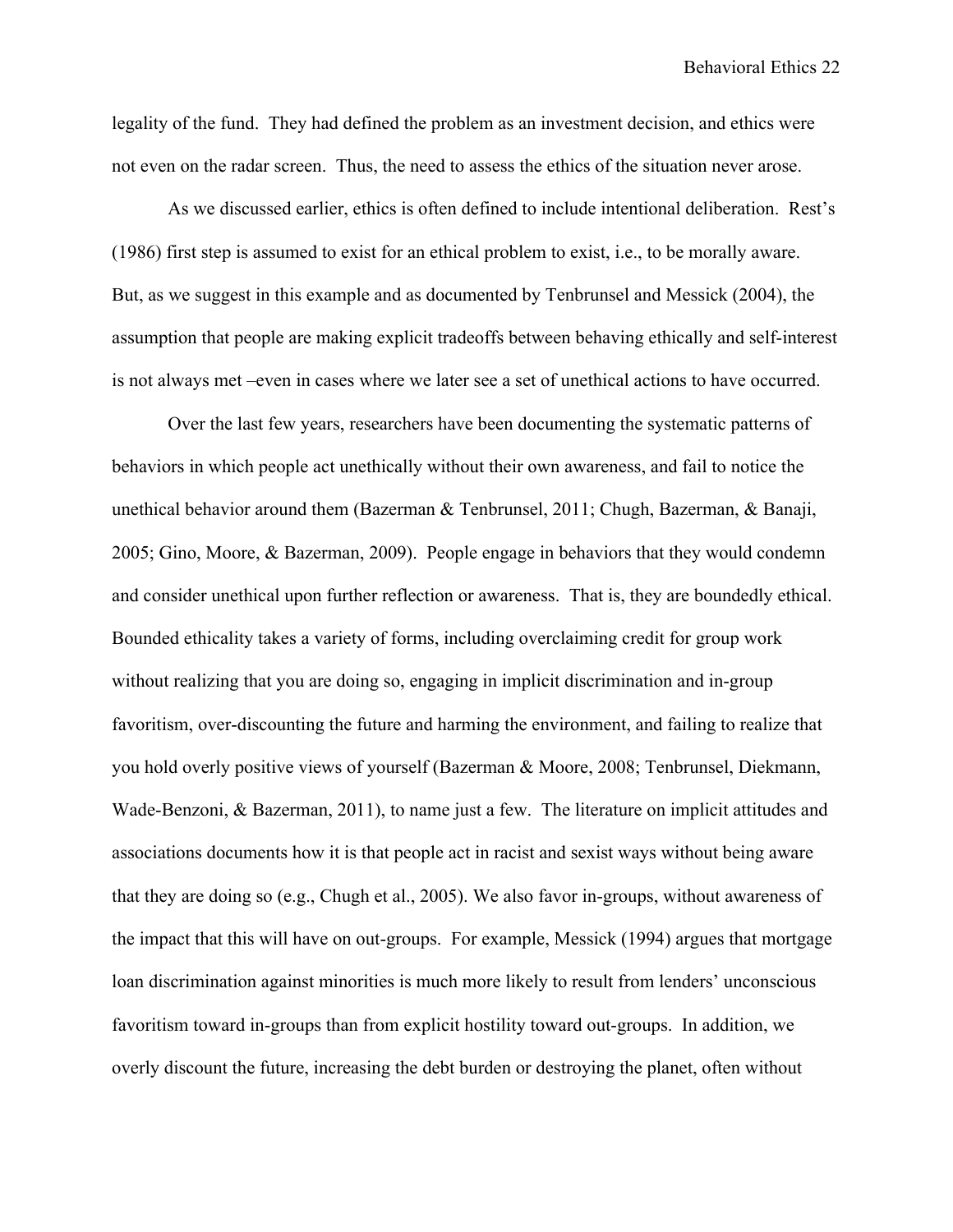awareness that we are acting in ways that may harm future generations (Wade-Benzoni, 1999). More evidence of our ethical inconsistencies comes from Kern and Chugh (2009) who find that our ethical decisions are swayed by the framing of information. Specifically, they show that we are more likely to behave unethically to avoid losses than to obtain gains, even when the differences between whether people are thinking about losses versus gains is based on the framing of the same objective information.

This research has focused on how our ethicality is bounded when we face ethical choices. Related work has examined the many ways in which our ethicality is bounded when we evaluate or judge the behaviors of others from a moral standpoint. This research documents the surprising degree to which people will ignore the unethical actions of others. For example, Moore, Tetlock, Tanlu and Bazerman (2006) show that while we recognize others' conflicts of interest, we fail to recognize conflicts of interest that we ourselves face that leads to corrupt behavior. Thus, when we have a desire not to see the unethical actions of others, we do not, and we commit this failure often without our own awareness. In a similar vein, our joint research (Gino & Bazerman, 2009) demonstrates that people are more likely to ignore the unethical behavior of others when ethical degradation occurs slowly rather than in one abrupt shift.

Research also shows that we are far more likely to condemn unethical behavior when the behavior leads to a bad rather than a good outcome –even when controlling for the action of the actor being judged (Gino, Shu, & Bazerman, 2010; Gino, Moore, & Bazerman, 2012). Cushman and colleagues (Cushman, Dreber, Wang, & Costa, 2009) asked study participants to choose between the following two options:

Option A: You roll a six-sided die. If it comes up 1-4, you get \$10, and the other party gets \$0. If it comes up a 5, you get \$5, and the other party gets \$5. If it comes up a 6, you get \$0, and the other party gets \$10.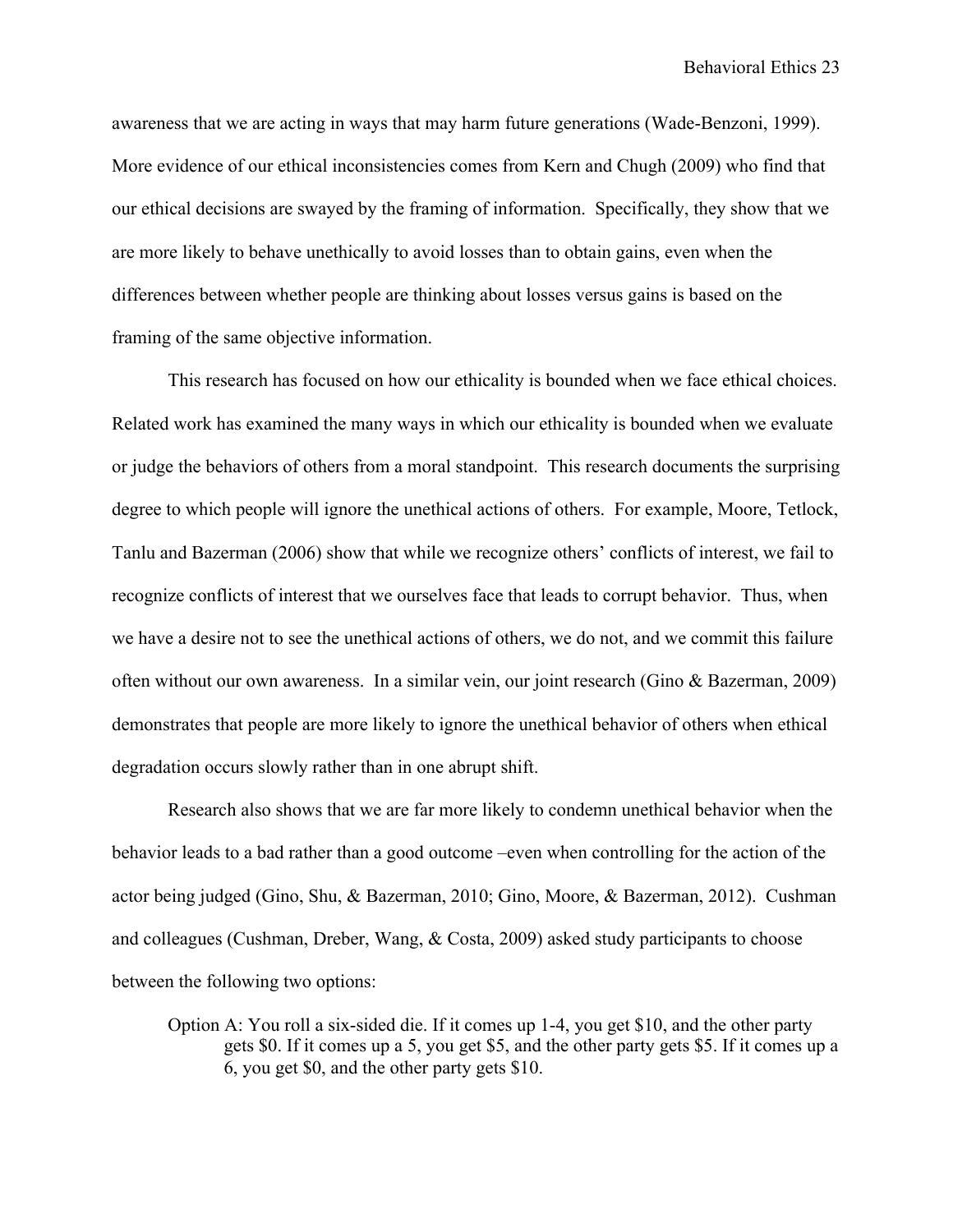Option B: You roll a six-sided die. If it comes up a 1, you get \$10, and the other party gets \$0. If it comes up 2-5, you get \$5, and the other party gets \$5. If it comes up a 6, you get \$0, and the other party gets \$10.

Option A is the greedier choice, as it offers you more opportunities (four out of six, to be exact) to claim \$10 for one. Option B is the "fair" choice, at least most of the time, as it offers four opportunities for the \$10 to be split evenly between you and the other party. After choosing, the die is rolled, and the money is paid. The other player was then allowed to punish the original decision-maker, without incurring any cost to herself. Consistent with our own research on the topic (see Gino et al., 2010; Gino et al., 2012), when allocating punishment, the other party paid more attention to the equality of the result of the rolled die—a random outcome—than to the chooser's sense of fairness (as demonstrated by which option she chose). This research explains our unfortunate tendency to blame people too harshly for making sensible decisions that have unlucky outcomes.

Another factor that leads us to ignore the unethical behavior of others is the presence of intermediaries. Paharia, Kassam, Greene, and Bazerman (2009) examined individuals' tendency to ignore price gouging, if the gouging occurs through an intermediary. Essentially, Paharia et al. (2009) found that people often ignore the unethical actions of others, if the unethical actor has an intermediary do the dirty work. This work was motivated by a story about Merck selling the rights to two less profitable cancer drugs to a smaller and lesser-known company, Ovation Pharmaceuticals, while raising the price of the drug by 1,000%. Paharia et al. (2009) reasoned that had Merck raised the price directly, citizens would have responded in a negative, emotional manner. They conducted a series of studies. In one of these studies, Paharia et al. (2009) asked participants to consider the following situation:

A major pharmaceutical company, X, had a cancer drug that was minimally profitable. The fixed costs were high and the market was limited. But, the patients who used the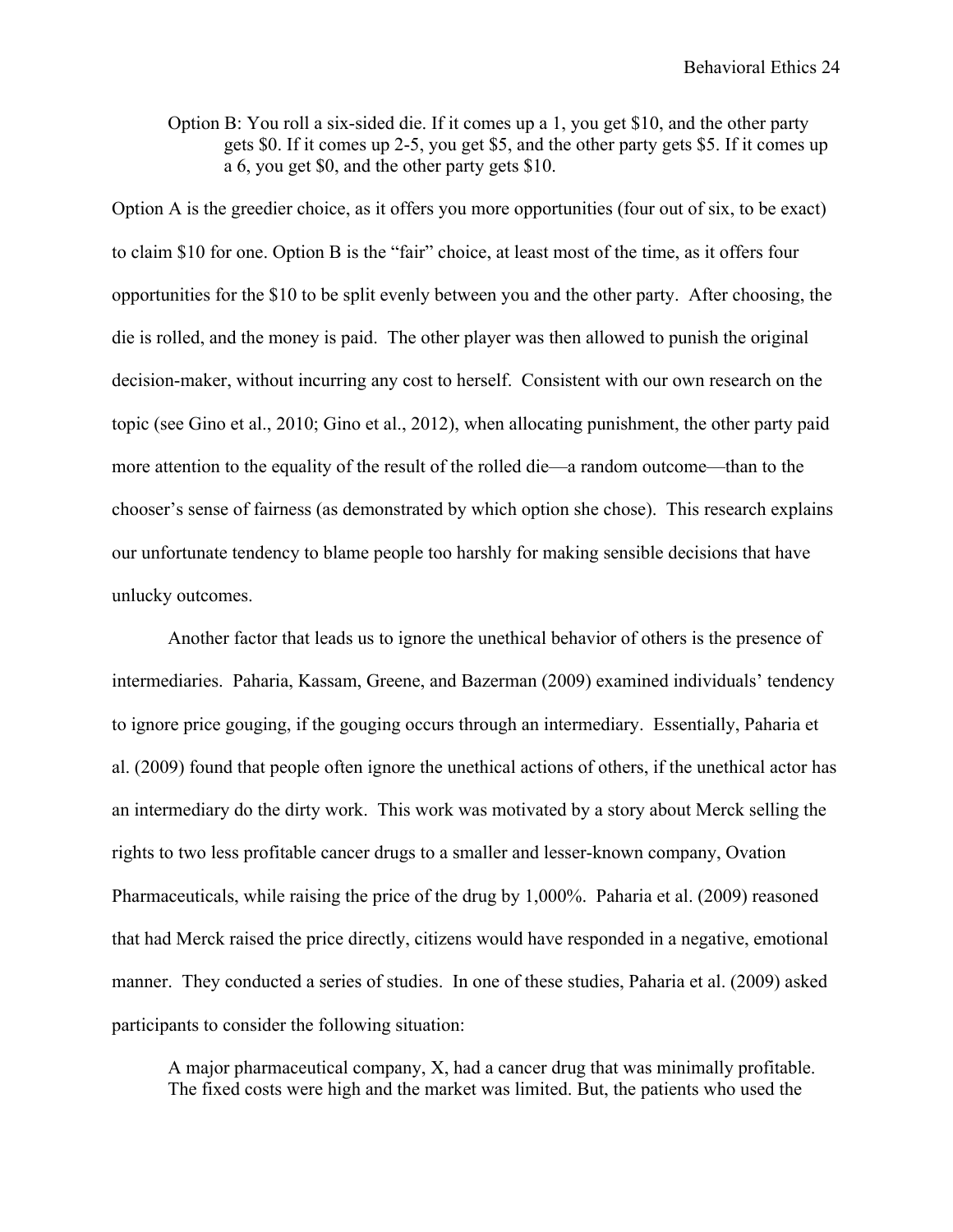drug really needed it. The pharmaceutical was making the drug for \$2.50/pill (all costs included), and was only selling it for \$3/pill.

One group of participants assessed the ethicality of the following action:

A: The major pharmaceutical firm raised the price of the drug from \$3/pill to \$9/pill. A second group assessed the ethicality of a different course of action:

B: The major pharmaceutical X sold the rights to a smaller pharmaceutical. In order to recoup costs, company Y increased the price of the drug to \$15/pill.

As Paharia et al. (2009) predicted, participants judged Action A more harshly than those who read Action B, despite the smaller negative impact of Action A on patients.

A very different and profound example of how we do not understand our own morality coms from the work of Jon Haidt and colleagues (Haidt, Koller, & Dias, 1993; Haidt, 2001), who demonstrated that out intuitive, affective selves often drive our ethical behavior and judgments. For example, consider one of the scenarios used by Haidt in his research describing a situation where "a family's dog was killed by a car in front of their house. They had heard that dog meat was delicious, so they cut up the dog's body and cooked it and ate it for dinner." Haidt and his colleagues (Haidt et al., 1993; Haidt, 2001) presented this scenario and others (involving cleaning with the American flag, sex between siblings that creates no harm, among others) to study participants and the vast majority found the behavior described in the story to be morally wrong. Yet, they often can't immediately tell you why they think it is wrong, responding instead with statements such as "I don't know, I can't explain it, I just know" (Haidt, 2001).

The results of this research suggest that affective reactions to these types of situations precede moral judgment. Haidt (2001) argues that our judgments are often driven by intuitive, emotional responses, and after such judgments are made, we engage in deliberate moral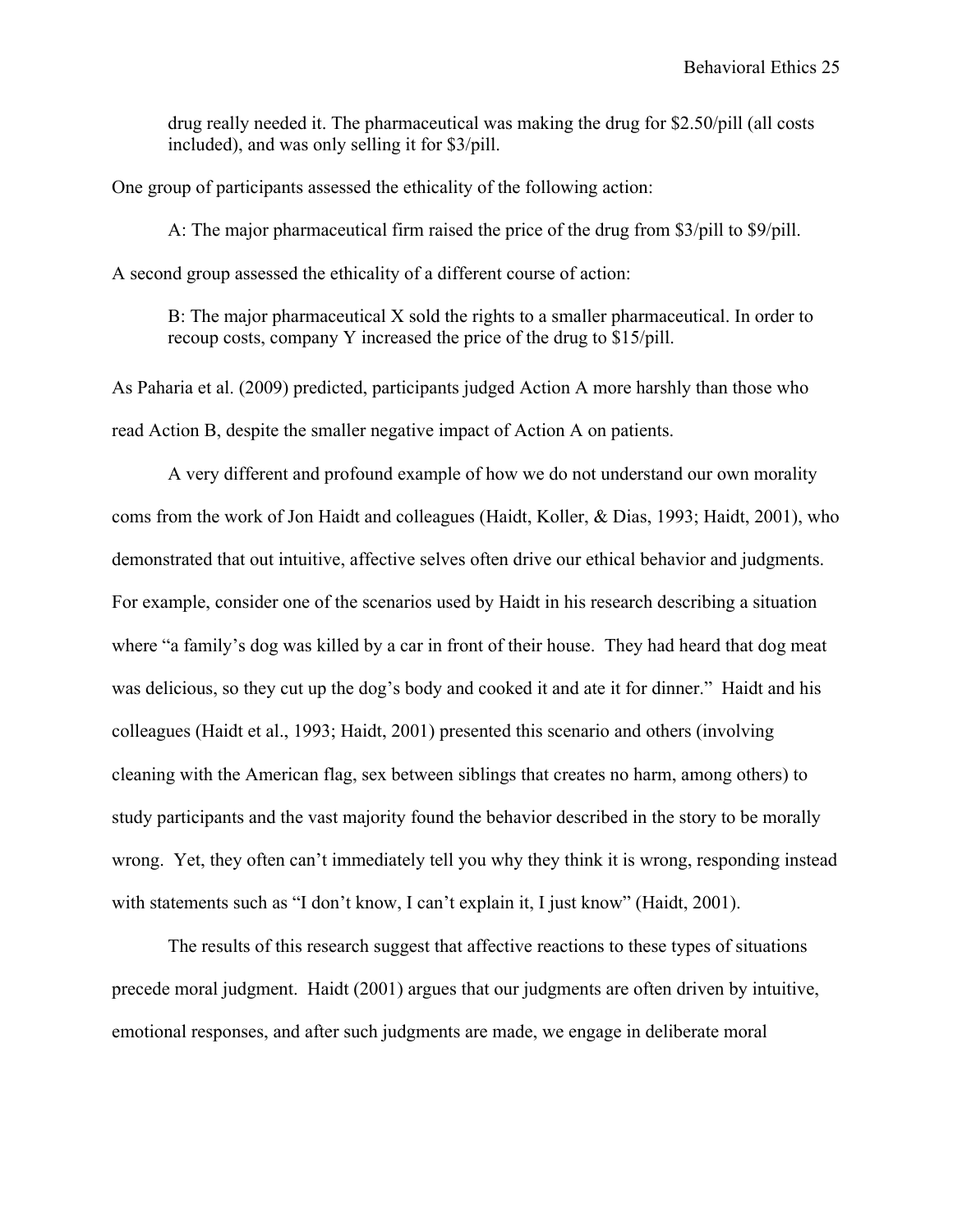reasoning to justify our immediate reaction. This argument is in direct contradiction to the

assumption that unethical behaviors derive from a deliberative process.

Finally, experimental philosophers are an important part of the existing work on bounded ethicality. Consider a well-known example from the work of Knobe (2009):

*The chairman of a company has to decide whether to adopt a new program. It would increase profits and help the environment too. "I don't care at all about helping the environment," the chairman says. "I just want to make as much profit as I can. Let's start the new program."* 

Did the chairman intend to help the environment? Now consider the following situation:

*The chairman, who again doesn't care about the environment, authorizes the program to improve profits. Profit goals are realized but the environment is negatively impacted.*

In this case, did the chairman harm the environment intentionally?

In both scenarios, the chairman's only goal was to make money. Yet, we tend to judge his intention differently based on the consequences his decision had. When improvements to the environment occurred, only 23% of respondents in Knobe's (2009) study said that the chairman had intentionally helped the environment. In contrast, when harm occurred, 82% of respondents believed that the chairman had intentionally harmed the environment.

Together, these studies on bounded ethicality show how, as human beings, we often do not recognize the ethical issues involved in the decisions we are facing and the judgments we make about the behavior of others.

## **3. Improving Ethics by Using a Behavioral Ethics Perspective**

We believe that the research reviewed in this paper has implications for ethics training and for the policy formation process. We discuss each below.

III.1 Changing Individual Morality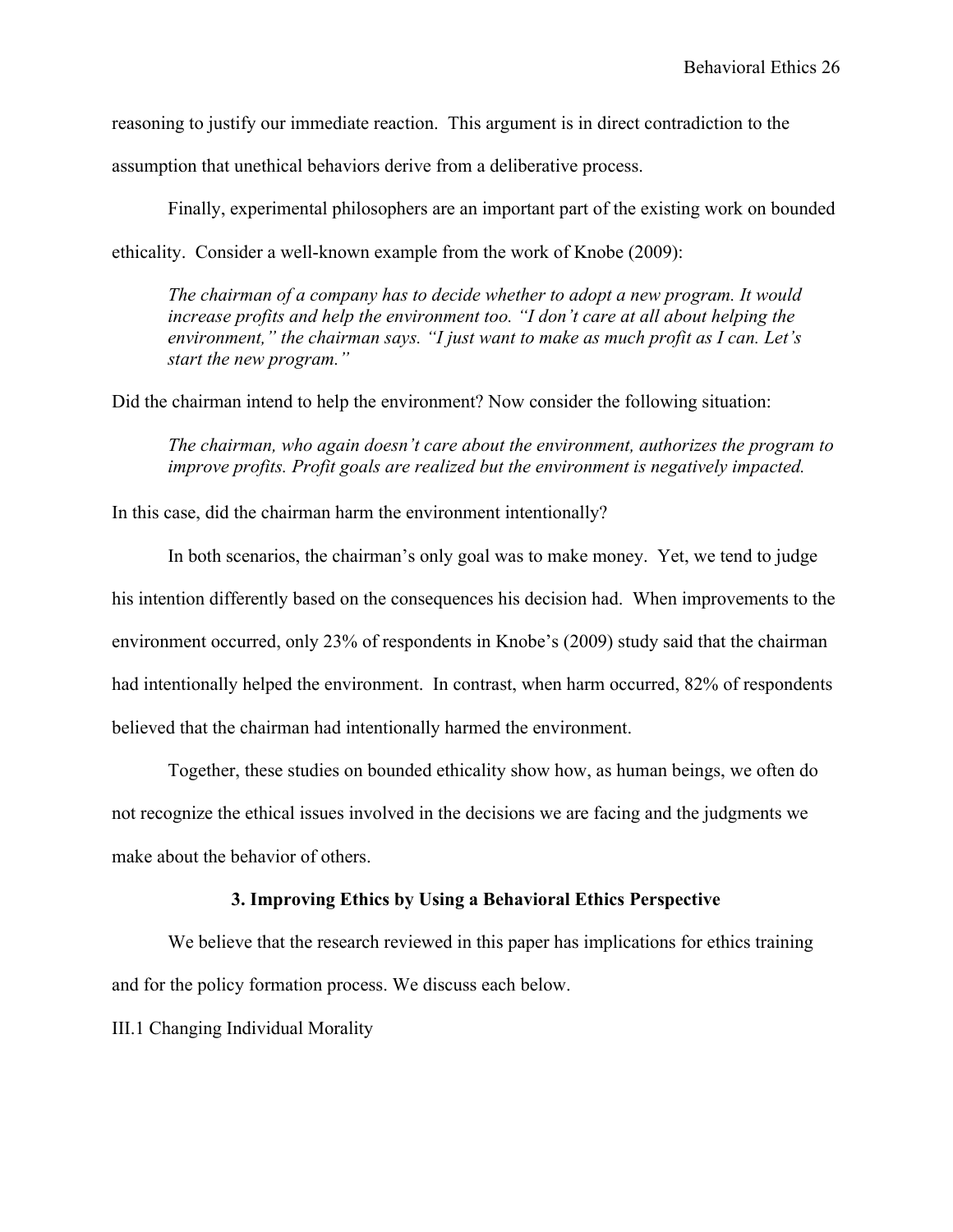Let's return to the trolley and footbridge problems that we mentioned in the beginning of this paper. As you may recall, study participants were much more likely to turn a switch (in the trolley problem) than to push (in the footbridge problem) a person in order to save five lives at the expense of one innocent bystander. The trolley problem induced utilitarian thinking, while the footbridge induced deontological thinking, for most people. What would more reflection on the problem lead to?

Cushman, Tsay, Greene, and Bazerman (current data collection) have explored this question by comparing how people make decisions either separately, evaluating one option at a time, or jointly, evaluating both options together (Bazerman, Loewenstein, & White, 1992; Hsee et al., 1999). Cushman et al. changed the switch problem so that you would save three lives at the cost of one by choosing to switch. Still, 76% of the participants decided to switch. In the footbridge problem, where five lives were being saved, only 41% of the participants decided to push. Thus, when presented with one of these options, people were more willing to switch to save three lives than to push to save five. But, Cushman et al. went a step further and gave a separate group of study participants a problem in which two trains were coming down two different tracks. One track A, three people were about to die. On track B, five people were about to die. Participants could save the three by switching, save the five by pushing, or doing nothing. Now, study participants shifted toward being utilitarian. Only 18% switched to save three lives, while 45% pushed to save five. With more information and more clarity, utilitarian analyses became more dominant.

Similarly, Lee and Gino (2012) examined how people would respond to footbridge-type of scenarios when they are asked to suppress their emotions prior to considering the ethical dilemmas. Suppression involves concealing emotions after the initial emotional response has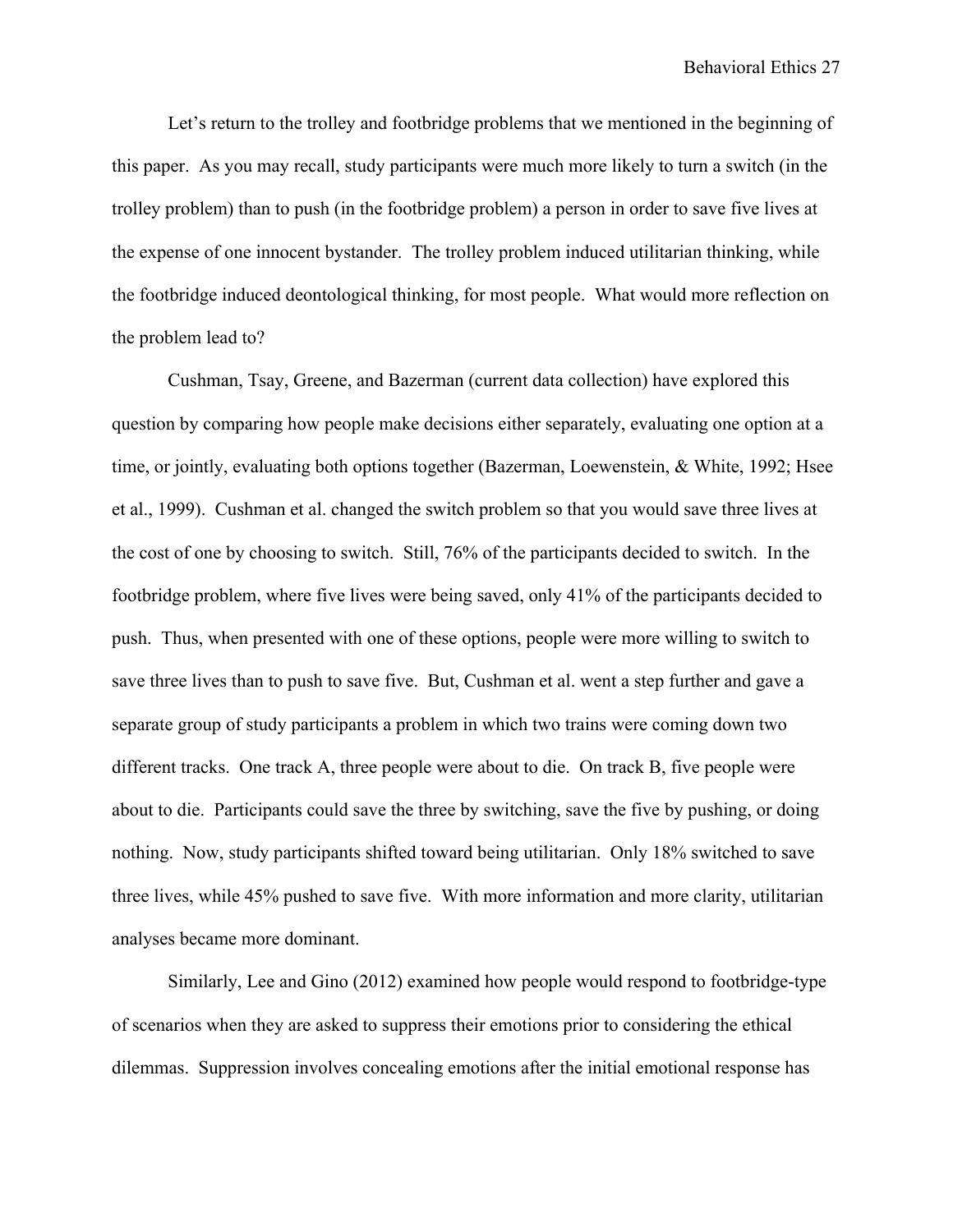occurred. Lee and Gino (2012) argued that if moral decisions are influenced by both affective and cognitive forces, then the ability to regulate emotional reactions amidst moral dilemmas should be crucial in determining whether one is more or less likely to choose utilitarian options. Consistent with their arguments, Lee and Gino (2012) found that study participants who were instructed to suppress their emotions were more likely to choose the utilitarian option when faced with an ethical dilemma similar to the footbridge problem. Their results also demonstrated that the relationship between emotion suppression and utilitarian preference was stronger for those participants who had low emotional reactivity as assessed by psychophysiological responses.

We acknowledge that these types of trolley and footbridge problems may seem too removed from reality. So, it is useful to examine if the same kind of shift occurs in more realistic settings. Paharia et al. (2009), in their investigation of the drug price increase problem, presented a third group of participants with both possible actions simultaneously (i.e., Options A and B described earlier). They then asked this group of participants to judge which of the two actions was more unethical. In this case, preferences reversed. When participants could compare the two scenarios, they judged an indirect price increase to \$15 as more unethical than a direct price increase to \$9.

Why do these shifts occur? Behavioral decision research makes a distinction between System 1 and System 2 thinking that can be useful in understanding these inconsistencies in our moral preferences (Stanovich & West, 2000; Kahneman & Frederick, 2002). System 1 thinking is our intuitive decision making in action. It is fast, automatic, effortless, implicit, and emotional. System 1 is normal and efficient, and appropriate for the vast majority of decisions that you make on a daily basis. System 2 is what we do when we think in systematic and organized manner. This system is slower, conscious, effortful, explicit, and logical.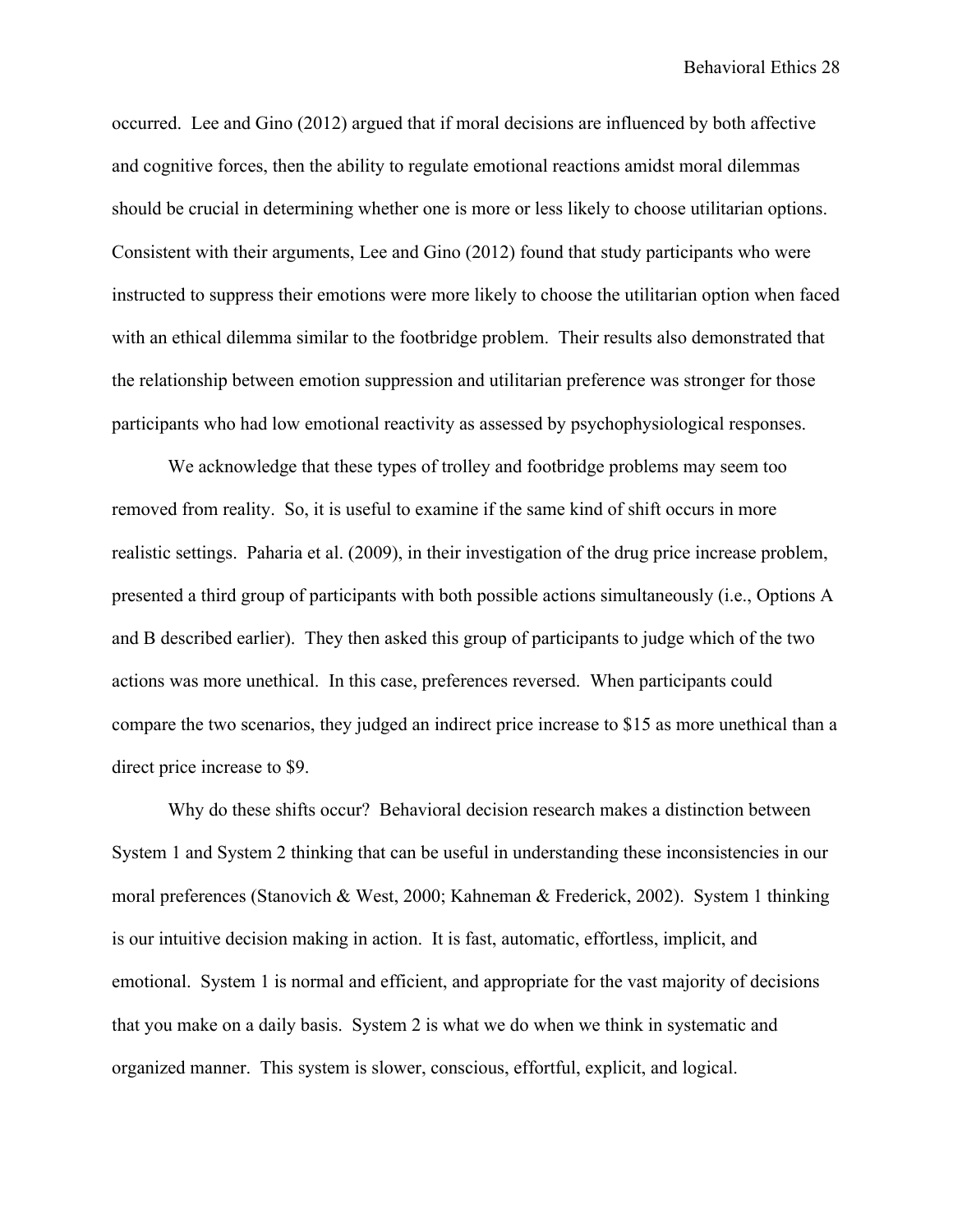System 1 thinking is comparatively more prevalent in separate, "one-at-a-time" decisions. In contrast, System 2 thinking is comparatively more prevalent in joint, "multiple option" decisions. People would like to trust their gut (System 1). And, System 2 thinking is certainly not required for every decision we make. In fact, System 1 is just fine for most decisions. For instance, it would not make sense to incur the costs of System 2 for every choice we make while shopping for groceries. But, System 2 logic should be used for more important decisions, and for decisions with ethical import. Yet, the frantic pace of many of our lives leads us to rely on System 1 thinking, even when System 2 thinking is warranted (Chugh, 2004). Mead et al. (2009) found that cognitively busy study participants were more likely to behave unethically than less cognitively busy study participants (for additional empirical support, see Gino et al., 2011). It takes cognitive energy to be reflective enough to stop the impulse to cheat.

The critical result from research on System 1 versus System 2 thinking, and from joint versus separate preference reversals is that shifting the modes of thought can lead to profound differences in how we make ethical decisions. This has implications at the individual and at the societal level. The decisions we make can create great harm. We certainly believe that there were some greedy actors involved in creating the recent financial crisis who engaged in clearly illegal and unethical behavior. But, we also need to address the behavior of thousands who contributed to the problem without realizing that they were doing anything wrong or who did not understand what situational and social pressures was leading them to move away from their moral compass. Greater awareness of behavioral ethics can help on that front.

## III.2 Changing Policy

The designers of our institutions, our organizations and our government can intervene to change the way we see and react to problems. Thaler and Sunstein (2008) outline a structure of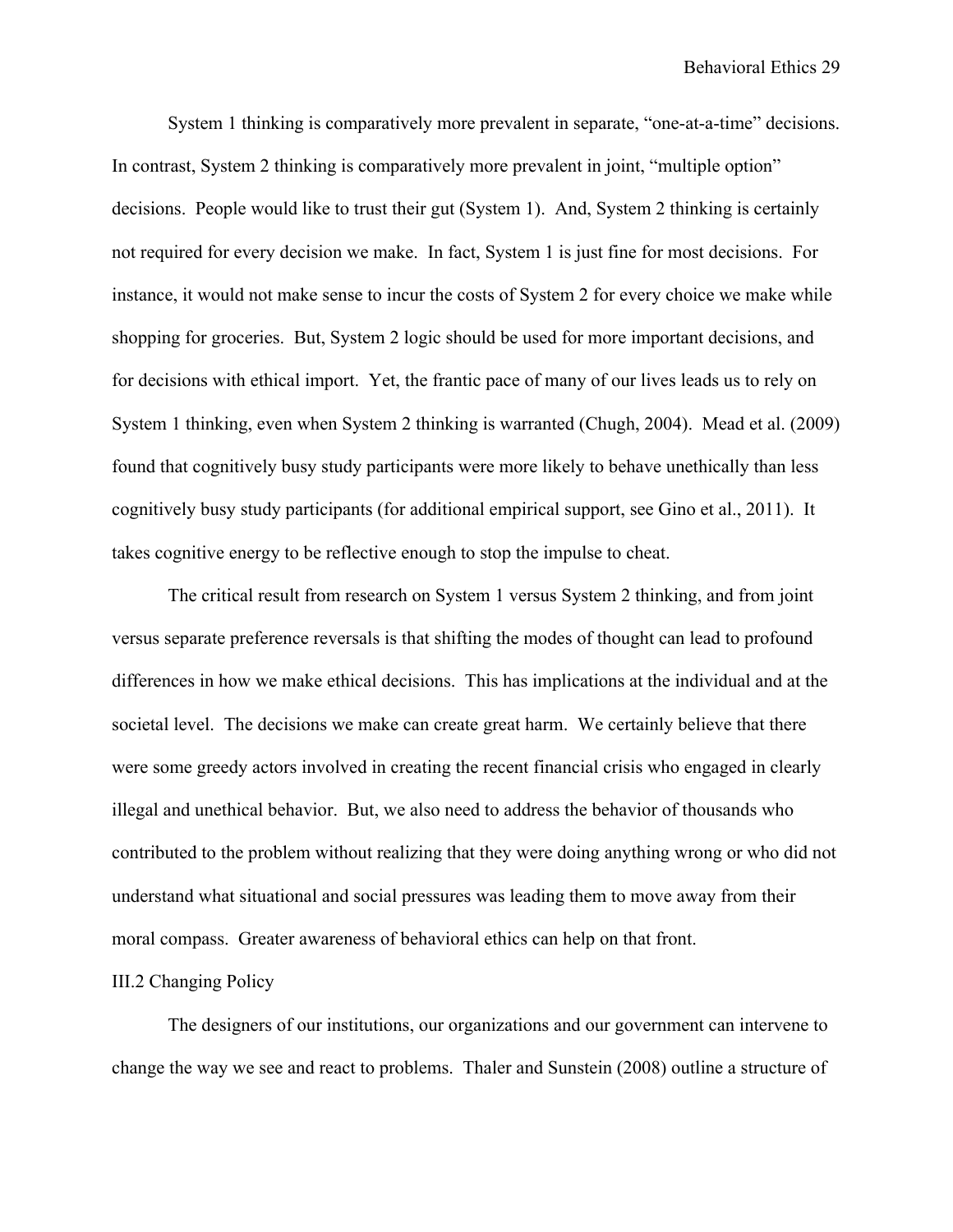how to change institutions that take into account the most accurate expectations of how humans behave. This has important implication in policy formulation. We can require smart meters so that homeowners make wiser decisions. We can change the labels about gas mileage in vehicles to make them more informative to consumers at the point of purchase (Larrick & Soll, 2008). By understanding how humans behave unethically both intentionally and unintentionally, we can intervene to design institutions and organizations that will lead to more ethical decisions.

Perhaps it is easiest to demonstrate the relevance of behavioral ethics to policy formulation by considering a specific policy domain. Based on our prior writing, we will overview policy formation in the area of auditing. The reason to create the role of auditing is to provide outside parties with an independent assessment of the financial condition of firms. Without independence, there is no reason to have the institution of an external auditing. As former Chief Justice Warren Burger noted:

The independent auditor assumes a public responsibility transcending any employment relationship with the client. The independent public accountant performing this special function owes ultimate allegiance to the corporation's creditors and stockholders, as well as to [the] investing public. This "public watchdog" function demands that the accountant maintain total independence from the client at all times and requires complete fidelity to the public trust.

Yet, the way in which auditing has emerged in our society makes it clear that auditors were not, and still are not, independent (Bazerman, Morgan, and Loewenstein, 1997). The threats to independence include auditors profiting by being rehired by their clients, auditors selling other services to their clients, and specific audit employees taking jobs with their present and former clients. In each case, a conflict of interest is created where auditors have a responsibility to be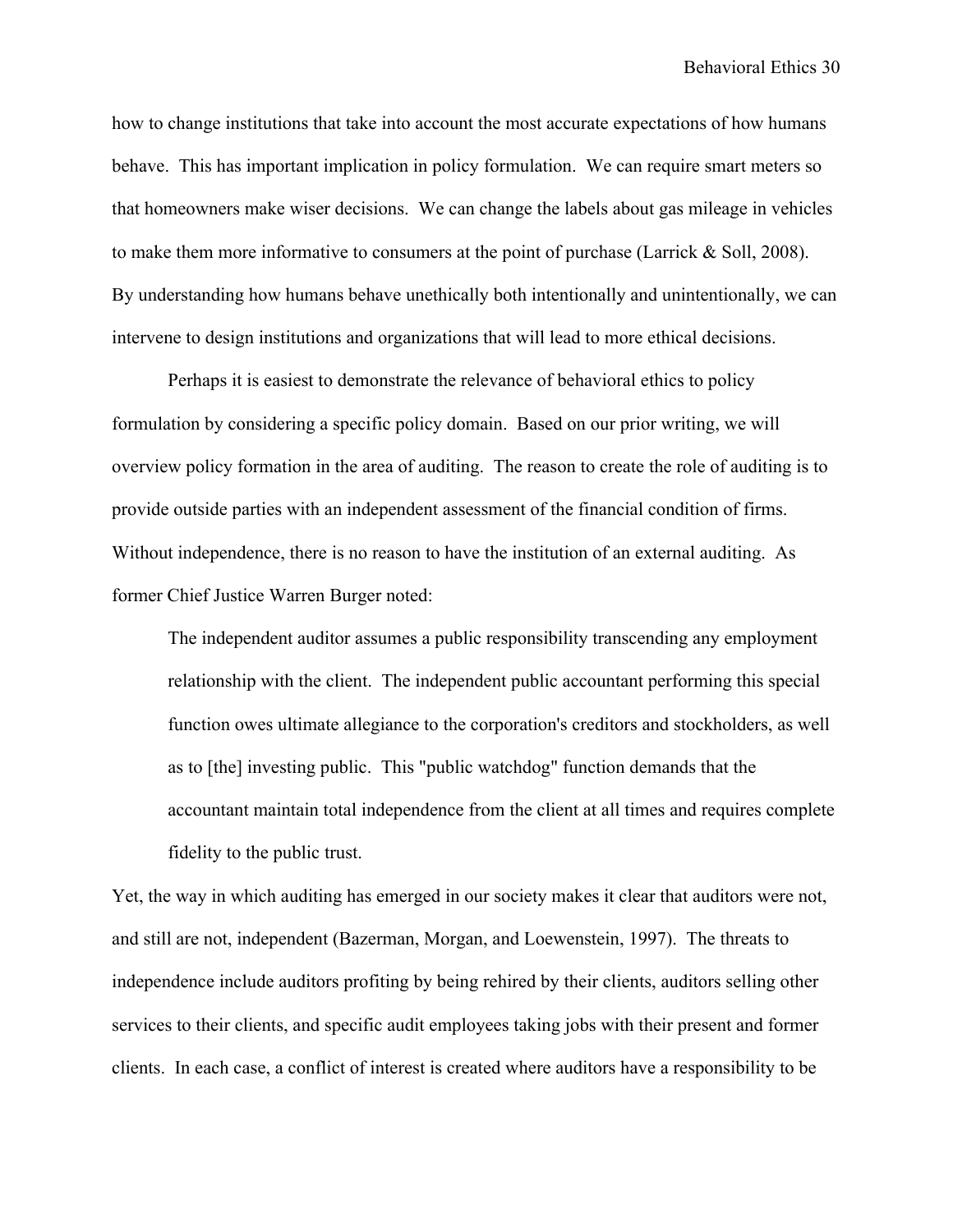objective, and have financial interests in keeping the client happy. Consistent with decades of research in social psychology, each of these three conditions makes independence a farce. When human beings have a vested stake in seeing the data in a particular manner, even honest people are not cognitively capable of making an unbiased or independent assessment (Babcock & Loewenstein, 1996).

In contrast, consider what most people, including policy-makers, think of when they reflect on the issue of conflict of interest. They think of the intentional choice between doing what is right versus doing what is in one's self-interest. Back in 2000, before Enron collapse, and before Sarbanes-Oxley was enacted, the SEC held hearings on whether consulting work by auditing firms compromised auditor independence. CEOs of three of the five large audit firms (the Big Five; now the Final Four after the collapse of Arthur Andersen) clarified that they were professionals who could be trusted. They presented the issue of conflict of interest as one of integrity, and argued that their need to maintain their reputation provided society with protection. While we personally question the integrity of these firms, the important issue is that if society and SEC understand that conflict of interest most commonly occurs implicitly, without the auditor even being aware that she is being affected by her incentives, we quickly see that integrity is no longer adequate protection. Just as we do not trust the most honest parent to assess the brilliance of their child, we should not trust auditors to be independent when they have vast psychological reasons to fail in their pursuit of objectivity. Rather, vast changes to our current auditing institutions are needed for auditors to provide the most basic requirement of their function – independence. A similar analysis applies to rating agencies, who played a critical role in the recent financial collapse.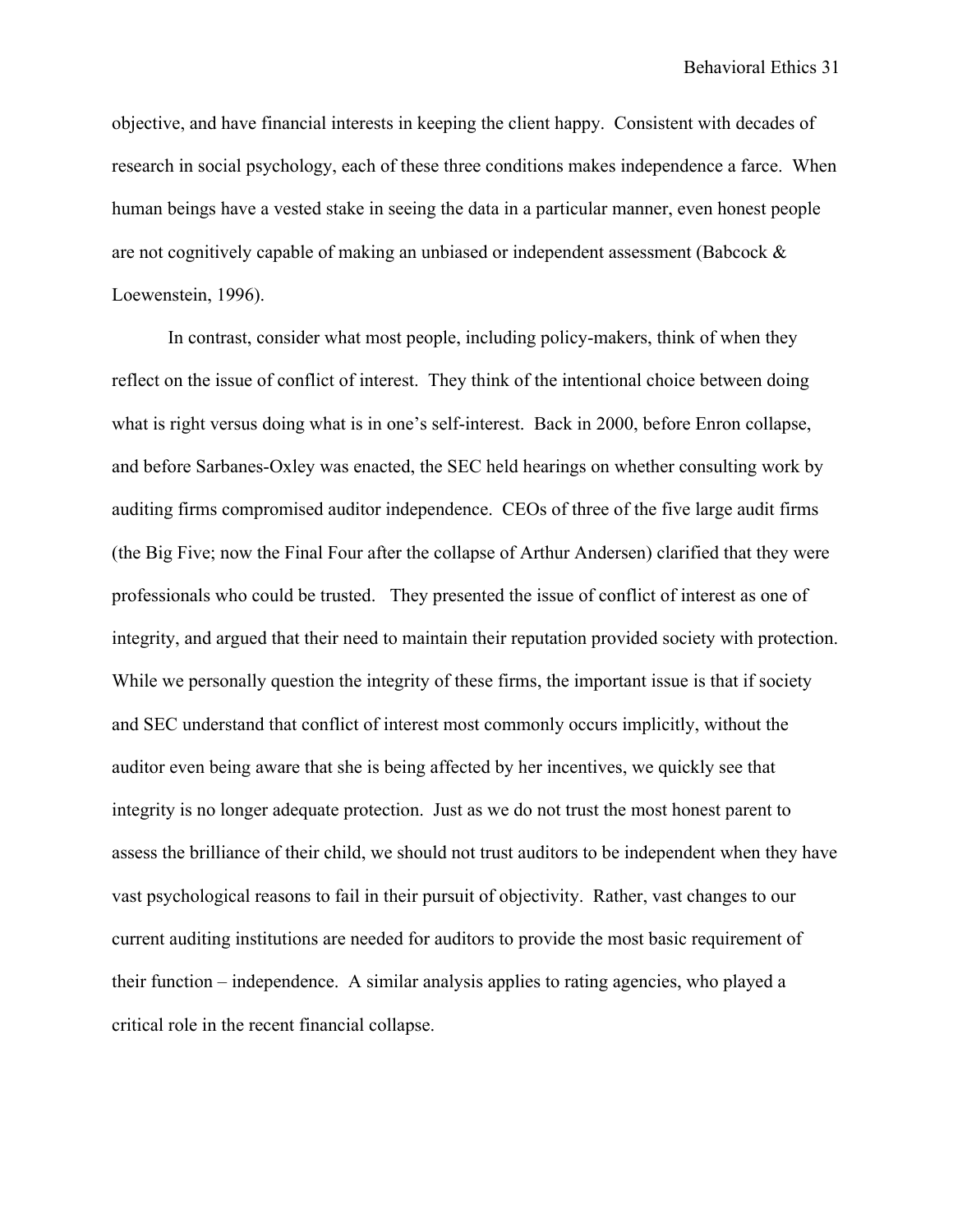More broadly, we highlight that the analysis of public policies looks fundamentally different when we understand some of the basic aspects of how human beings act in morally relevant domains. As the assumption that individuals have control over their behavior has dominated policy making, we see that value-creating policy requires a more thorough understanding of behavior ethics.

The most important conclusion of the research on behavioral ethics, however, may be on how ethics is currently taught in professional schools. Rather than teaching students how they should behave when facing ethical dilemmas, or informing them about what philosophers would recommend, the behavioral ethics perspective suggests a different approach. Behavioral ethics sees an opportunity in helping students and professionals better understand their own behavior in the ethics domain, and compare it to how they would ideally like to behave. We believe that only by reflecting on their ethical failures and the inconsistencies between their desire to be moral and their actual behavior they can rise to the actions (and ethical standards) that their more reflective selves would recommend.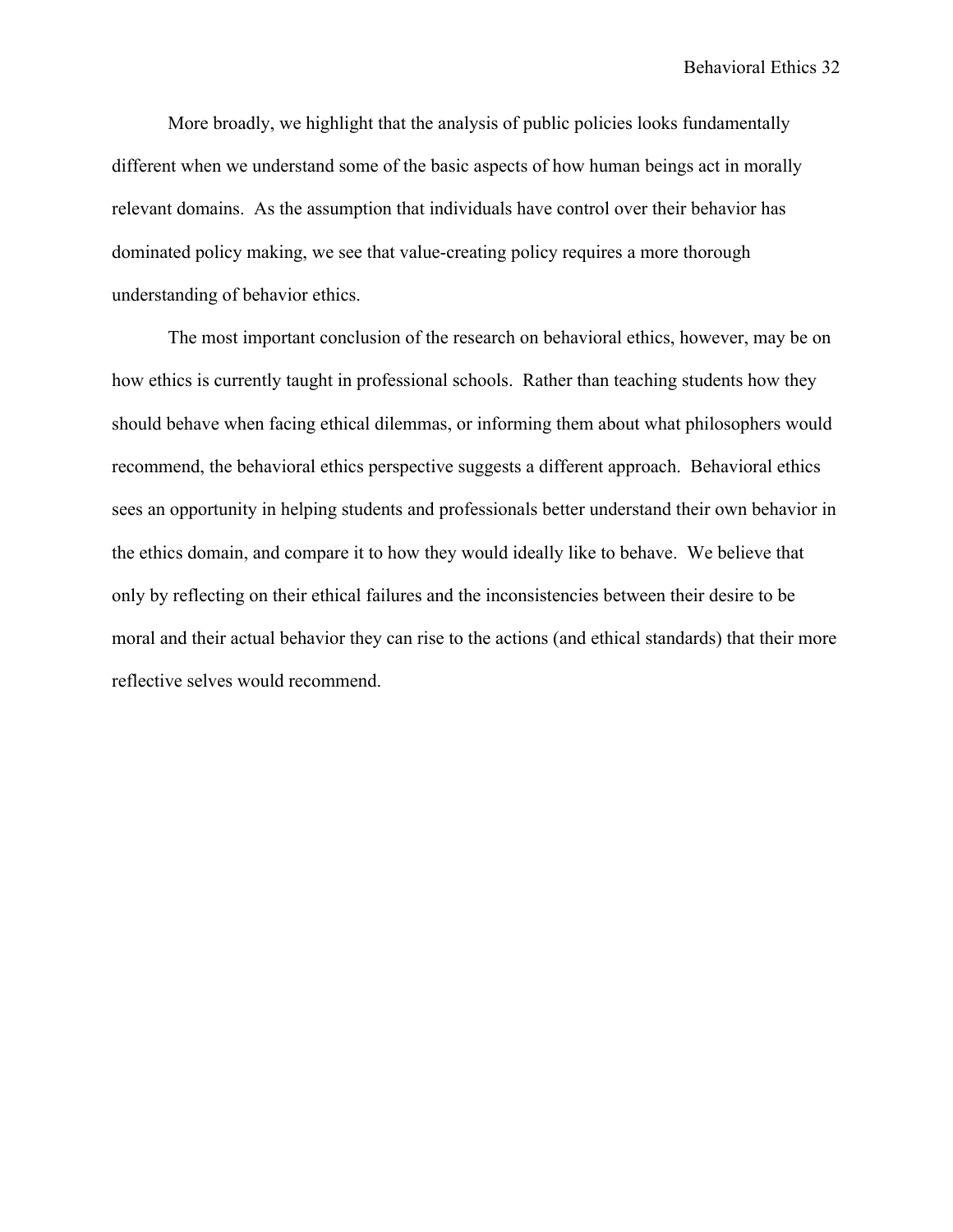### **References**

- Adams, J. S., Tashchian, A., & Shore, T. H. 2001. Codes of ethics as signals for ethical behavior. *Journal of Business Ethics*, 29: 199-211.
- Aquino, K., Felps, W. A., Lim, V. K. G., Freeman, D., & Reed, A. I. I. 2009. Testing a socialcognitive model of moral behavior: The interactive influence of situations and moral identity centrality. *Journal of Personality and Social Psychology*, 97(1): 123.
- Ayal, S., & Gino, F. 2011. Honest rationales for dishonest behavior. In M. Mikulincer & P. R. Shaver (Eds.), *The Social Psychology of Morality: Exploring the Causes of Good and Evil*. Washington, DC: American Psychological Association.
- Batson, C. D., Kobrynowicz, D., Dinnerstein, J. L., Kampf, H. C., & Wilson, A. D. 1997. In a very different voice: Unmasking moral hypocrisy. *Journal of Personality and Social Psychology*, *72*(6): 1335-1348.
- Batson, C. D., Thompson, E. R., & Chen, H. 2002. Moral hypocrisy: Addressing some alternatives. *Journal of Personality and Social Psychology*, *83*(2): 303-339.
- Batson, C. D., Thompson, E. R., Seuferling, G., Whitney, H., & Strongman, J. A. 1999. Moral hypocrisy: Appearing moral to oneself without being so. *Journal of Personality and Social Psychology*, *77*(3): 525-537.
- Bazerman, M. H., & Banaji, M. R. 2004. The social psychology of ordinary ethical failures. *Social Justice Research*, *17*: 111-115.
- Bazerman, M., & Moore, D. A. 2008. *Judgment in Managerial Decision Making*. Wiley, 7<sup>th</sup> Edition.
- Bazerman, M. H., & Tenbrunsel, A. E. 2011. *Blind spots: Why we fail to do what's right and what to do about it*. Princeton University Press.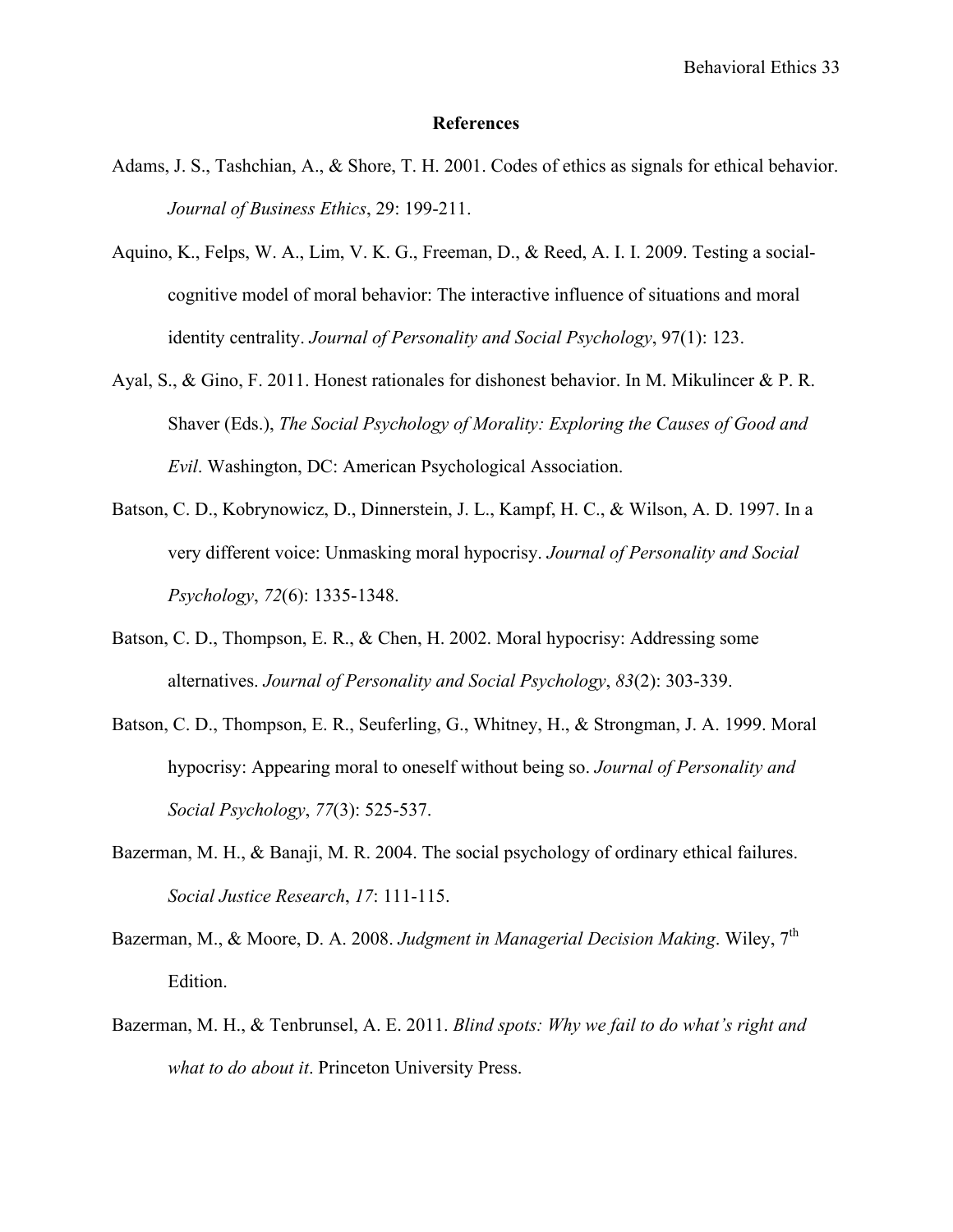- Bazerman, M. H., Loewenstein, G. F., & White, S. B. 1992. Reversals of preference in allocation decisions: Judging an alternative versus choosing among alternatives. *Administrative Science Quarterly*, 37(2): 220-240.
- Bazerman, M. H., Tenbrunsel, A. E., & Wade-Benzoni, K. A. 1998. Negotiating with yourself and losing: Making decisions with internal competing preferences. *Academy of Management Review*, 23(2): 225-241.
- Bersoff, D. 1999. Why good people sometimes do bad things: Motivated reasoning and unethical behavior. *Personality and Social Psychology Bulletin*, 25: 28–39.
- Brief, A. P., & Motowidlo, S. J. 1986. Prosocial organizational behaviors. *Academy of Management Review*, 11: 710-725.
- Chugh, D. 2004. Societal and managerial implications of implicit social cognition: Why milliseconds matter. *Social Justice Research*, *17*(2): 203-222.
- Chugh, D., Banaji, M., & Bazerman, M. 2005. Bounded ethicality as a psychological barrier to recognizing conflicts of interest. In Moore, D., Cain, D., Loewenstein, G., & Bazerman, M. (Eds.), *Conflicts of Interest: Challenges and Solutions in Business, Law, Medicine, and Public Policy*. New York: Cambridge University Press.
- Cialdini, R. B, Reno, R. R., & Kallgren, C. A. 1990. A focus theory of normative conduct: Recycling the concept of norms to reduce littering in public places. *Journal of Personality and Social Psychology, 58*: 1015-1026.
- Cialdini, R. B., & Trost, M. R. 1998. Social influence: Social norm, conformity, and compliance. In D. T. Gilbert, S. T. Fiske, & G. Lindzey (Eds.). *Handbook of social psychology* (Vol. 2, pp. 151–192). New York: McGraw-Hill.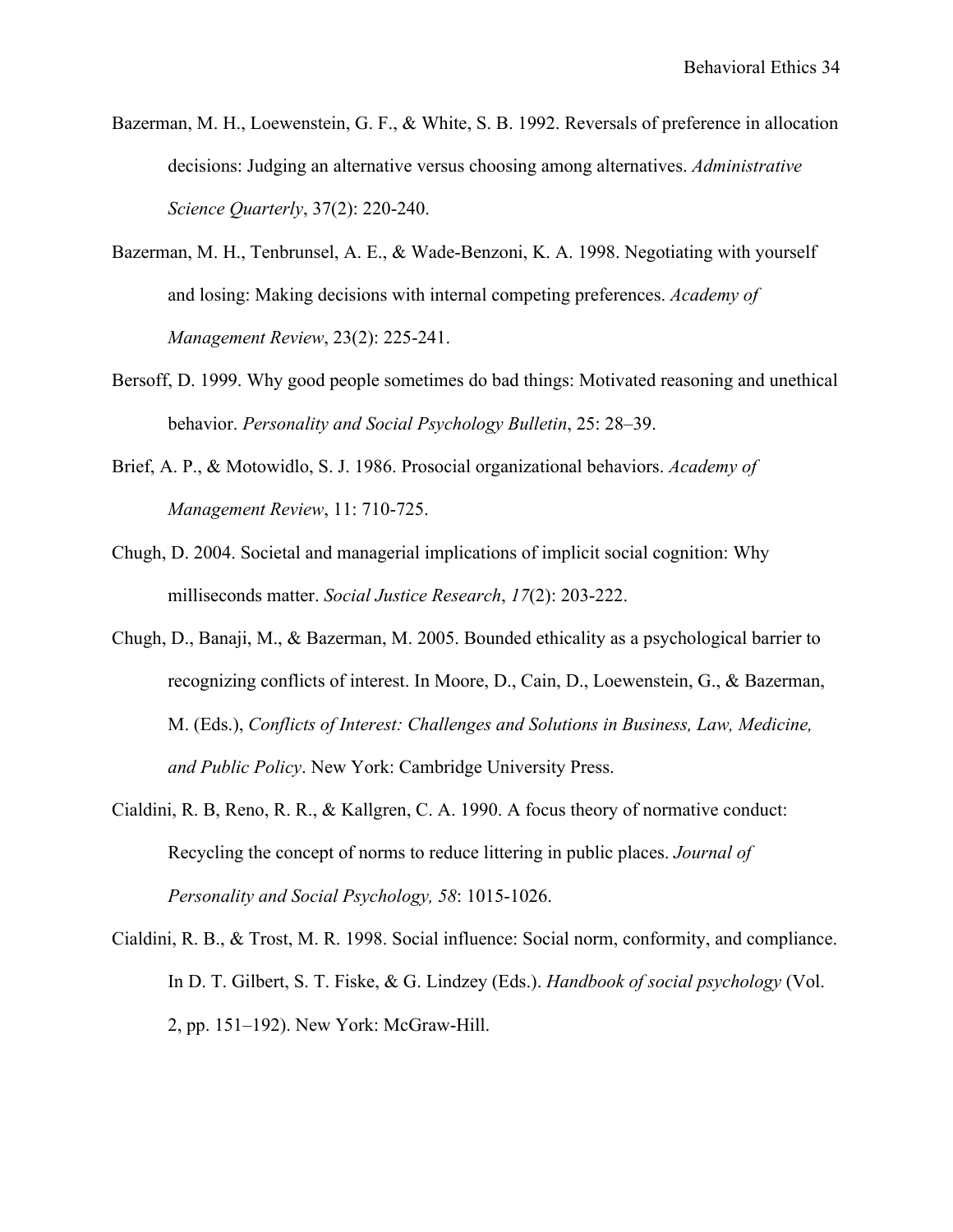- Cushman, F., & Young, L. 2012. Deriving moral principles from non-moral representations: A study of three distinctions. *Cognitive Science*.
- Cushman, F. A., Dreber, A., Wang, Y., & Costa, J. 2009. Accidental outcomes guide punishment in a 'trembling hand' game. *PLOS One 4*(8): e6699. doi:10.1371/journal.pone.0006699
- Ferrell, O. C., Fraedrich, J., & Ferrell, L. 2008. *Business ethics: Ethical decision making and cases*, 7th ed., Boston: Houghton Mifflin.
- Foot, P. 1978. *Virtues and vices*. Oxford: Blackwell.
- Gibbs, J. C., Basinger, K. S., & Fuller, D. 1992. *Moral maturity: Measuring the development of sociomoral reflection.* Hillsdale, NJ: Erlbaum.
- Gino, F., & Ariely, D. 2012. The dark side of creativity: original thinkers can be more dishonest. *Journal of Personality and Social Psychology*. Forthcoming.
- Gino, F. & Bazerman, M. H. 2009. When misconduct goes unnoticed: The acceptability of gradual erosion in others' unethical behavior. *Journal of Experimental Social Psychology*, *45*(4): 708-719.
- Gino, F., & Galinsky, A. 2012. Vicarious dishonesty: When psychological closeness creates distance from one's moral compass. Working paper.
- Gino, F., Ayal, S., & Ariely, D. 2009. Contagion and differentiation in unethical behavior: The effect of one bad apple on the barrel. *Psychological Science*, 20(3): 393-398.
- Gino, F. & Pierce, L. 2009. The abundance effect: Unethical behavior in the presence of wealth. *Organizational Behavior and Human Decision Processes*, *109*(2): 142-155.
- Gino, F., Moore, D. A. & Bazerman, M. H. 2009. See no evil: Why we fail to notice unethical behavior. In R. M. Kramer, A. E. Tenbrunsel andM. H. Bazerman (Ed.), *Social Decision*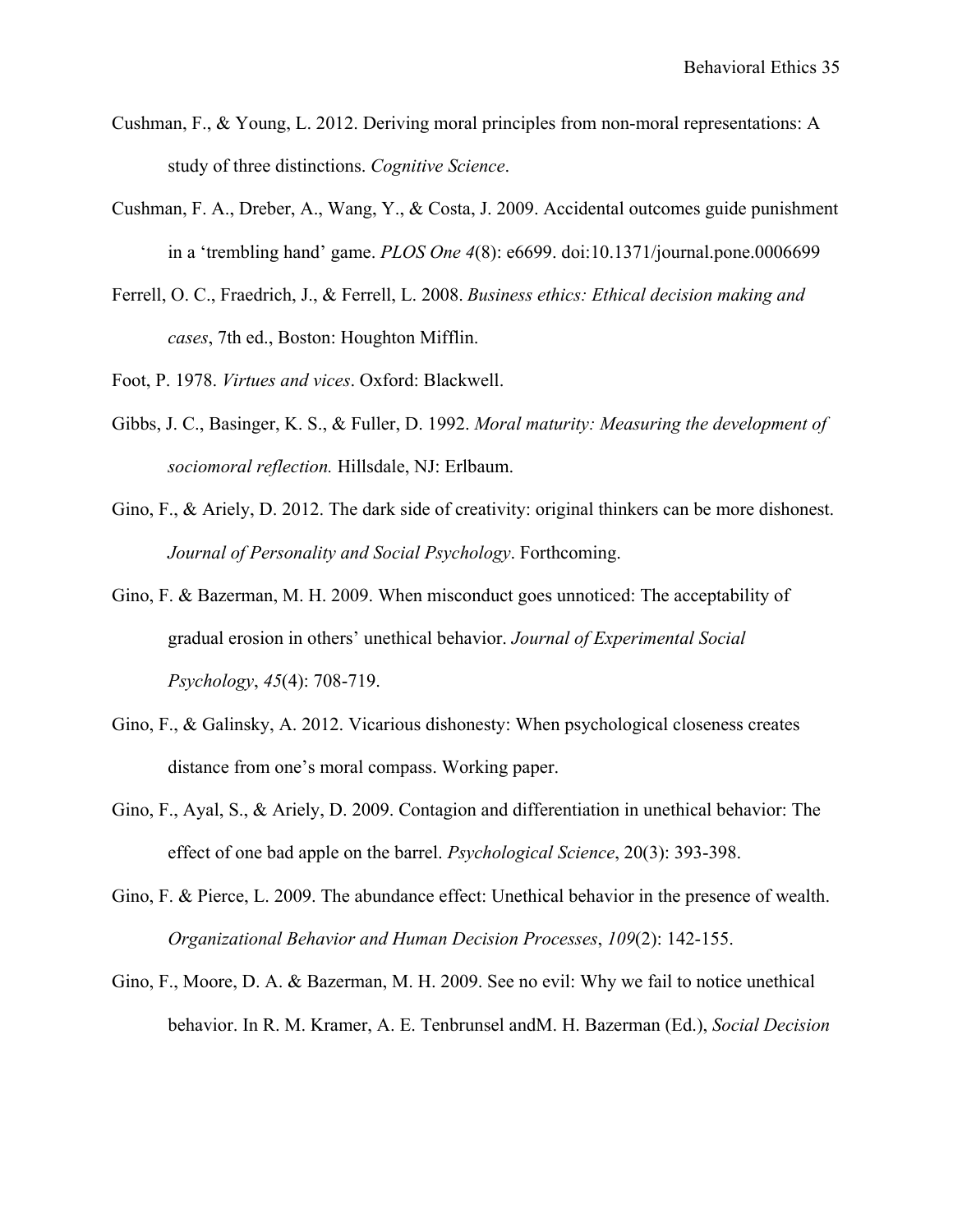*Making: Social Dilemmas, Social Values, and Ethical Judgments* (pp. 241-263). Psychology Press.

- Gino, F., Moore, D., & Bazerman, M. H. 2012. No harm, no foul: Explaining the outcome bias in ethical judgments. Working paper.
- Gino, F., Schweitzer, M., Mead, N., & Ariely, D. 2011. Unable to resist temptation: How selfcontrol depletion promotes unethical behavior. *Organizational Behavior and Human Decision Processes*, 115(2): 191-203.
- Gino, F., Shu, L. L., & Bazerman, M. H. 2010. Nameless + Harmless = Blameless: When seemingly irrelevant factors influence judgment of (un)ethical behavior. *Organizational Behavior and Human Decision Processes*, 111(2): 102-115.

Greene, J. D. (2012). *The moral brain and how to use it*. Penguin Group, New York.

- Haidt, J. 2001. The emotional dog and its rational tail: A social intuitionist approach to moral judgment. *Psychological Review*, *108*: 814-834.
- Haidt, J., Koller, S., & Dias, M. 1993. Affect, culture, and morality, or is it wrong to eat your dog? *Journal of Personality and Social Psychology*, *65*: 613-628.
- Hsee, C. K., Loewenstein, G. F., Blount, S., & Bazerman M. H. 1999. Preference reversals between joint and separate evaluations of options: A review and theoretical analysis. Psychological Bulletin, 125: 576-591.
- Jones, T. M. 1991. Ethical decision making by individuals in organizations: An issue-contingent model. *Academy of Management Review*, 16(2): 366-395.
- Jordan, J., Mullen, E., & Murnighan, J. K. 2011. Striving for the moral self: The effects of recalling past moral actions on future moral behavior. *Personality and Social Psychology Bulletin*, 37: 701-713.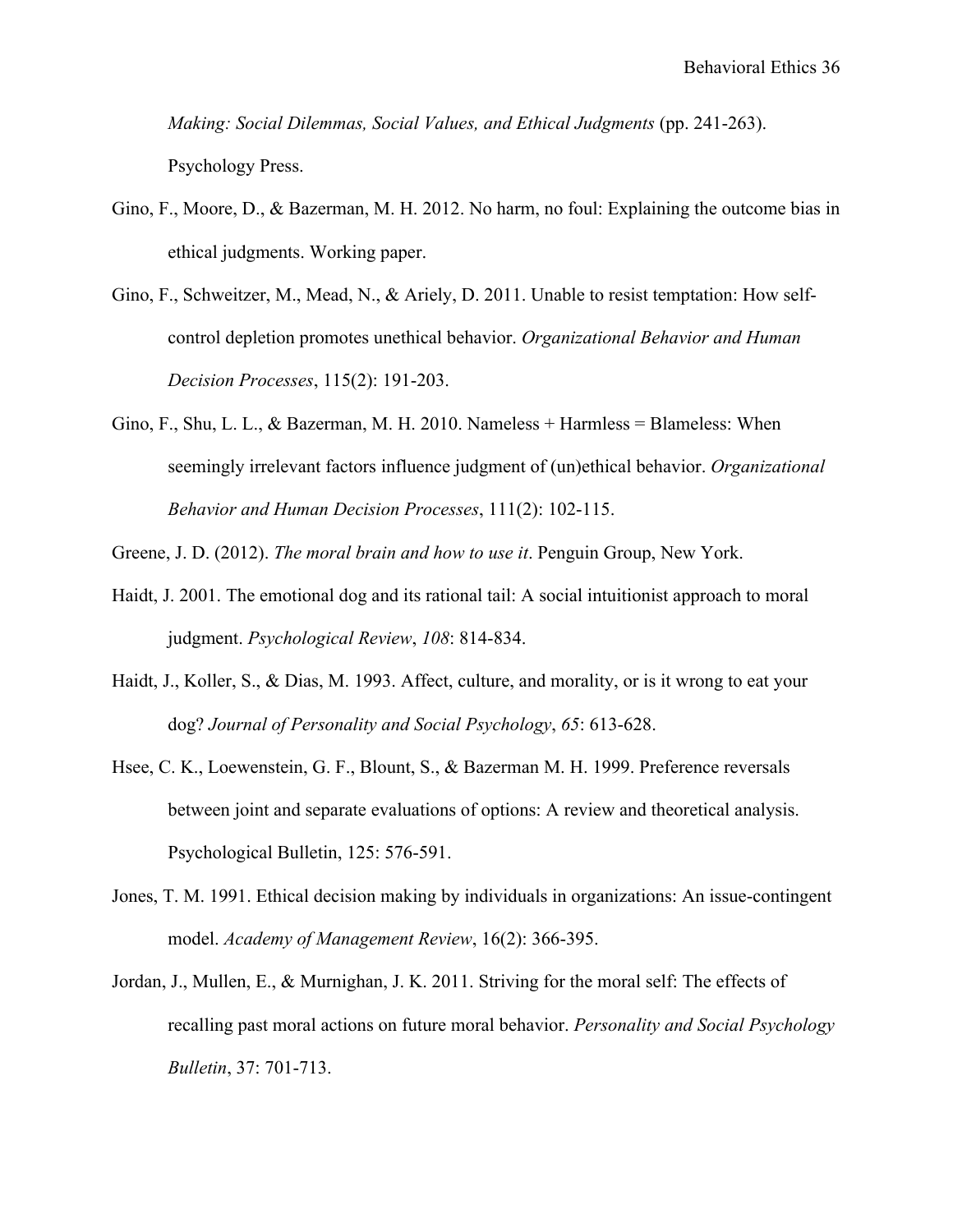- Kahneman, D., & Frederick, S. 2002. Representativeness revisited: Attribute substitution in intuitive judgment. In T. Gilovich, D. Griffin & D. Kahneman (Eds.), *Heuristics and biases: The psychology of intuitive judgment* (pp.49-81). New York : Cambridge University Press.
- Keizer, K., Lindenberg, S., & Steg, L. 2008. The spreading of disorder. *Science, 322*: 1681–85.
- Kern, M. & Chugh, D. 2009. Bounded ethicality: The perils of loss framing. *Psychological Science*, 20(3): 378-384.
- Knobe, J. 2009. Answers to Five Questions. In Aguilar, J & Buckareff, A (eds.) *Philosophy of Action: 5 Questions*. London: Automatic Press.
- Knobe, J. & Nichols, S. 2008. *Experimental philosophy*. New York: Oxford University Press.
- Knobe, J. 2003. Intentional action in folk psychology: An experimental investigation. *Philosophical Psychology*, 16: 309-324.
- Kohlberg, L. 1981. *Essays on Moral Development, Vol. I: The Philosophy of Moral Development*. Harper & Row.
- Larrick, R. P., & Soll, J. B. 2008. The MPG illusion. *Science*, 320: 1593-1594.
- Lee, J. J., & Gino, F. 2012. Who makes a tough call? Concealing emotions lead to utilitarian decision making. Working paper.
- Loewenstein, G. 1996. Behavioral decision theory and business ethics: Skewed tradeoffs between self and other. In D. M. Messick and A. E. Tenbrunsel (Eds.). *Codes of Conduct: Behavioral Research into Business Ethics*, pp. 214-227. New York: Russell Sage Foundation.
- Mazar, N., Amir, O., & Ariely, D. 2008. The dishonesty of honest people: A theory of selfconcept maintenance. *Journal of Marketing Research*, *45*: 633-644.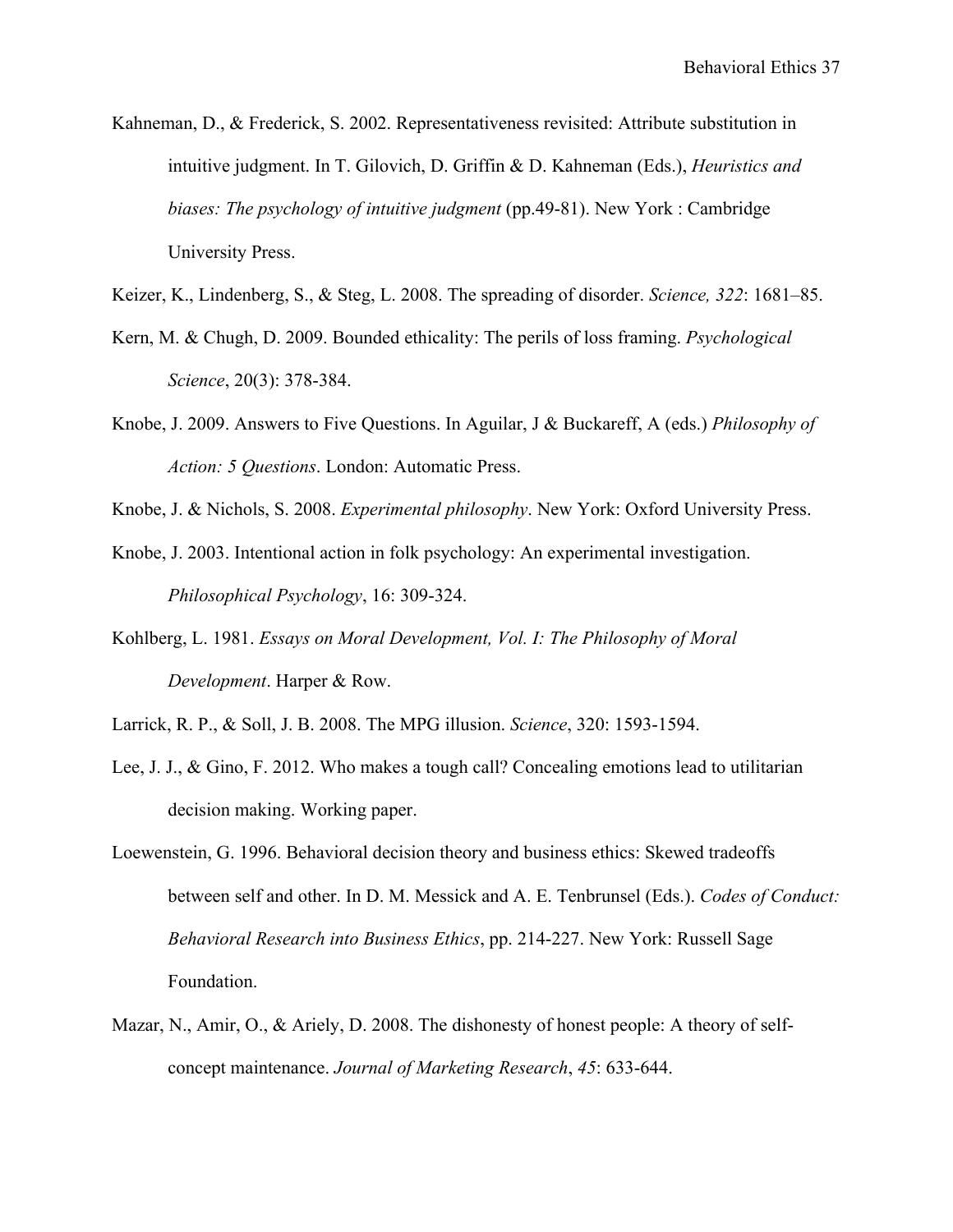Mead, N., Baumeister, R. F., Gino, F., Schweitzer, M., & Ariely, D. 2009. Too tired to tell the truth: Self-control resource depletion and dishonesty. *Journal of Experimental Social Psychology*, *45*(3): 594-597.

Messick, D. M. 1994. March 1. Mortgage-bias complexities. *Chicago Tribune*.

- Messick, D. M., & Bazerman, M. H. 1996. Ethical leadership and the psychology of decision making. *Sloan Management Review*: 9-22.
- Messick D. M., & Tenbrunsel, A. E. (Eds.). *Codes of Conduct: Behavioral Research into Business Ethics*. New York: Russell Sage Foundation.
- Milgram, S. 1974. *Obedience to authority: An experimental view*. New York: Harper and Row.
- Monin, B. 2007. Holier than me? Threatening social comparison in the moral domain. *International Review of Social Psychology*, *20*(1): 53-68.
- Monin, B., & Jordan, A. H. 2009. Dynamic moral identity: A social psychological perspective. Chapter 15 (pp.341-354) in D. Narvaez & D. Lapsley (Eds.), *Personality, Identity, and Character: Explorations in Moral Psychology*, Cambridge University Press.
- Monin, B., & Miller, D. T. 2001. Moral credentials and the expression of prejudice. *Journal of Personality and Social Psychology*, *81*(1): 33-43.
- Monin, B., Sawyer, P. J., & Marquez, M. J. 2008. The rejection of moral rebels: Resenting those who do the right thing. *Journal of Personality and Social Psychology*, *95*(1): 76-93.
- Moore, D. A., Tetlock, P. E., Tanlu, L., & Bazerman, M. H. 2006. Conflicts of interest and the case of auditor independence: Moral seduction and strategic issue cycling. *Academy of Management Review*, 31: 10-29.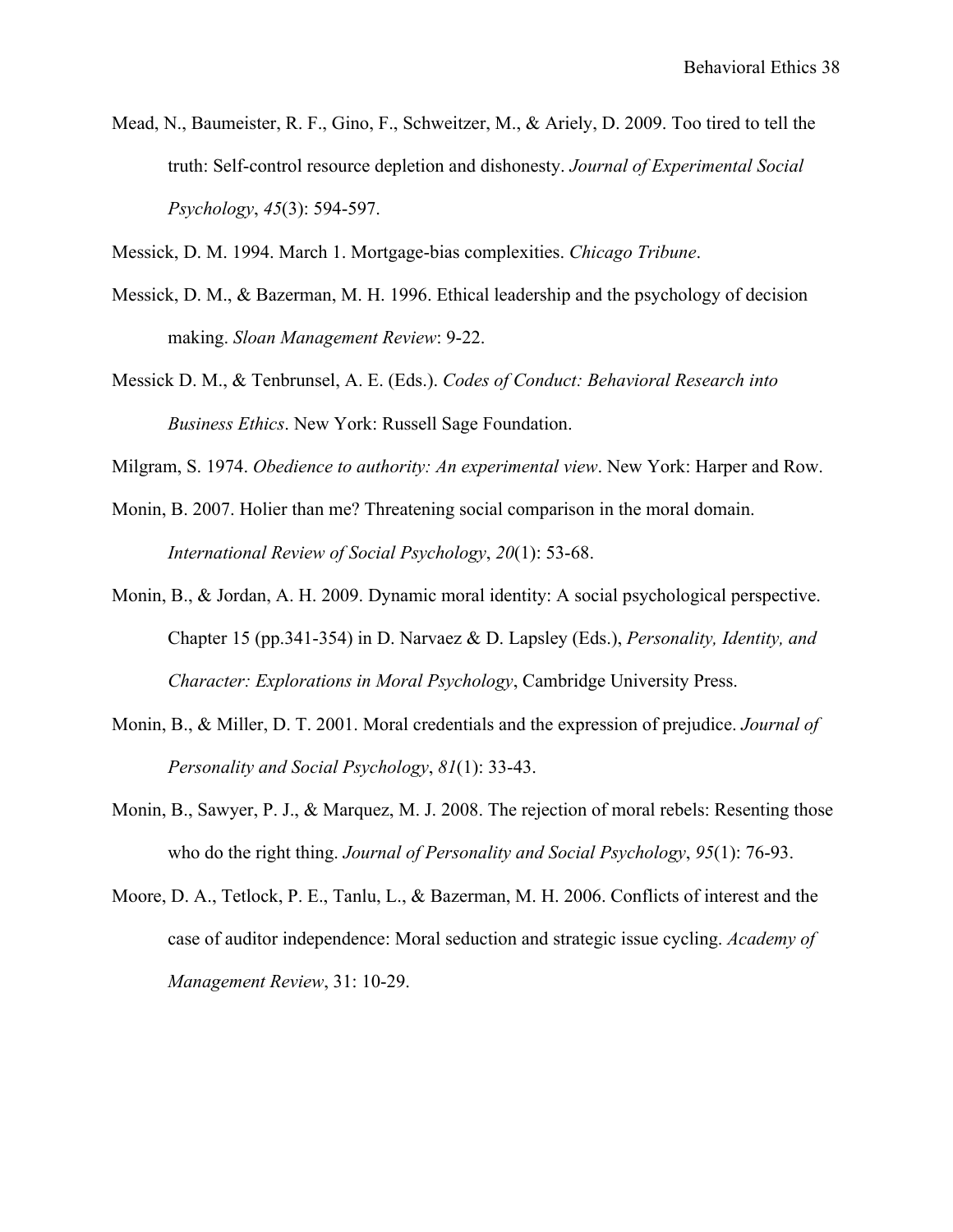- Nisan, M. 1991. The moral balance model: Theory and research extending our understanding of moral choice and deviation. In W. M. Kurtines & J. L. Gewirtz (Eds.), *Handbook of moral behavior and development* (pp. 213-249). Hillsdale, NJ: Erlbaum.
- Paharia, N., Kassam, K. S., Greene, J. D., and Bazerman, M. H. (2009). Dirty work, clean hands: The moral psychology of indirect agency. *Organizational Behavior and Human Decision Processes*, 109: 134-141.
- Piovesan, M., & Montinari, N., Gino, F., & Norton, M. I. 2012. Usage of the veil of fairness develops over childhood. Working paper.
- Pizarro, D., Inbar, Y., & Helion, C. 2011. On disgust and moral judgment. *Emotion Review*, 3(3): 1-2.
- Posner, R. A. 1997. Against ethical criticism. *Philosophy and Literature*, 21(1): 1-27.
- Rest, J. R. 1986. *Moral development: Advances in research and theory.* New York: Praeger.
- Rest, J. R., & Navarez, D. 1994. *Moral development in the professions: Psychology and applied ethics.* Hillsdale, NJ: Erlbaum.
- Schulman, M. 2002. How we become moral. In C. R. Snyder, & S. J. Lopez (Eds.), Handbook of Positive Psychology: 499-512. Oxford: University Press.
- Schweitzer, M. E. & Hsee, C. K. 2002. Stretching the truth: Elastic justification and motivated communication of uncertain information. *Journal of Risk and Uncertainty*, *25*: 185-201.
- Schweitzer, M., Ordonez, L., & Douma, B. 2004. The role of goal setting in motivating unethical behavior. *Academy of Management Journal*, 47: 422-432.

Schwitzgebel, E. 2009. Do ethicists steal more books? *Philosophical Psychology*, 22: 711-725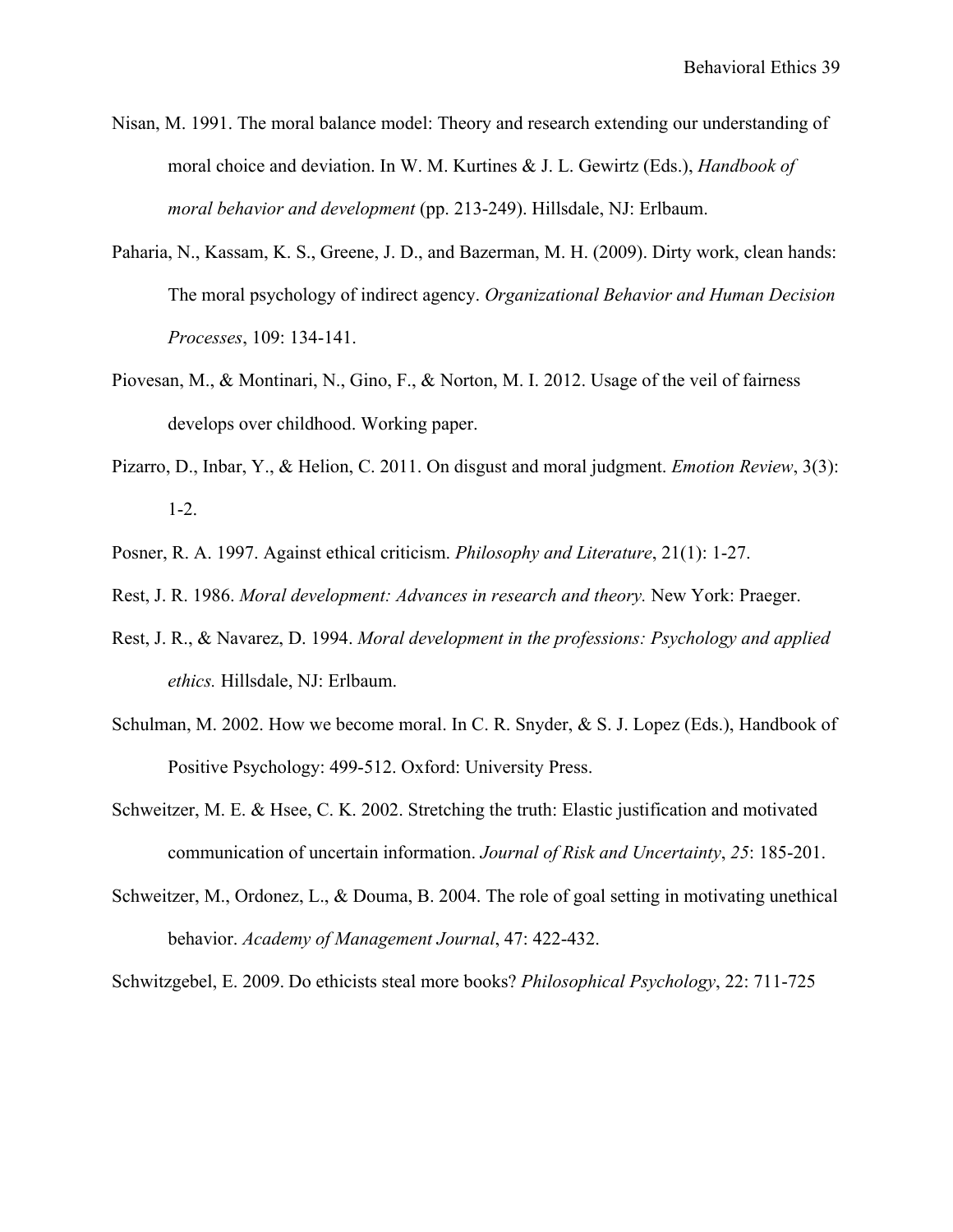- Shalvi, S., Dana, J., Handgraaf, M. J. J., & De Dreu, C. K. W. 2011. Justified ethicality: Observing desired counterfactuals modifies ethical perceptions and behavior. *Organizational Behavior and Human Decision Processes*, 115: 181–190.
- Shu, L. L., Gino, F., & Bazerman, M. H. 2011. Ethical discrepancy: Changing our attitudes to resolve moral dissonance. In D. De Cremer and A. E. Tenbrunsel (Ed.), *Behavioral Business Ethics: Ideas on an Emerging Field*. Taylor and Francis Publishing.
- Stanovich, K. E., & West, R. F. 2000. Individual differences in reasoning: Implications for the rationality debate. *Behavioral & Brain Sciences*, 23: 645-665.
- Tajfel, H. 1982. *Social identity and intergroup relations*. Cambridge, England: Cambridge University Press.
- Tajfel, H., & Turner, J. C. 1986. The social identity theory of inter-group behavior. In S. Worchel and L. W. Austin (eds.), *Psychology of Intergroup Relations*. Chicago: Nelson-Hall.
- Tenbrunsel, A. E., & Smith-Crowe, K. 2008. Ethical decision making: Where we've been and where we're going. The Academy of Management Annals, 2(1): 545-607.
- Tenbrunsel, Diekmann, Wade-Benzoni, & Bazerman, 2011
- Thaler, Richard H., and Cass R. Sunstein, *Nudge: Improving Decisions about Health, Wealth, and Happiness* (New Haven, CT: Yale University Press, 2008).
- Thomson, J. J. 1976. Killing, letting die, and the trolley problem. *The Monist*, 59: 204-217.
- Treviño, L. K. 1986. Ethical decision making in organizations: A person-situation interactionist model. *Academy of Management Review*, 11(3): 601-617.
- Treviño, L.K. & Weaver, G. 1994 Business ETHICS/BUSINESS ethics: One field or two? *Business Ethics Quarterly*, 4: 113–28.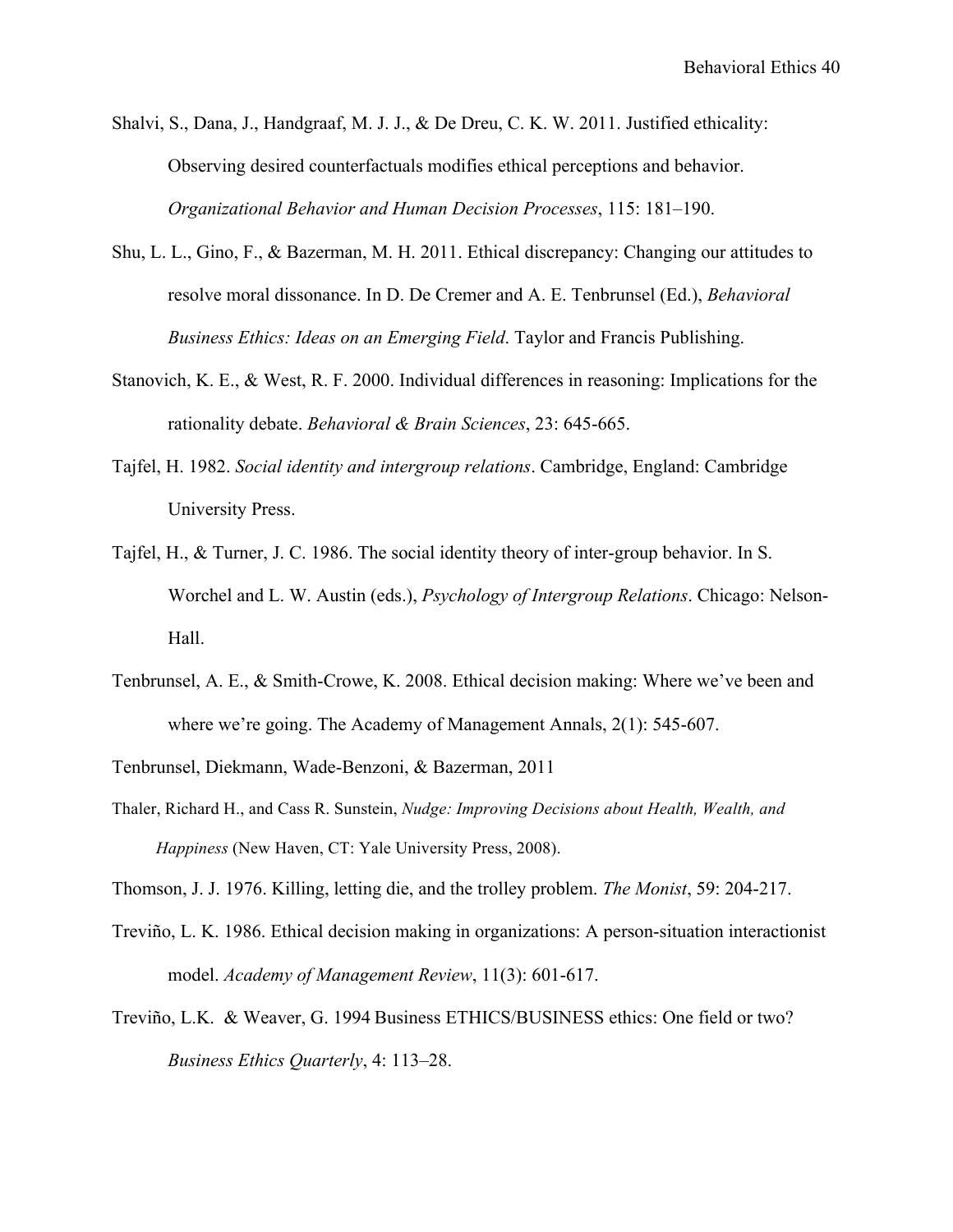- Treviño, L. K., Weaver, G. R., & Reynolds, S., 2006. Behavioral ethics in organizations: A review. *Journal of Management*, 32(6): 951-990.
- Turner, J. C. 1982. Toward a cognitive redefinition of the social group. In H. Tajfel (Ed.), *Social identity and intergroup behavior* (pp. 15-40). Cambridge, England: Cambridge University Press.
- Uhlmann, E. L., Pizarro, D. A., Tannenbaum, D., & Ditto, P. H. 2009. The motivated use of moral principles. *Judgment and Decision Making*, 4: 479-491.
- Wade-Benzoni, K. A. 1999. Thinking about the future: An intergenerational perspective on the conflict and compatibility between economic and environmental interests. *American Behavioral Scientist*, 42: 1393-1405.
- Weaver, G. R. 2001. The role of human resources in ethics/compliance management: A fairness perspective. Human Resource Management Review, 11(1-2): 113.
- Zhong, C., Bohns, V. K., & Gino, F. 2010. A good lamp is the best police: Darkness increases self-interested behavior and dishonesty. *Psychological Science*, *21*(3): 311-314.
- Zimbardo, P. 1969. The psychology of evil: A situationist perspective on recruiting good people to engage in anti-social acts. *Research in Social Psychology*, *11*: 125-133.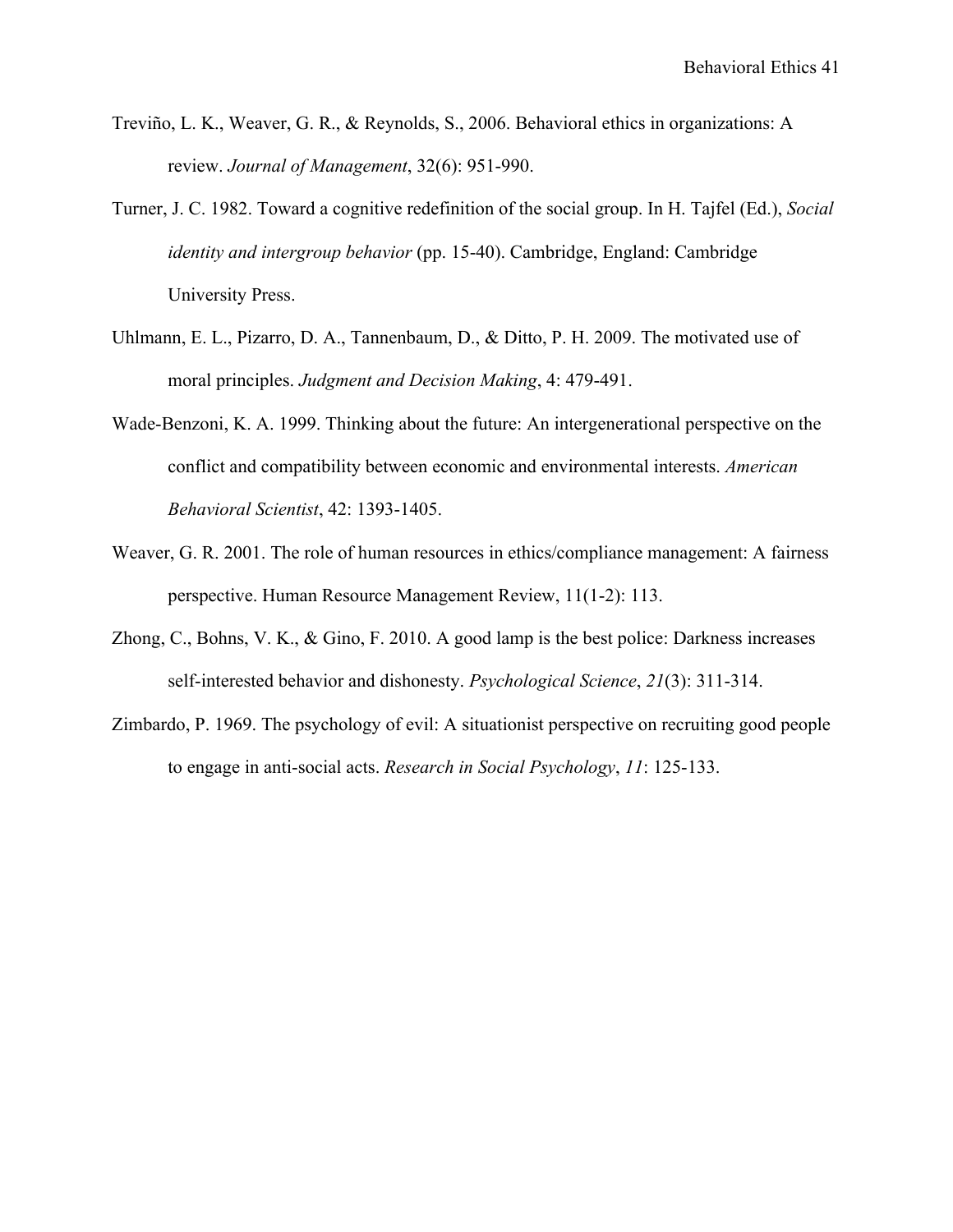# **Figure Captions**

- Figure 1. The trolley dilemma
- Figure 2. The footbridge dilemma
- Figure 3. An example of the add-to-ten problem solving task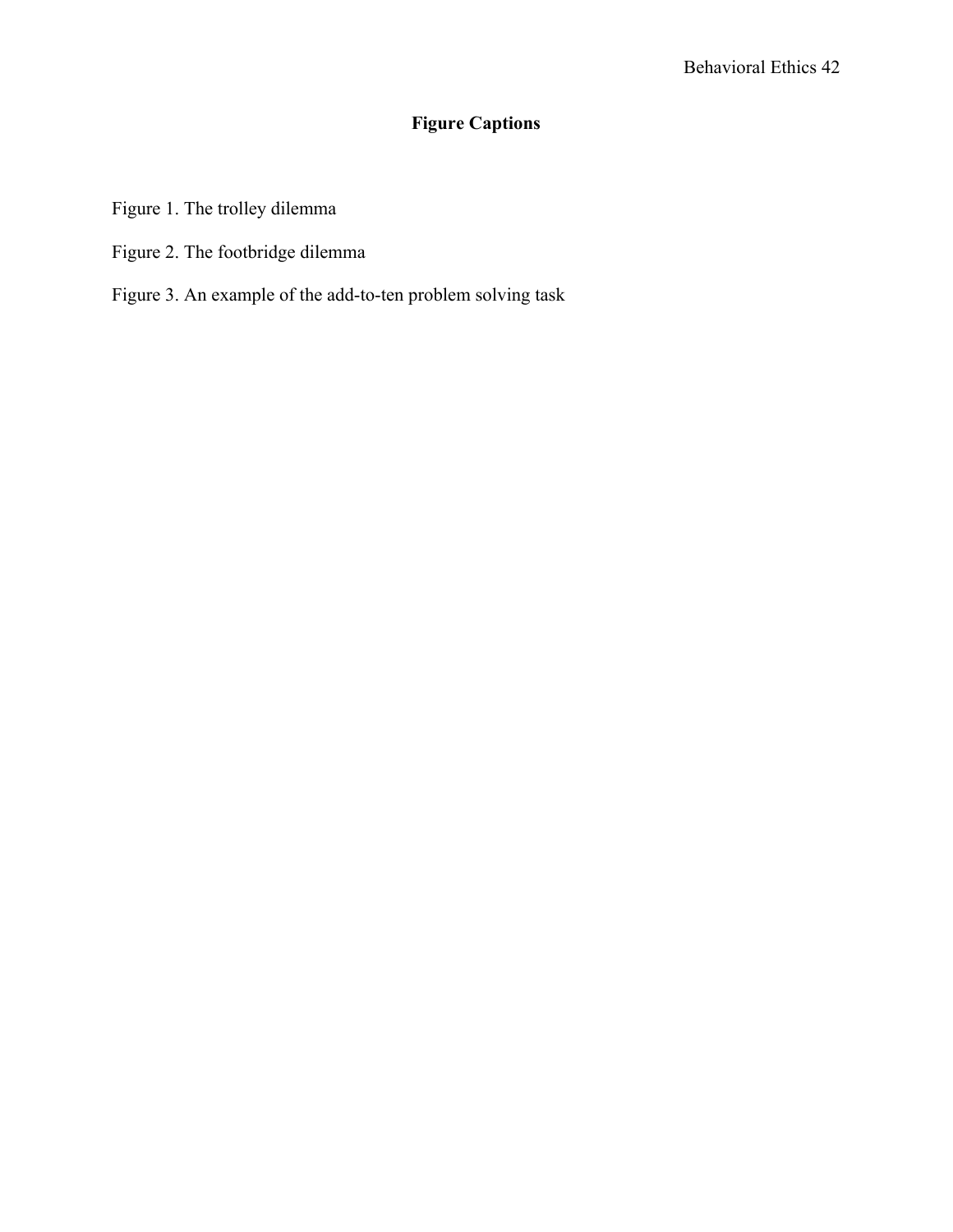# **Tables**

| Construct                           | <b>Definition</b>                                                                                                                                                                                                                                                                                                                                                                                                                    | <b>Source</b>                                         |
|-------------------------------------|--------------------------------------------------------------------------------------------------------------------------------------------------------------------------------------------------------------------------------------------------------------------------------------------------------------------------------------------------------------------------------------------------------------------------------------|-------------------------------------------------------|
| <b>Behavioral</b> ethics            | Study of individual behavior that is subject<br>to or judged according to generally<br>accepted moral norms of behavior                                                                                                                                                                                                                                                                                                              | Trevino, Weaver, & Reynolds,<br>2006 (p. 952)         |
| Behavioral ethics                   | Behavioral ethics is primarily concerned<br>with explaining individual behavior that<br>occurs in the context of larger social<br>prescriptions                                                                                                                                                                                                                                                                                      | Tenbrunsel & Smith-Crowe,<br>2008 (p. 548)            |
| Moral behavior                      | Acts intended to produce kind and/or fair<br>outcomes                                                                                                                                                                                                                                                                                                                                                                                | Schulman, 2002 (p. 500)                               |
| Moral behavior                      | Actions that demonstrate social<br>responsiveness to the needs and interests<br>of others                                                                                                                                                                                                                                                                                                                                            | Aquino, Freeman, Reed, Lim,<br>& Felps, 2009 (p. 124) |
| Ethical decision                    | A decision that is both legally and morally<br>acceptable to the larger community                                                                                                                                                                                                                                                                                                                                                    | Jones, 1991 (p. 387)                                  |
| Moral and amoral<br>decision making | - They suggest that within each class of<br>decisions, one can make ethical decision or<br>unethical decisions.<br>- They argue that social scientist should<br>not be in the business of telling people<br>what they should do, that is define what is<br>ethical and what is not, but they do<br>acknowledge the necessity to define the<br>criteria by which decisions are placed into<br>their typology for analytical purposed. | Tenbrunsel & Smith-Crowe<br>(2008)                    |
| Ethical fading                      | The process by which the moral colors of<br>an ethical decision fade into bleached hues<br>that are void of moral implications                                                                                                                                                                                                                                                                                                       | Messick & Tenbrunsel, 2004<br>(p. 124)                |

**Table 1.** Definition of ethical behavior or behavioral ethics provided in the literature